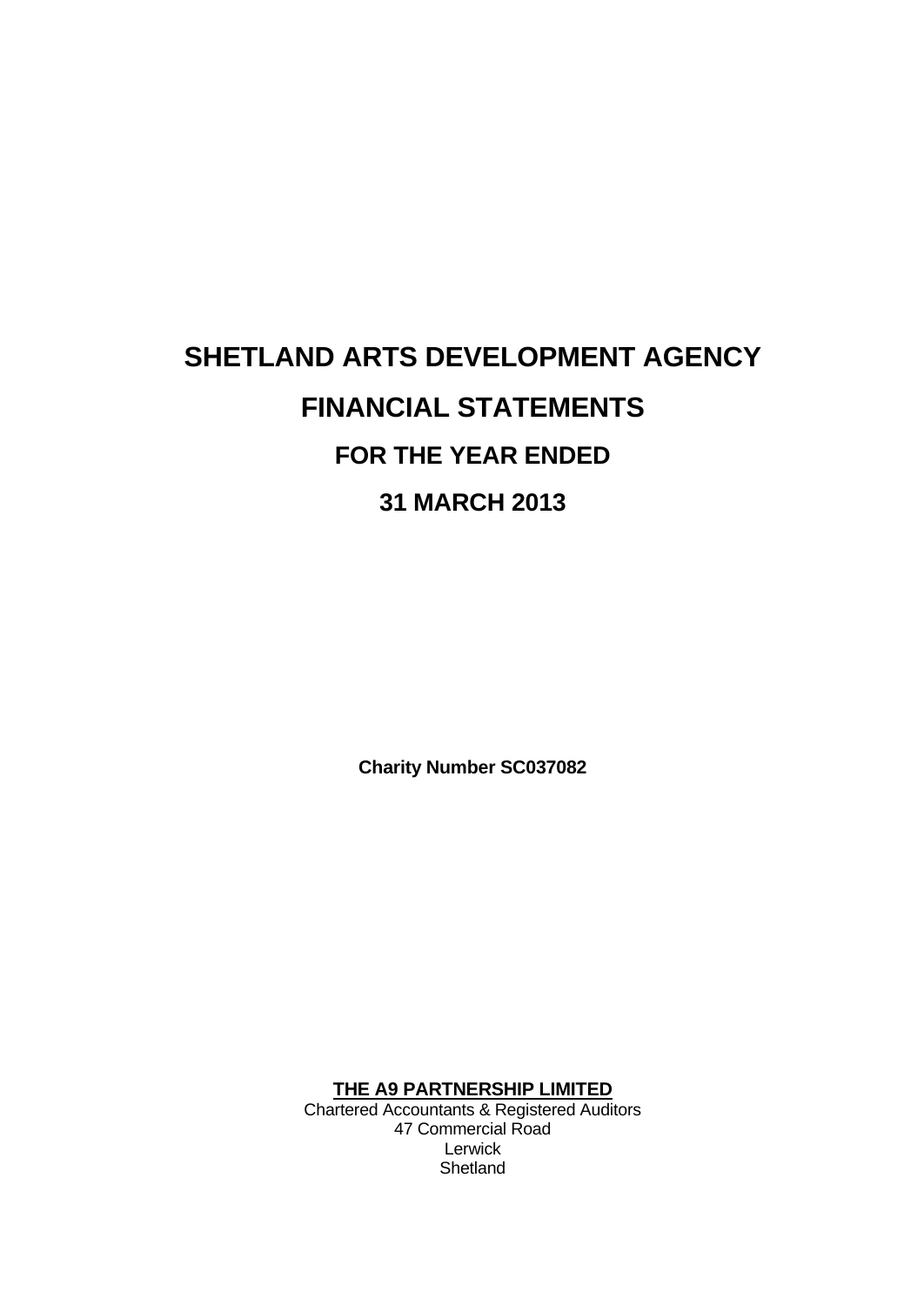### **FINANCIAL STATEMENTS**

### **YEAR ENDED 31 MARCH 2013**

| <b>CONTENTS</b>                                     | <b>PAGE</b>  |
|-----------------------------------------------------|--------------|
| <b>Trustees, Officers and Professional Advisers</b> | 1            |
| Chairman's Message                                  | $\mathbf{2}$ |
| Director's Statement                                | 4            |
| Annual Report of the Trustees                       | 6            |
| Auditors' report                                    | 22           |
| <b>Statement of Financial Activities</b>            | 24           |
| <b>Balance sheet</b>                                | 25           |
| Cash flow statement                                 | 26           |
| Notes to the financial statements                   | 27           |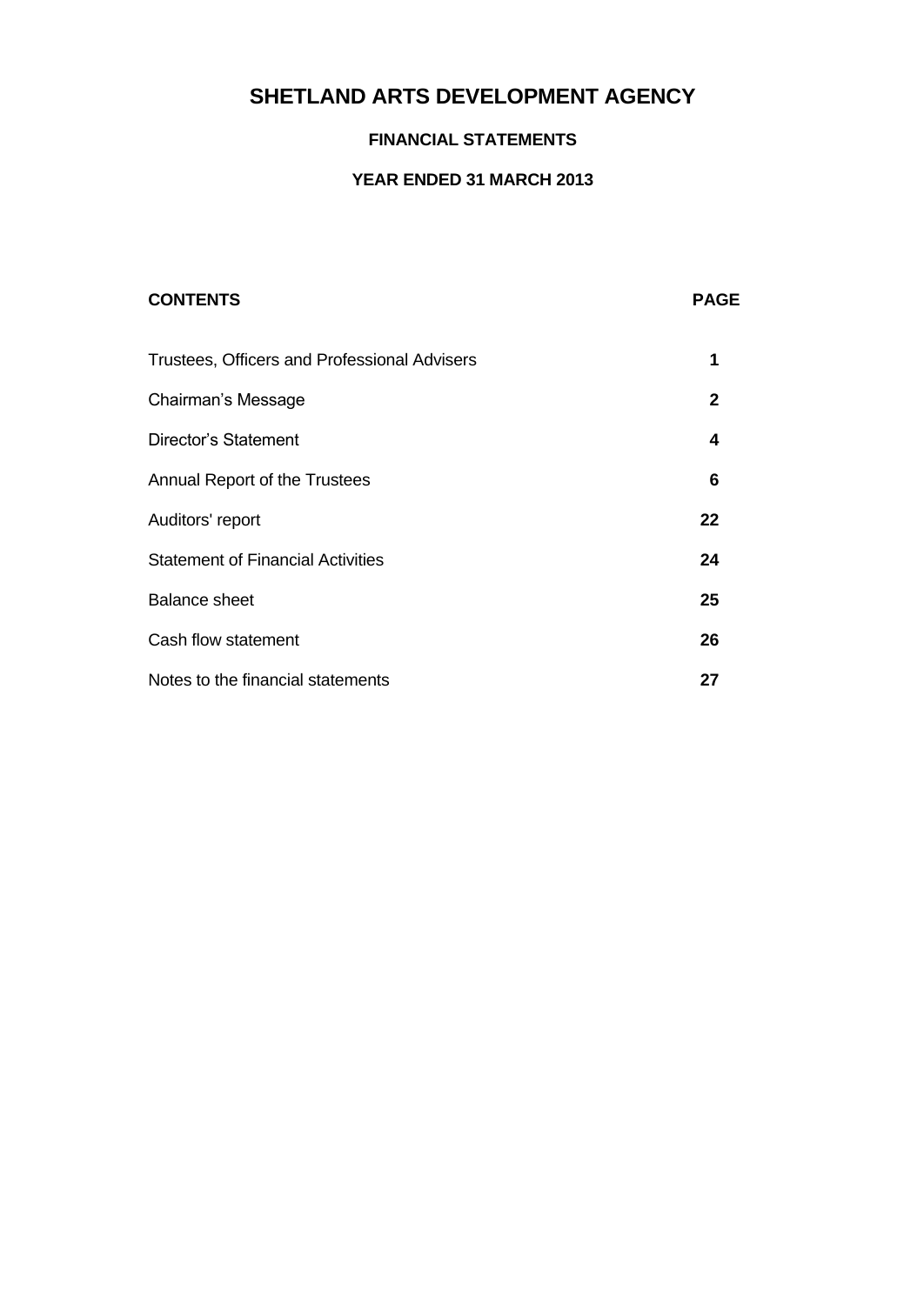## **TRUSTEES, OFFICERS AND PROFESSIONAL ADVISERS**

### **Trustees**

| James Johnston             | Resigned February 2013                                                              |
|----------------------------|-------------------------------------------------------------------------------------|
| Danus Skene, Chair         | Appointed December 2010                                                             |
|                            | Appointed as Chair February 2013                                                    |
| Irvine Tait, Vice Chair    | <b>Appointed February 2011</b>                                                      |
|                            | Appointed as Vice Chair February 2013                                               |
| Robina Barton              | Appointed May 2008 (re-appointed November 2011)                                     |
| Mark Burgess               | Resigned October 2012                                                               |
| <b>Steven Cheverton</b>    | <b>Appointed December 2012</b>                                                      |
| John Dally                 | Appointed December 2009 (re-appointed August 2013)                                  |
| Joyce Davies               | Resigned October 2012                                                               |
| <b>Jill Franklin</b>       | Appointed December 2012                                                             |
| John Goodlad               | Appointed September 2008 (re-appointed November 2011)                               |
| Leslie Lowes               | Appointed December 2009 (re-appointed August 2013)                                  |
| <b>Michael Palmer</b>      | Appointed December 2012                                                             |
| Silke Reeploeg             | Appointed December 2010                                                             |
| <b>James Sinclair</b>      | Resigned October 2012                                                               |
| <b>Director</b>            | <b>Gwilym Gibbons</b>                                                               |
| <b>Address</b>             | <b>Shetland Arts Development Agency</b><br>Mareel<br>Lerwick<br>Shetland<br>ZE1 0WQ |
| <b>Auditors</b>            | The A9 Partnership Limited<br>47 Commercial Road<br>Lerwick<br>Shetland ZE1 0NJ     |
| <b>Bankers</b>             | Clydesdale Bank plc<br><b>Commercial Street</b><br>Lerwick<br>Shetland ZE1 0JJ      |
| <b>Solicitors</b>          | Dowle, Smith & Rutherford<br>113a Commercial Street<br>Lerwick<br>Shetland ZE1 0DL  |
| <b>Founding Trust Deed</b> | Registered BC & S on 13 January 2006                                                |
| <b>Charitable Status</b>   | Scottish Charity No. SC037082                                                       |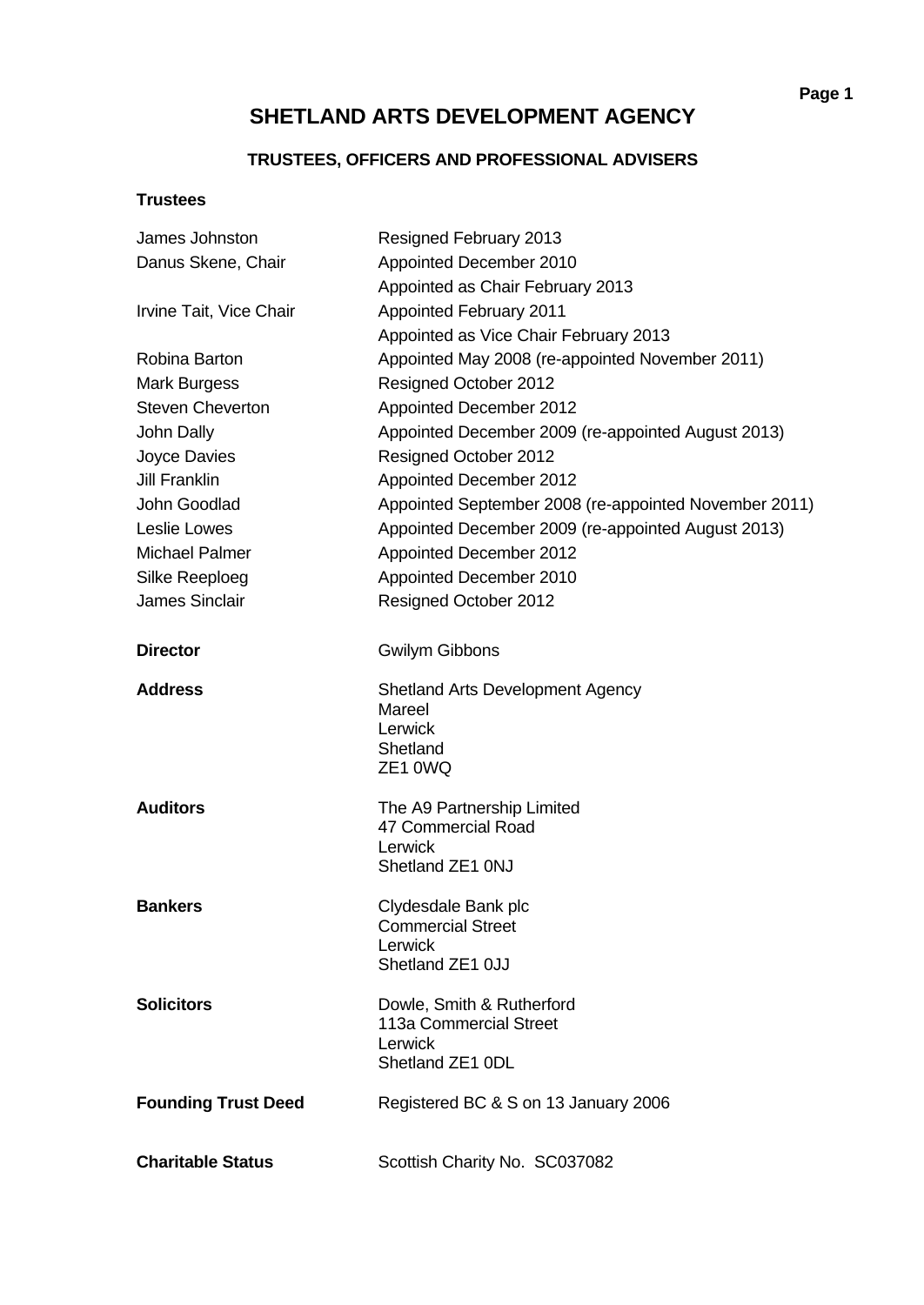### **CHAIRMAN'S MESSAGE**

### **YEAR ENDED 31 MARCH 2013**

The year being reported upon has been dominated at Shetland Arts by the opening of Mareel in August 2012. This has changed the nature of Shetland Arts, which was previously mostly reliant on grant income to promote cultural activity in Shetland, although already committed to the process of increasing its earned income. Total incoming resources, excluding restricted capital funds has increased by 45%, and Shetland Arts is now a social enterprise committed to reducing its dependence on revenue funding to 35% of its total income. It now has a greatly higher profile in the community, and the opportunity to do much more.

So my first and very pleasant duty as Chair is to express appreciation of the commitment and practical input of the Director, Gwilym Gibbons, and all his members of staff in managing the move into Mareel together with the massive changes entailed in the scale and focus of Shetland Arts' business. The Mareel project would not have been delivered without Gwilym's energy, vision and resourcefulness, and his leadership has been crucial to the delivery of a high quality programme in turbulent times. Workloads have greatly exceeded the call of duty in the months leading up to and following the opening of Mareel, and to an alarming extent they continue to be excessive.

That is a cue to observing that although everyone has worked through challenging change admirably, Shetland Arts has yet to traverse a process of organisational development that will allow it to settle into the efficient and sustainable management of its affairs into the future. Shetland Arts commissioned a report on the requirements for the coming years from Andrew Ormiston (of Drew Wylie), which in many ways confirmed the direction of travel to which we are already committed whilst clarifying the strategic way forward. I am delighted by the promises of practical support for the change process offered by our partner organisations in the promotion of cultural activity and creative industries in Shetland – Highlands and Islands Enterprise, Creative Scotland, Shetland Islands Council and Shetland Charitable Trust.

The financial background to our achievements to date and plans for future effectiveness is very difficult. As of the end of the period under review – and this is still true in October 2013 – Mareel is neither completed nor fully paid for. This unsatisfactory situation is rooted in significant conflict with the contractors over responsibility for delay in the construction process, and in the difficulties faced by public sector funders in meeting capital costs which have exceeded original expectations.

Meanwhile Shetland Arts, committed to sustainability on our unrestricted funds, is severely challenged by the failure to close the capital account of the Mareel project. These accounts to March 2013 report a deficit of £163,250 in our unrestricted funds. Putting aside depreciation costs which do not impact on cash flow, this loss is fully accounted for by one-off costs, almost all associated with the continuance of the capital project. We have for example been involved in maintaining the professional capital project team, securing legal advice and support in relation to the contract, paying for investigation of our affairs by partner organisations, and using unrestricted funds to buy equipment and furnishings that would enable Mareel to open. The underlying ability of Shetland Arts to pay its way is undermined by the inability to close the capital project. Net outgoing resources by Shetland Arts, however caused, cannot continue. There are severe strains on cashflow. The capital project must be closed, and Shetland Arts does not have the internal resources or earning capacity to achieve this on its own. Whether there will be a message from me reporting on a further year's activity will depend on vigorous performance by Shetland Arts and on assistance from partners with capital requirements.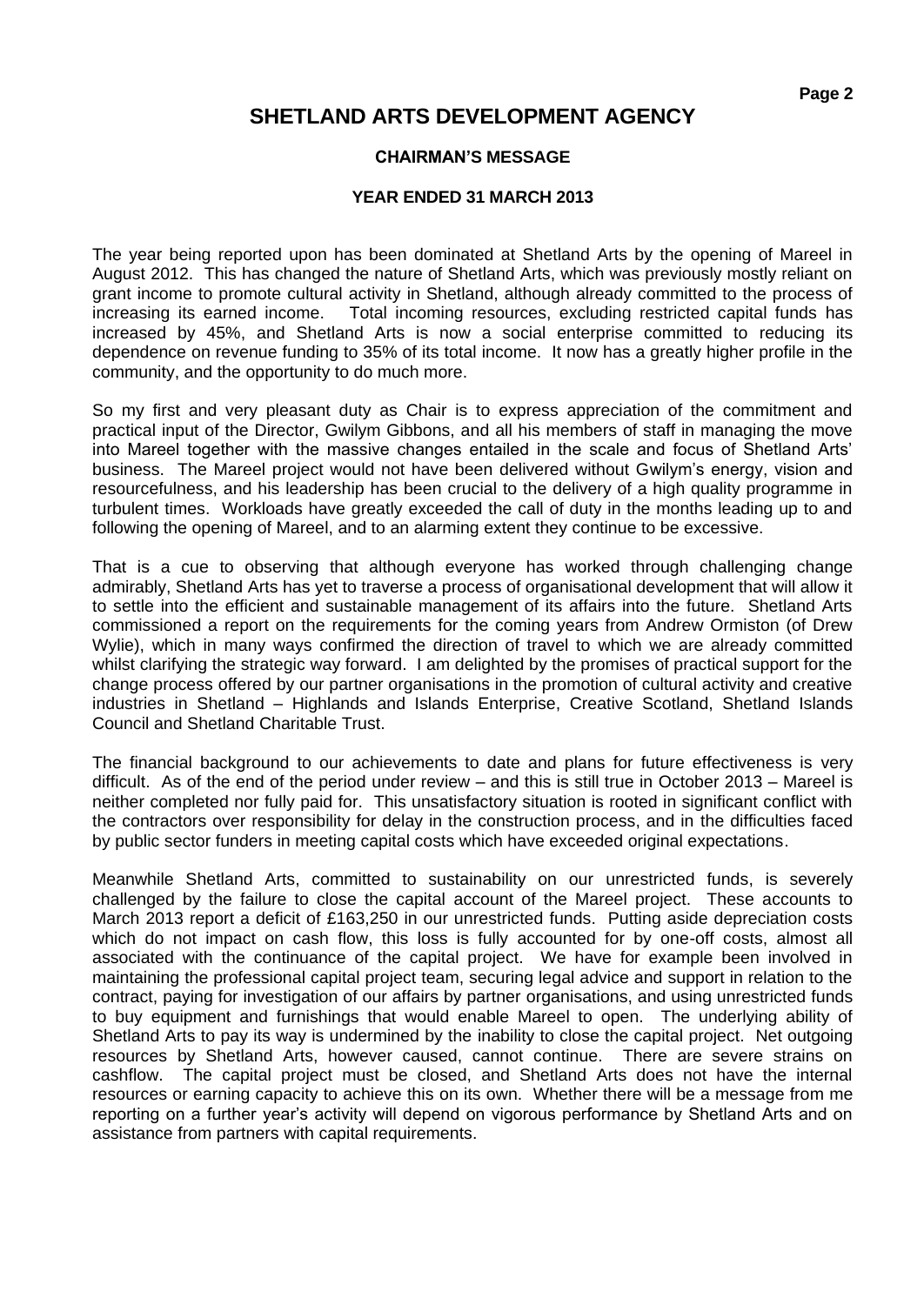Page 3

## **SHETLAND ARTS DEVELOPMENT AGENCY**

#### **CHAIRMAN'S MESSAGE (continued)**

#### YEAR ENDED 31 MARCH 2013

Meanwhile. Mareel has become an accepted part of the Shetland scene and portfolio of public resources. The phenomenal success of the cinemas at Mareel - 100,000 attendances in a year - is complemented by the success of many auditorium events. The programming of the auditorium has been innovative, but it does require attention in order to be more commercially sustainable, and that is in hand. Mareel is consolidating the support of an increasing audience and customer base.

A further impact of Mareel of which the Shetland public is perhaps insufficiently aware is educational. In conjunction with Shetland College University of The Highland and Islands, we are providing a venue and facilities that make Shetland a significant centre of musical education. Excellence and expertise will be drawn to Shetland and retained in Shetland, benefitting the economy as well as cultural life. In this and other ways, Shetland Arts will increasingly act as a business incubator in Shetland.

But Shetland Arts is not just Mareel. The Arts Development team has continued to develop its work from previous years, as the Activities, Achievements and Performance section of the Annual Report to The Trustees (pages 8 to 16) later in this document makes clear. Events such as Wordplay, Screenplay and Fiddle Frenzy have been successfully delivered. Bonhoga Gallery has successfully provided an "out-of-town" focus. Work in promoting activity in craft, visual arts, literature, dance, music and drama has taken place throughout Shetland, often in collaboration with and support of community groups and national partners. The Finance and Administration team, Front of House and cafe/bar staff, Production teams, the Bonhoga Gallery team and the dedicated army of much-valued volunteers have all contributed to a year of astonishing achievement. I must repeat thanks to the whole Shetland Arts Team. Whenever there is a worry or a wobble, it is only necessary to cast the mind back a few months to remind oneself of what has been achieved through the hard work, enthusiasm and problem-solving abilities of all the staff. Board members are to be thanked for their patience and persistence in challenging times, supporting staff and reaching for ways forward. I am grateful for the unanimous acknowledgement by Board members of the need to continue to strive towards the changes in the structure and management of Shetland Arts that we all - both Board and staff – recognise as being necessary as we progress towards an exciting future.

Final thanks are due to our partner organisations, who I believe will help see Shetland Arts through to calmer waters, and also to the Shetland public. More and more people are using and appreciating the services and activities we provide, and are recognising that with Mareel a nationally significant centre of excellence is now firmly implanted in Shetland.

I am grateful for the opportunity of contributing as Chair of Shetland Arts to navigating the organisation through the troubled waters of completing the Mareel project, to ensuring our sustainability, and to continuing expansion and development of our contribution to Shetland community life. Shetland Arts has a bright and innovative future.

Danus Skene Chairman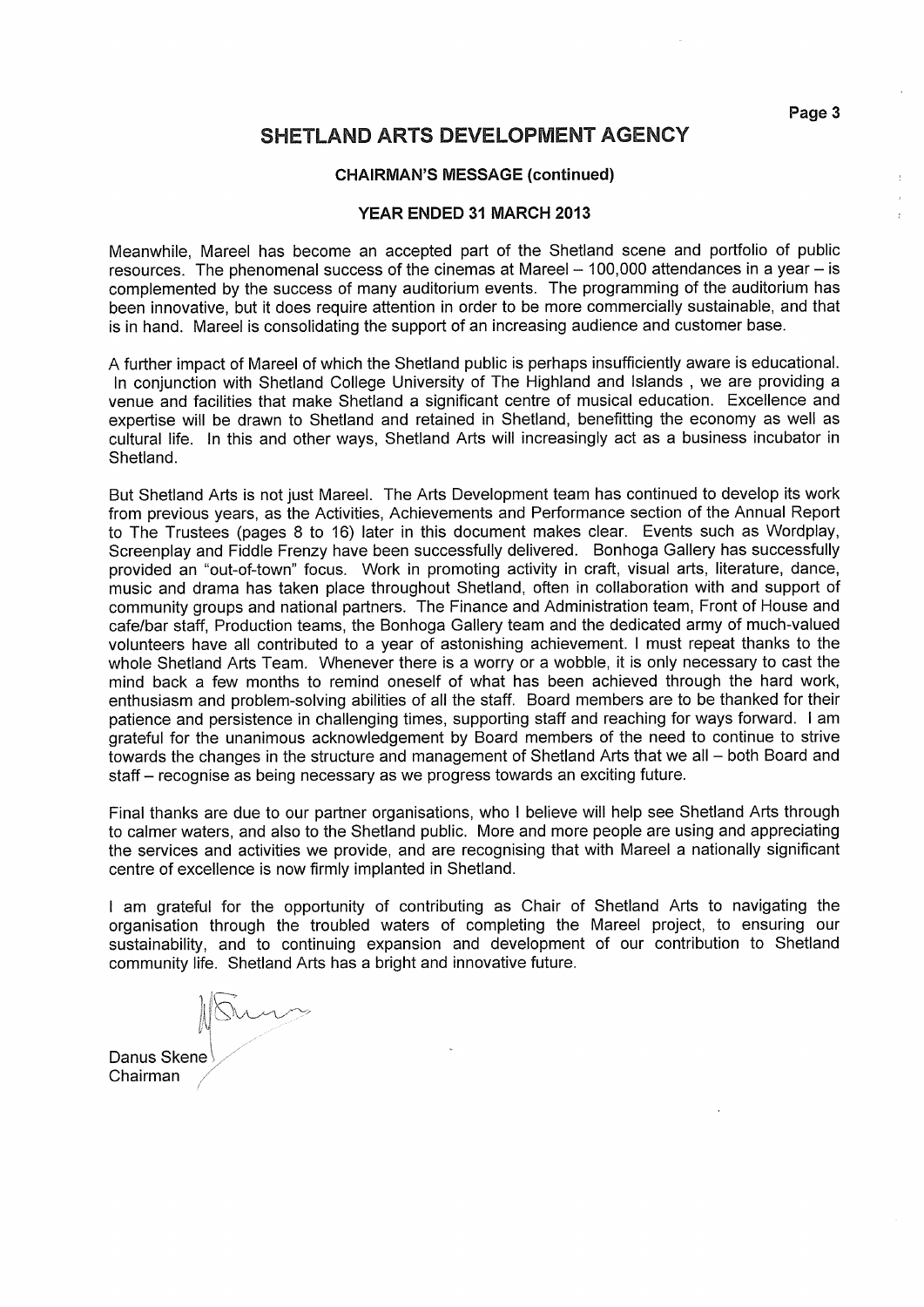### **DIRECTOR'S STATEMENT**

### **YEAR ENDED 31 MARCH 2013**

In April 2008 Shetland Arts published its five year Business Plan hot off the back of 'A Hansel for Art: Our Plan for a Creative Future'. Five years on, 2012 to 2013 has been the year in which the vision, ambition and promise set out in Hansel for Art, alongside the practical execution of the challenging Business Plan, delivered a key milestone in the continuing journey of significant growth and change for Shetland Arts.

Shetland Arts has exceeded the challenging targets set out in our Business Plan of 2008 despite arguably the most hostile financial environment in a generation. The breadth and depth of Arts Development work as described in the Annual Report of Trustees (Pg 8-16) is a tribute to the skill, commitment and creativity of our Arts Development Team who have over the past twelve months delivered an extraordinary array of activity under the shadow of an organisation preparing for, and subsequently launching, a major new enterprise in the form of Mareel, Shetland's new music cinema and creative industries education centre. Mareel itself has delivered a highly ambitious programme in its first six months, rapidly establishing the venue as a major cultural attraction both within and outwith the isles.

Embarking on any new enterprise is risky and challenging. When the Board of Shetland Arts and its funding partners green-lit the construction of Mareel and approved Shetland Arts' 2008 – 2013 Business Plan we projected that Shetland Arts would not break even until year 4 of Mareel's opening. This much-reviewed and commented-on Business Plan included revenue funding from Shetland Charitable Trust at levels some £120,761 higher than current levels due to the reductions required to protect the long term investments of the Trust in the face of fallout from the global financial crisis. Mareel's prolonged construction has also had a significant impact on the level of financial success of Shetland Arts over the past year. However, despite the challenges we have faced we are pleased to report that discounting accounting adjustments (as noted in the Financial Review section of the Annual Report to Trustees (page 19) and taking one-off costs mainly related to the delays in construction and the opening of Mareel into account, Shetland Arts has an underlying small surplus of £17,434 in 2012–2013. This positive underlying revenue position demonstrates a strong sustainable foundation for the future of Shetland Arts and the activity we deliver.

Shetland Arts has grown into a highly innovative social enterprise having over the past 12 months moved from a 61% dependence on revenue funding to just 39%. Our total incoming resources, excluding restricted capital funds has grown by 45% over the past twelve months. We are now proud to employ 51 Full Time Equivalent employees which exceeds the employment creation targets we set for our funders in 2008 and we are now generating direct new economic activity of over £1m into the Shetland economy.

The success of the past year's trading does not, however, draw focus away from our determination to continue on our journey of change and improvement. Although we have exceeded the expectations of our Business Plan we know we can do better. Our priorities, to improve and maintain Footfall, Customer Service and Impact, continue to be the guiding focus of adaptation and change. We know in particular that our customer service in the Mareel Café Bar has not met at times the high expectations that Shetland Arts and our customers seek. We also know from our first six months of live music programming in Mareel that there is room to fine-tune activity in order to increase revenue income and reduce costs. In short we believe that the very positive outcome of the first year of Mareel's operation is one which signifies a capacity for improvement beyond all expectations, further reducing our dependence on grant funding and public funding, whilst meeting our core objective of increasing access to the arts.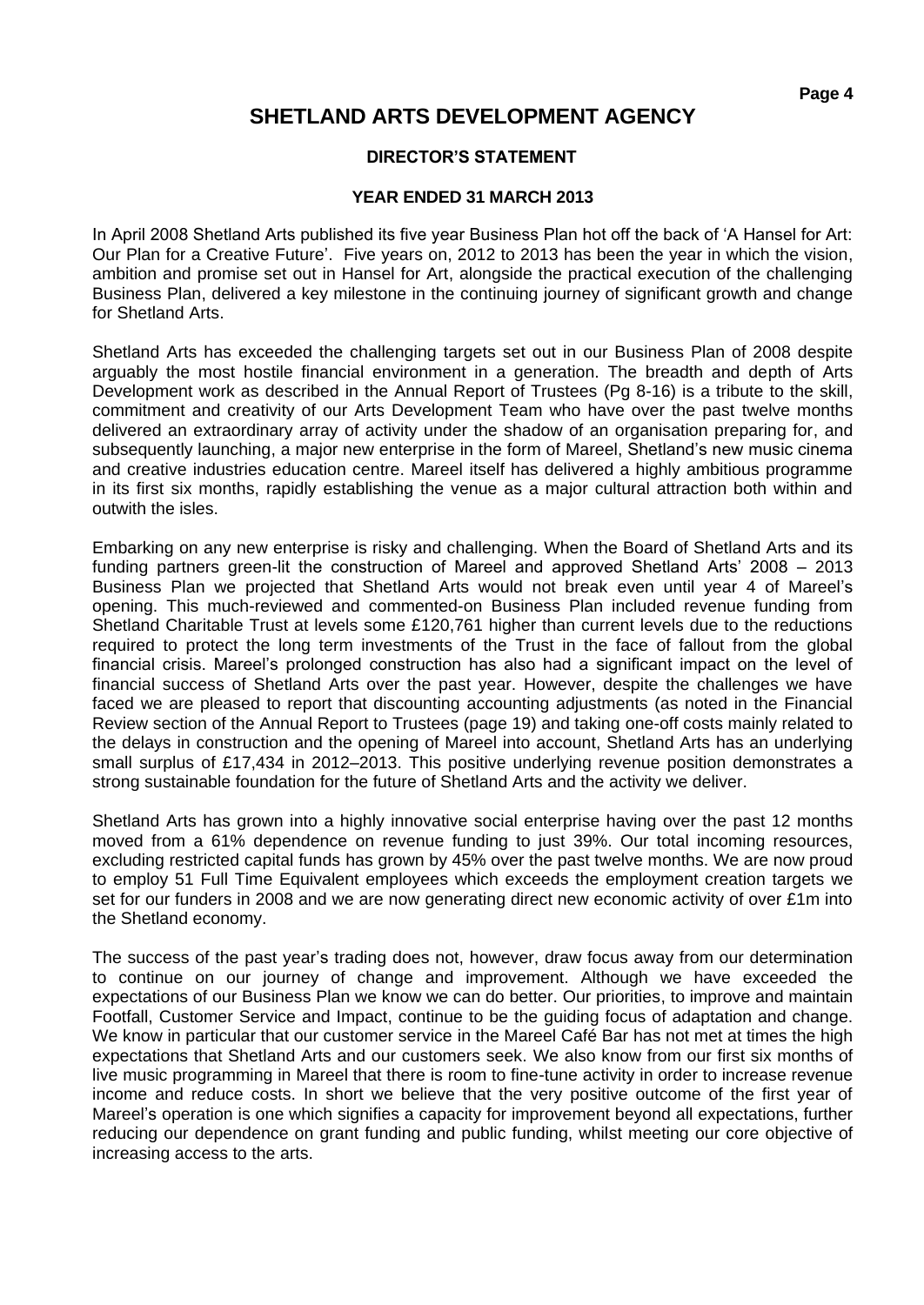### **DIRECTOR'S STATEMENT (continued)**

#### YEAR ENDED 31 MARCH 2013

At the heart of how we move forward is the bedding-in of a new type of organisation: an organisation in which commercial activity sits hand in hand with our subsidised activity. Shetland Arts trading activity is directly related to our charitable purpose and this mission-centric, social enterprise approach presents a real challenge to how we think and act. We believe that the two mind-sets are by no means mutually exclusive; rather, they inform highly creative tensions which focus and improve activity on either side to the greater benefit of our community. We also know that we need to maximise income from commercial activity and use surpluses generated (coupled with grant funding) to support the arts in social care and wellbeing, and the creative economy activity that is so important to the quality of life of those that live, work and study in our islands.

On a personal note the journey that has led Shetland Arts to the point of opening Mareel in August 2012 has been an extremely difficult one. The delays with the capital project and associated rising costs, the hostile political environment and the wider economic climate have all taken their toll. As the leader of Shetland Arts I have necessarily been preoccupied with seeing through the capital project at the expense of the wider support of Shetland Arts activity. Regrettably the closing off of the capital project is far from over and the costs associated in completing the construction of Mareel still present a real threat to the organisation as noted in these accounts. I believe that had we not repeatedly examined our plans, prepared, adapted and wholeheartedly implemented what we all believed possible against the odds, ironically at times stimulated by the active efforts of some to discredit us, the strength of results of 2012-2013 would have presented a very different picture today. I am deeply proud of the Shetland Arts team (staff and volunteers) who without exception have gone far beyond what should be expected to see us through this unprecedented period of change and growth.

Finally, I would like to thank the members of the Board of Shetland Arts who have provided solid and considered quidance through stormy waters. The period has seen the Board have to take some of the most difficult decisions that any Board might be required to make. In particular I would like to thank our two Chairs during this period, the outgoing Chair, James Johnston, who has sailed off to warmer waters and the incoming and current Chair, Danus Skene, for taking up the reins and providing strong leadership and support for myself and the staff at such a challenging time. I am extremely proud of what we have achieved and look forward to consolidating our success in the coming year.

Gwilym-Gibbons FRSA Director - Shetland Arts Development Agency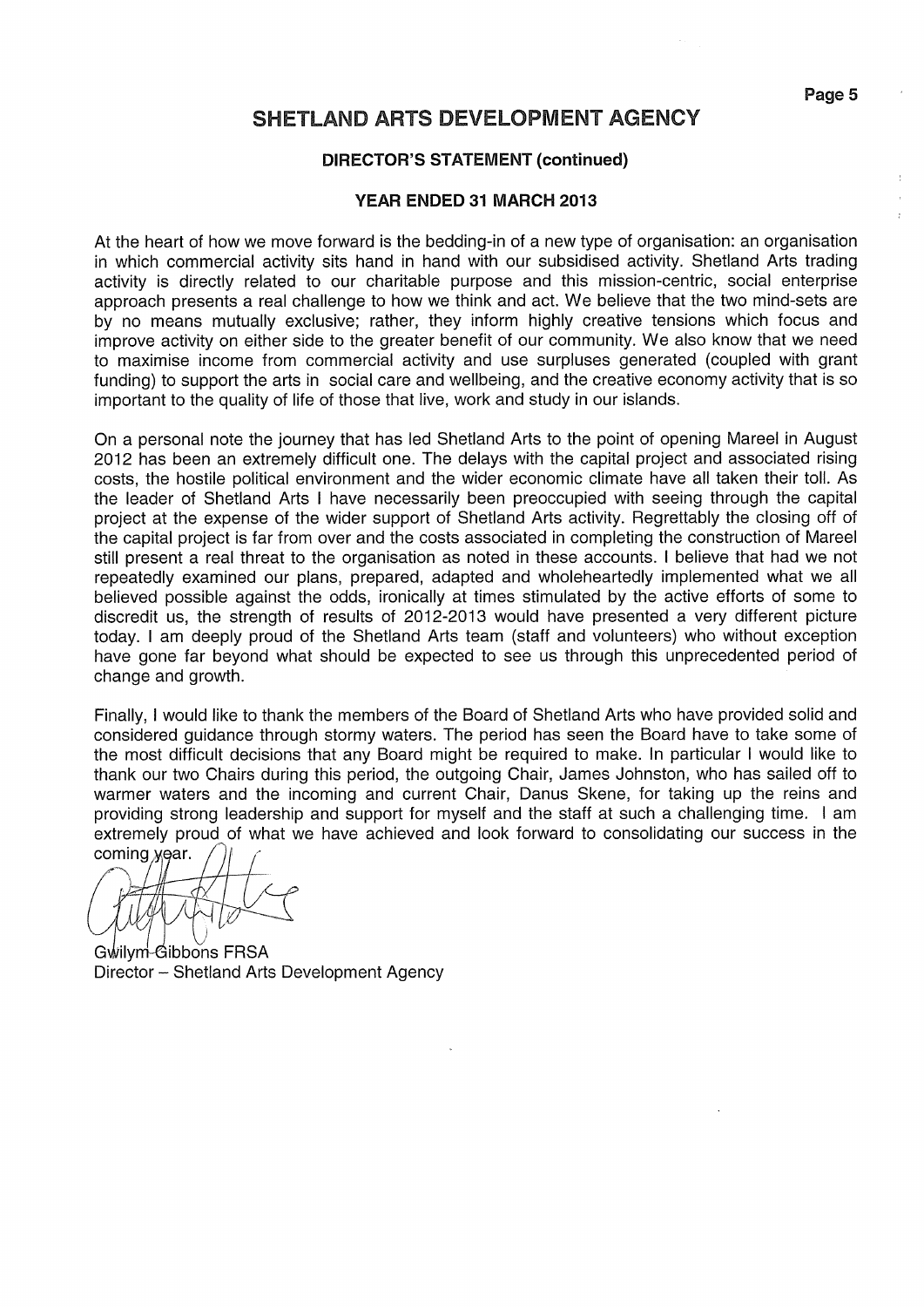### **ANNUAL REPORT OF THE TRUSTEES**

### **YEAR ENDED 31 MARCH 2013**

The trustees present their report and financial statements for the year ended 31 March 2013.

### **STRUCTURE, GOVERNANCE AND MANAGEMENT**

Shetland Arts Development Agency is a Registered Scottish Charity, constituted under a trust deed. The organisation is governed by a Board of Trustees who are responsible for long-term planning and strategic decision making, delegating the day to day operational decision making to the Director and the management team.

The Trustees meet six-weekly to administer the activities of the Agency. The Board comprises a minimum of ten trustees, and a maximum of thirteen. Each trustee shall hold office for a period of three years with power to be re-appointed for a further period of three years. Trustees will retire on the third anniversary of their appointment. In the event of appointment for that further period, such trustees will not be eligible for appointment for a period of three years thereafter. The appointment of new trustees will be the job of a Nominations Committee constituted by three of the serving trustees. Trustees are normally recruited following public advertisement. The positions of Chair and Vice Chair are voted on by the existing Trustees, and these office holders serve in accordance with the Agency's Standing Orders.

In October 2012, Mark Burgess, Joyce Davies and James Sinclair all resigned from the Board, this led to the appointment of three new trustees, being, Steven Cheverton, Jill Franklin and Michael Palmer in December 2012. February 2013 saw the resignation of our Chairman, James Johnston from the Board. The board voted that Danus Skene should become the new Chairman, and as this left his post of Vice Chairman vacant, they also voted that Irvine Tait take on this role. Les Lowes and John Dally reached the end of their three year term on the board, but were retrospectively reappointed to the Board in August 2013 by the Board.

In February 2013 it was agreed by the board that the quorum for meetings be reduced to five trustees. Decisions are made by majority vote at the six-weekly Trustees' meetings, although during the year-ended 31 March 2013 it has been necessary for the Board to meet thirteen times.

New Trustees receive individual induction from the Director on appointment, and are encouraged to undertake training as appropriate to their role.

Shetland Arts Development Agency is charged by the Shetland Islands Council with delivering the Council's arts provision and is funded largely by the Shetland Charitable Trust to deliver arts services to the community in line with the Shetland Cultural Strategy's three themes of Access: Participation and Potential; Creativity and Heritage; and Learning, Economy and Regeneration.

This is the seventh year of the Agency's operation.

Shetland Arts Development Agency also receives revenue funding from Creative Scotland, dependent upon its submission to them of an annual programme of activities. This programme must meet Creative Scotland's own objectives, which are to support excellence in artistic and creative practice, to improve access to, and participation in arts and creative activity, and to develop and sustain a thriving environment for the arts, screen and creative industries.

The Trustees have assessed the major risks to which the charity is exposed, in particular those related to the operations and finances of the company, and are satisfied that systems are in place to mitigate our exposure to the major risks.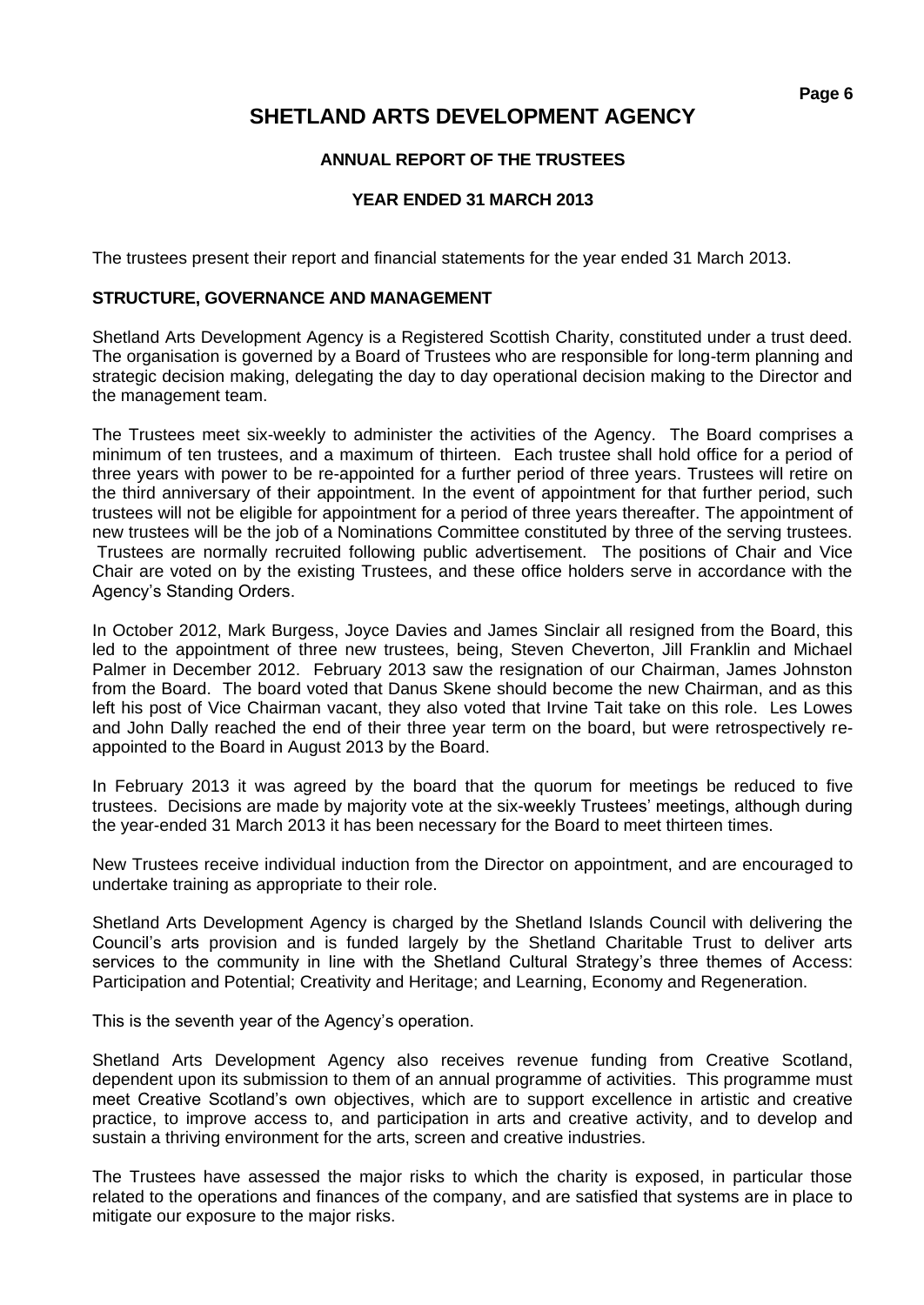### **ANNUAL REPORT OF THE TRUSTEES (continued)**

### **YEAR ENDED 31 MARCH 2013**

### **STRUCTURE, GOVERNANCE AND MANAGEMENT (continued)**

Shetland Arts IP C.I.C., a Community Interest Company, was incorporated on 25 July 2011. The Company is wholly owned by Shetland Arts Development Agency and was set up as a means to securing the Intellectual Property rights over films, books, music, etc and ensuring that any profits generated in this way can be retained for the good of Shetland. During the financial year, the company's transactions were not material to the group, so consolidation of the figures was not required.

### **THE AGENCY OBJECTIVES**

The objects of the agency are to advance the education of the public resident in Shetland in the Arts, in particular the Arts of Dance, Drama, Theatre, Film, Literature, Music, Crafts, Visual Arts and any new form of Media.

In furtherance of the objects the Trustees shall seek to:-

- (i) encourage and assist in promoting and advancing the creation, practice, presentation and study of all forms of art – visual, performing and creative;
- (ii) support and encourage the continual development of all art forms;
- (iii) support existing, and encourage new, work;
- (iv) improve access to the arts and create opportunities for individuals, geographical communities and communities of interest, at all levels of experience and ability, to participate in and enjoy a diverse range of arts activity through performances, exhibitions and educational activities;
- (v) create opportunities for personal development through a community development approach within the arts;
- (vi) support professional artists through residencies, workshops and performances;
- (vii) promote excellence in artistic quality;
- (viii) develop the skills and experience of artist practitioners and participants and encourage learning; and
- (ix) provide facilities to support artistic activities.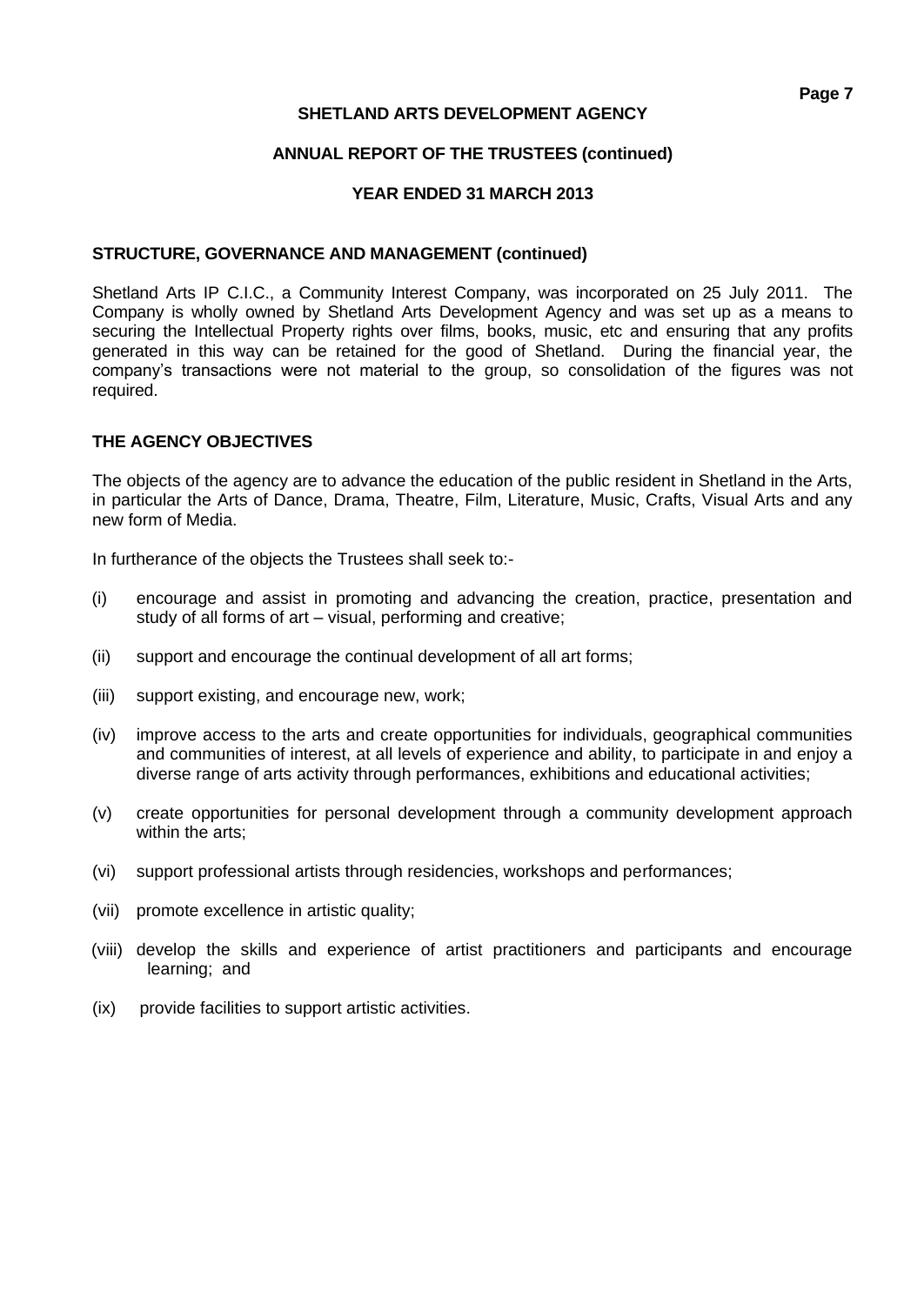### **ANNUAL REPORT OF THE TRUSTEES (continued)**

### **YEAR ENDED 31 MARCH 2013**

### **ACTIVITIES, ACHIEVEMENTS AND PERFORMANCE**

### **Introduction**

- 1. 2012–13 was a tremendously busy year for Shetland Arts. As well as all our usual core activity, we also undertook a number of large scale special projects, sometimes in partnership with national agencies and organisations. All of this took place in the lead-up to the opening of Mareel, our new cinema, music and education venue.
- 2. Our core activities involve the promotion of the arts Shetland-wide, encouraging participation and increasing access, promoting and supporting new work, encouraging personal skills and community development via the arts. Whilst much of this activity was carried out across Shetland, the opening of Mareel has enhanced our capacity to support artists, provide education and community developmental activities and provide development and entertainment opportunities for audiences.
- 3. Core activities this year have included (this is not an exhaustive list):
	- Hundreds of Shetland Traditional Dance workshops have been provided to primary schools and other groups and organisations all over Shetland by our Traditional Dance Artist. Dancing is at the heart of many Shetland communities and Maria Leask's activities ensure that the tradition is kept alive by teaching children from nursery age upwards.
	- As part of the London 2012 Festival we undertook a project called Dance Bus. We commissioned choreographer John Morris to devise and rehearse a group of dancers of all ages, who took a bus tour around Shetland on one Saturday in July, performing the dance routine in Yell, Brae, Aith, Sandwick and outside the Shetland Museum, encouraging community participation in each venue.
	- Dance was also an important element of the *Ignition* Project (see partnership projects below) with Parkour classes offered to schools and to the public, contemporary dance sessions taking place in Mareel, and a choreography residency in Wastview Care Centre.
	- Local partnerships included supporting Splinters Youth Theatre in Delting by the provision of regular workshops/rehearsals with our Drama Development Officer. We also worked in partnership with Shetland Amenity Trust's THING project, providing production and direction for *Aert-Fast*, a community drama production held in the open air at Tingwall.
	- The Craft Development Officer completed the 2012 Working Up devolved grant scheme, awarding a total of £11,411 to thirteen individual craft makers. This scheme, comprising funding from Creative Scotland, the Shetland Islands Council's Economic Development Department and Shetland Arts is aimed at supporting existing craft practitioners to develop their creative and professional practise.
	- At the Swap Box Textiles exhibition at Bonhoga, workshops for children were delivered by four artists in the cafe, plus a gallery talk.
	- Workshops were held at Bonhoga with Sally Kindberg on cartoon correspondence.
	- Shetland Arts supported the monthly meetings of the Lerwick Writers' Group and the West Side Writers' Group.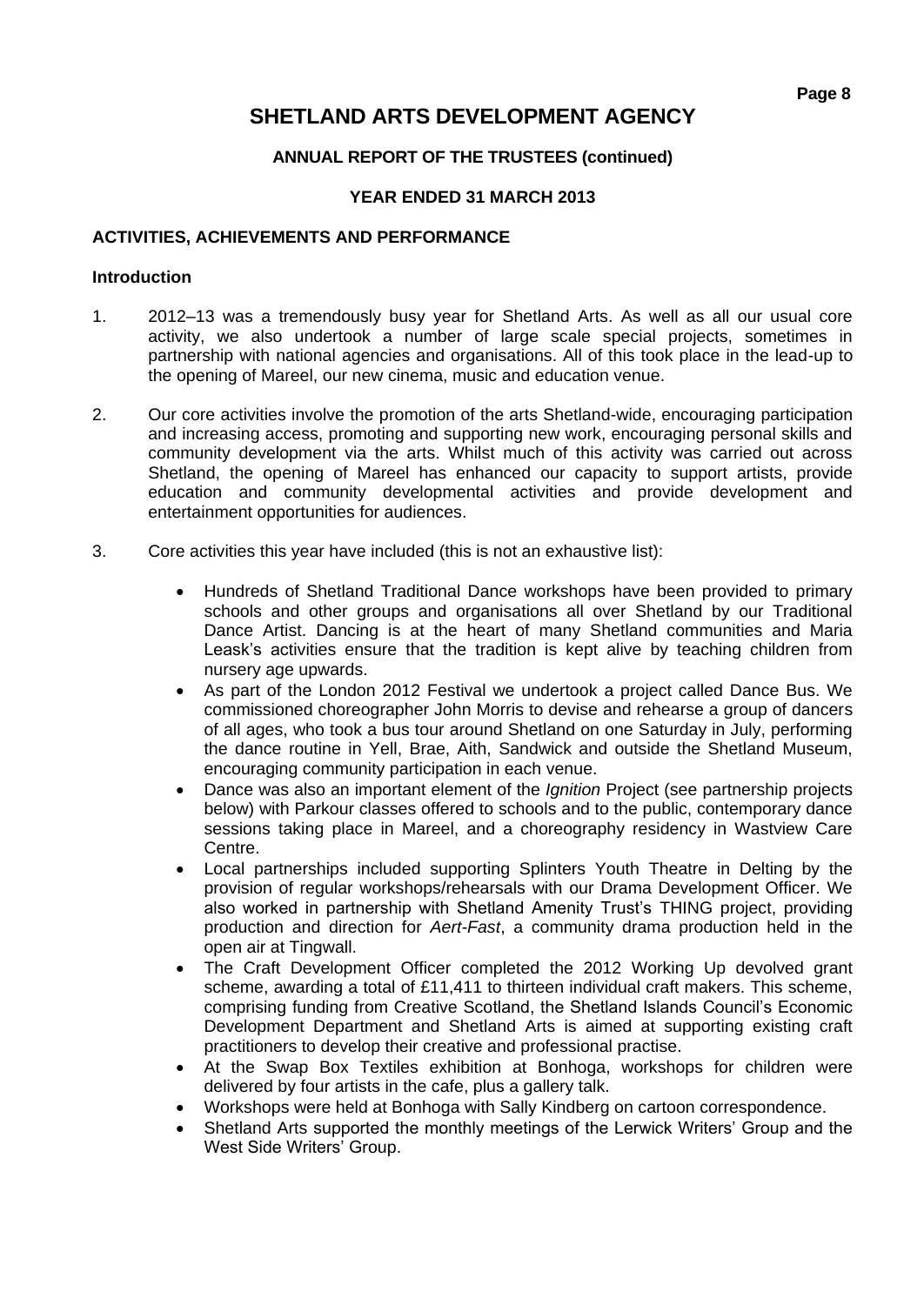### **ANNUAL REPORT OF THE TRUSTEES (continued)**

### **YEAR ENDED 31 MARCH 2013**

### **ACTIVITIES, ACHIEVEMENTS AND PERFORMANCE (continued)**

- Monthly film weekends continued at The Garrison up to the middle of June. These were supplemented by a regular Film Wednesday programme screening classic, documentary and world cinema.
- The Visual Artist Awards (devolved funding) Panel met and awarded four bursaries (a total of £5,000) to local visual artists.
- Shetland Arts was commissioned by the SIC Economic Development Unit to carry out the Quality Assessment of the work by applicants for full membership of the Shetland Arts and Craft Association. Testing is also required for renewal of full membership quality status after three years. Collections of work by ten craft artists were assessed, working alongside an external assessor, and nine were successful. Ongoing support has been offered to all applicants should they so desire it.
- Mentoring and advice was provided to various visual artists, craft makers and organisations, to individual writers, film makers, theatre practitioners and musicians.
- A series of Poetry Immersion Workshops by Jen Hadfield were held at Mareel, the Library and in schools.
- Outreach concerts were held at Bigton Hall (Aziz), Busta House (Oksana Mavrodii), Muckle Roe and Cullivoe (Shetland Meets Appalachia) and Mid Yell (Dean Owens).
- Ongoing support was also given to Shetland Young Promoters' Group (including their Battle of the Bands at Scalloway in March), and to local musicians and music promoters.
- Shetland Arts supported and hosted Ann Cleeves in the launch of her new book in January at Mareel.
- Mareel opened towards the end of August, immediately hosting two concerts by the Scottish Youth Jazz Orchestra and a classical piano recital by Shetland's Neil Georgeson. Music at Mareel in this, the official opening quarter, included events promoted by Shetland Arts or by local promoters, including the SLAM DJs, Cerys Matthews, Himmerland, Matthew Herbert's 'One Pig', Oksana Mavrodii, Shetland Meets Appalachia, Dougie Maclean, Aberfeldy, Abba Magic and the guitar festival; and events promoted by local community organisations such as the Community Orchestra, Shetland Choral, Shetland Young Promoters ('Rocktober') and Shetland Jazz Club (Tommy Smith's Karma).
- From January to March the music programme included the ever popular Fiery Sessions, Tam Coyle DJ (Up Helly Aa hop), the Kris Drever Trio, Tim Garland (as part of the Shetland Jazz Festival), Dean Owens, Donnie Munro and the Bon Accord Silver Band.
- The Shetland Young Musician of the Year event took place at Mareel for the first time this year.
- Informal events in the Cafe Bar proved very popular indeed with Traditional Sessions, Jazz in the Afternoon and monthly local DJ 'Mixology' events taking place there, as well as monthly Singer Songwriter evenings.

### 4. **Arts, Health and Well-being**

Shetland Arts has continued to develop arts activities in this area. These have included: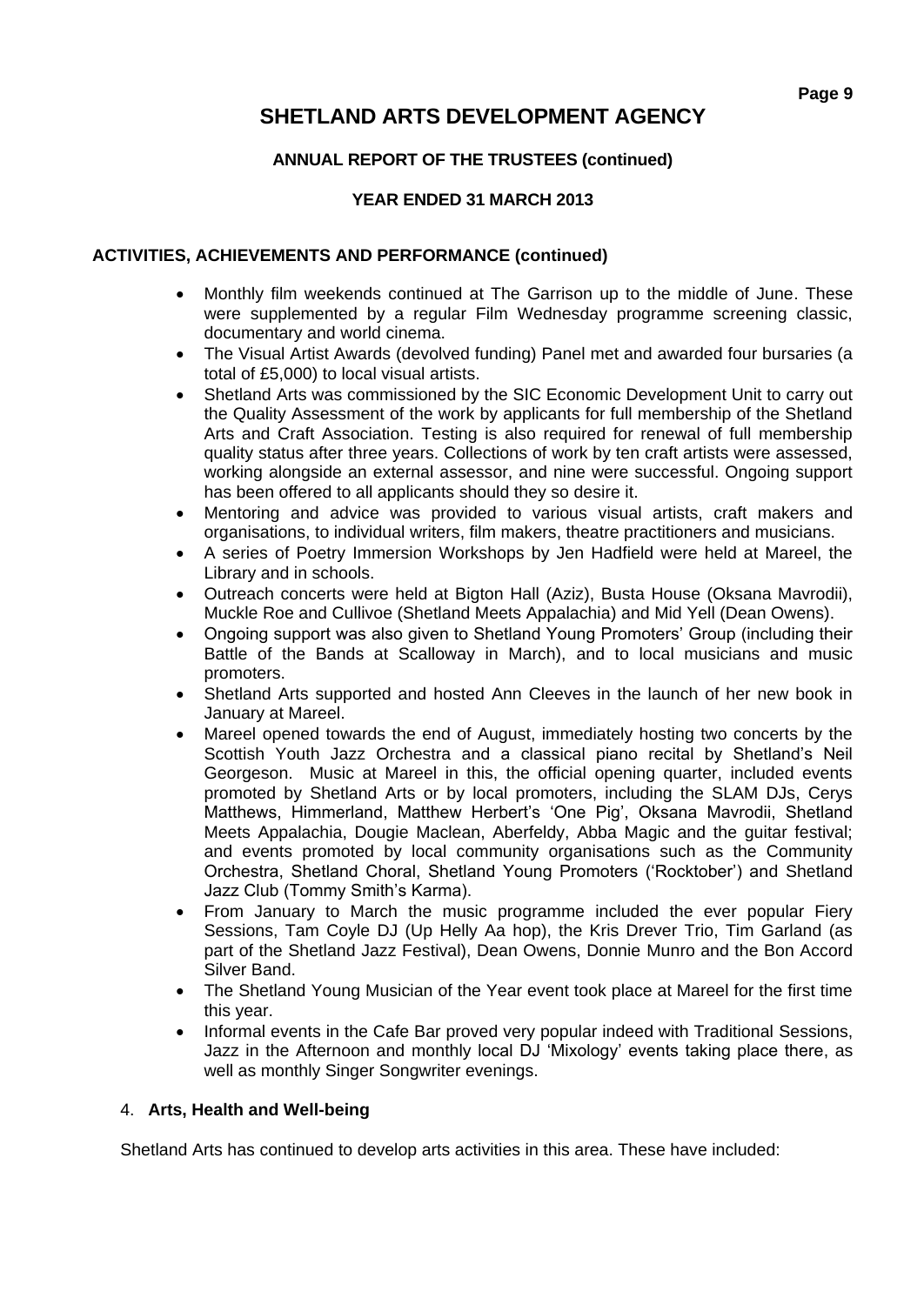### **ANNUAL REPORT OF THE TRUSTEES (continued)**

### **YEAR ENDED 31 MARCH 2013**

### **ACTIVITIES, ACHIEVEMENTS AND PERFORMANCE (continued)**

- a) A Shetland Arts/Alzheimer Scotland collaboration was formed, as part of a national initiative to improve the lives of people suffering from dementia through involvement in arts and creativity. Regular knitting sessions were initiated in Mareel for dementia sufferers, their carers and anyone else interested. Monthly meetings for family carers have since drawn on other art forms.
- b) The Visual Arts Development Officer continued her efforts to find follow-on funding for the Arts and Restorative Justice Project, *Space2Face*. She was successful in gaining a Creative Scotland grant to fund her attendance at the Institute of Restorative Practices 15<sup>th</sup> Annual World Conference in Pennsylvania where she delivered a workshop on the Shetland project along with a member of the Community Mediation Team. The project, a partnership between Shetland Arts, Shetland Community Mediation Team, the Reporter to the Children's Panel and the SIC Criminal Justice Social Work Department, works with young offenders to help them produce art works for those affected by their actions. *Space2face* has been running since 2009, and the additional funding was being sought so that artists could be employed to deliver the activities. In the meantime, the Visual Arts Development Officer delivered the sessions herself, working with young people who had been brought to the attention of the Children's Panel and the criminal justice system. This project remains unique in Scotland.
- c) Planning continued for an extension of the existing 'Arts in Care Homes' project, training care staff to undertake arts activities with residents.
- d) The Literature Development Officer undertook weekly sessions with the 'Just Writing' Group, with clients of the Community Mental Health Team.
- e) Working with our partner, Shetland Film Club, a special screening was provided at The Museum as part of Alzheimer's Awareness Week, and a screening of archive films was undertaken at Montfield Support Services Unit.

### 5. **Education**

Shetland Arts has been delivering music education to secondary school pupils and Further Education students prior to this year, but the opening of Mareel has meant that we could transfer the further education students to a learning environment based in a working, professional venue. As far as we are aware, this is unique in the UK. The NC and new HNC courses delivered by Shetland Arts as part of a Service Level Agreement with Shetland College/UHI saw 30 students signing up for three courses. We also actively supported the first two local students on their new BA Applied Music Course, delivered online across the UHI network.

On the 18th of December Mareel's main auditorium hosted a performance of original creative work inspired by the natural phenomenon which gave Shetland's new arts venue its name. "Mareel" is a Shetland word for bioluminescence – light emitted by chemical reactions in tiny organisms. This elusive light effect has been observed by fisherman and a fortunate few others over the years. Shetland College's art and music departments worked together to explore the theme of 'mareel' in some exciting and innovative ways. 10 HNC Music students prepared a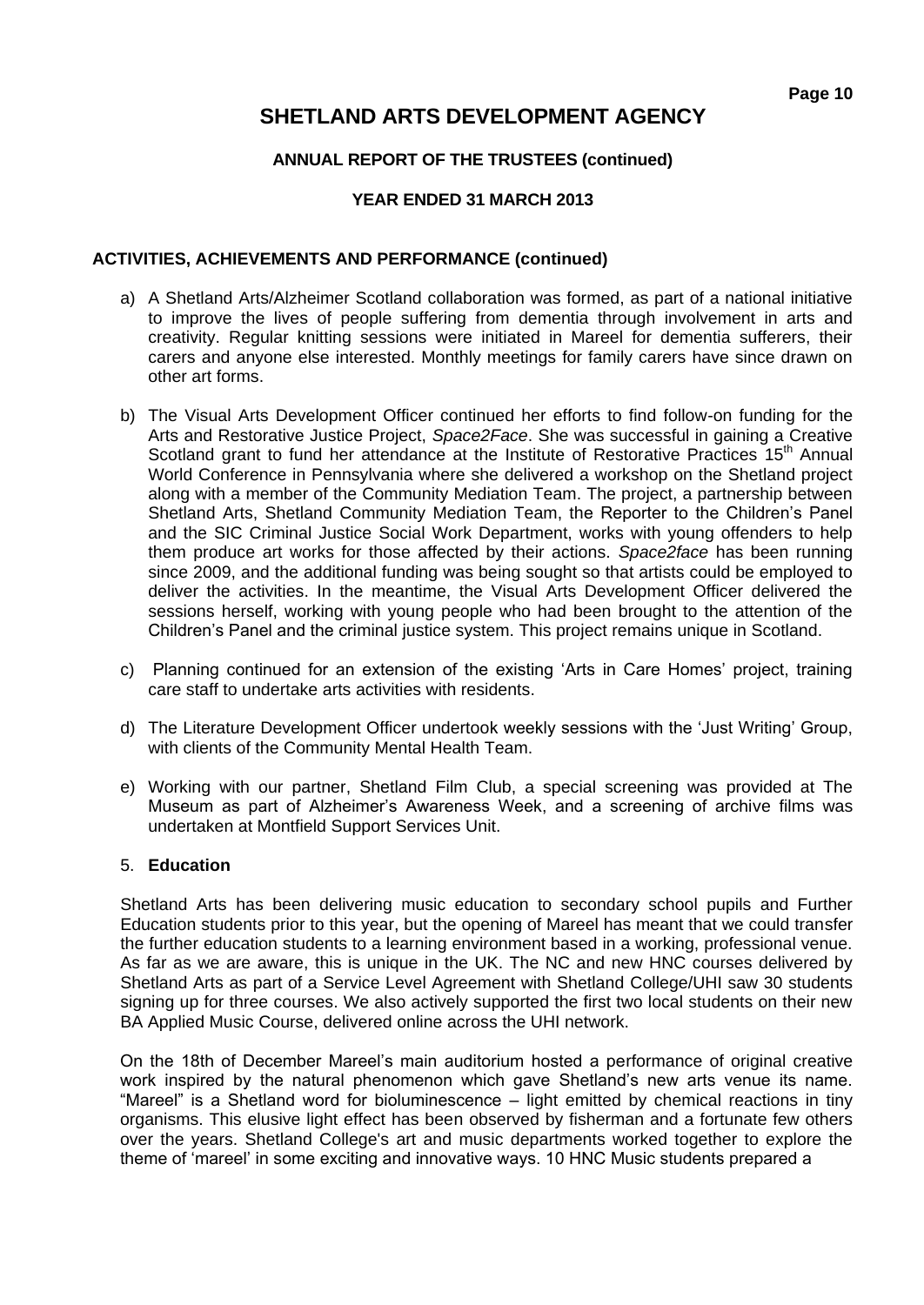### **ANNUAL REPORT OF THE TRUSTEES (continued)**

### **YEAR ENDED 31 MARCH 2013**

### **ACTIVITIES, ACHIEVEMENTS AND PERFORMANCE (continued)**

diverse set of original compositions using a range of instruments in different combinations. Electric guitar, fiddle, piano, cello, saxophone, and trumpet all featured alongside more experimental sounds. The audience also heard audio samples of interviews from people who had seen mareel first hand. These new music pieces were accompanied by video and photo projections of work by 8 third year BA Contemporary Textiles students. Photographs from sketchbooks and abstract compositions were interwoven with images of plankton, underwater photography (courtesy of former diver, Kenny Gifford) and video footage of the students themselves. Following on from the performance of the compositions there was an interactive art workshop using digital media with live music. Students, staff and the public were invited to participate in an exciting experiment which involved using an iPad as a way of conducting the musicians through live picture scores.

Evening class courses were also provided in live sound recording.

Edinburgh-based Shetland writer Christine de Luca was commissioned to undertake a monthlong writer's residency for primary schools throughout September.

Hundreds of traditional dance workshops were provided to schools across Shetland.

### 6. **Exhibitions**

The Bonhoga Gallery had a busy exhibition programme, with artists of local, national and international significance. These included:

- a) *Portage – Anchor Points* by Jayne Wallace, a digital artist with a background in contemporary jewellery, considered how jewellery can play a role in what we each consider meaningful and how the expression of this can be enriched by digital technologies. The exhibition stemmed from work done with two Shetland fishing families in 2010.
- b) *Those who left – those who stayed behind* was by Susan Leask, whose father was one of six children born in the first decade of the 20<sup>th</sup> century in Shetland; three left and three stayed. Now living in Liverpool, Susan undertook a residency at The Booth in Scalloway wherein she spoke to Shetlanders about why they had left, why they had returned, and why they had stayed, and this exhibition was a direct response to her findings.
- c) *Particle (II)* was the work of Ann Bevan, and was an installation of sculpture, print and video exploring the microscopic world of our shores and oceans from the North Atlantic to The Sea of Japan.
- d) *Text-Isles: Swap Box* ran from late September to early November. Text-Isles is a collective of contemporary Shetland textile designers who collaborate to promote their own work. For this exhibition each designer-maker received a 'starter box' containing basic materials such as cotton, fleece or wool to which they added items representing their own interpretation of an aspect of Shetland culture, and some of their making processes or design inspirations. The box was then swapped with that of another designer-maker and used as the inspiration for a new body of work for exhibition. There was also a print exhibition in the Lower Gallery and an exhibition of textile jewellery from around the UK in the craft cabinet.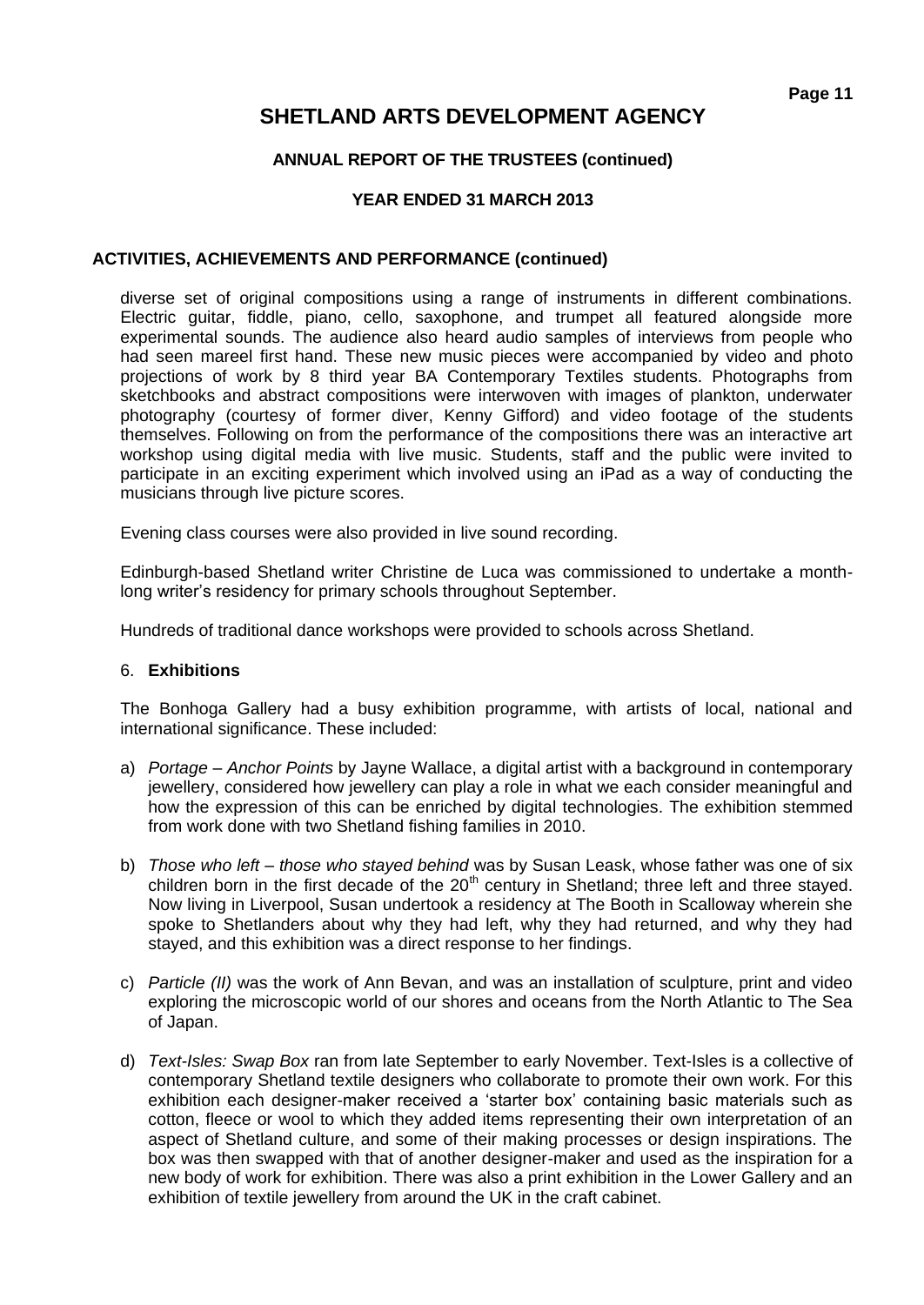### **ANNUAL REPORT OF THE TRUSTEES (continued)**

### **YEAR ENDED 31 MARCH 2013**

### **ACTIVITIES, ACHIEVEMENTS AND PERFORMANCE (continued)**

- e) *Christmas at Bonhoga* incorporated art and craft collections from studios and designers based in Shetland and throughout the UK. Meanwhile, in the Lower Gallery, there was an exhibition by local artist Stephen Gordon and illustrator Sally Kindberg called *Smirk to Sally Kindberg.*
- f) *The Shetland Open* exhibition took 'landscape' as its theme, and welcomed entries from amateur, professional and student artists and craft makers who were linked to Shetland by birth, education or residency. The Lower Gallery featured work by local photographer Tim Large, and by Shetland children in the *Shetland Open for Bairns* exhibition during this period.
- g) Our first 'Renegade Week' a pop-up exhibition for one week only was *The Art of Ping Pong*  by Jono Sandilands. This featured a specially adapted ping pong table which recorded where the ball made contact during a game, and printed this in colour to paper, allowing the players to interact with it, creating original pieces of artwork in the process.
- h) *Numbers*, was a showcase for the Veer North local artists' group. An exhibition of watercolours by artist Linda Newington was in the Lower Gallery during the same period, whist the craft cabinets displayed work by craft makers from across the UK.
- i) Local craft maker Helen Robertson's work was featured in The Stairwell.
- j) There were works exhibited by the Shetland Arts and Crafts Association, drawings and paintings by Laura Drever (*Bosquoy*) and work in progress from the *Farlin* poetry and craft project (see Partnership Projects).

In addition to the exhibitions at Bonhoga, we were able to utilise the space in the Upper Cafe Bar at Mareel to exhibit giant canvases by Callum Moncrieff, as well as an exhibition by local photographer Calum Toogood in the downstairs Cafe Bar.

An additional 'time capsule' event, *A Hansel for Mareel* took place in Mareel to mark the installation of time capsules within the structure of the building during the construction period. Shetland Arts had invited the public to record their feelings towards the building, either positive or negative, in a 3 inch screw-top jar. A total of 62 small jars containing art work, the great majority of them by local people, were hidden in the walls and fabric of the building where they will remain forever.

### 7. **Festivals**

Shetland Arts undertook a number of large scale festivals itself and hosted festivals by other groups. Shetland Arts' own festivals included:

### **a) Fiddle Frenzy**

Our 9th annual Fiddle Festival, Fiddle Frenzy, took place in August at The Garrison Theatre, Burravoe Hall and Walls Hall. It included performances by the Harris Playfair Big Band, The Jenna Reid Band, Ross Couper and Tom Oakes, Blazing Fiddles, Bryan Gear and Violet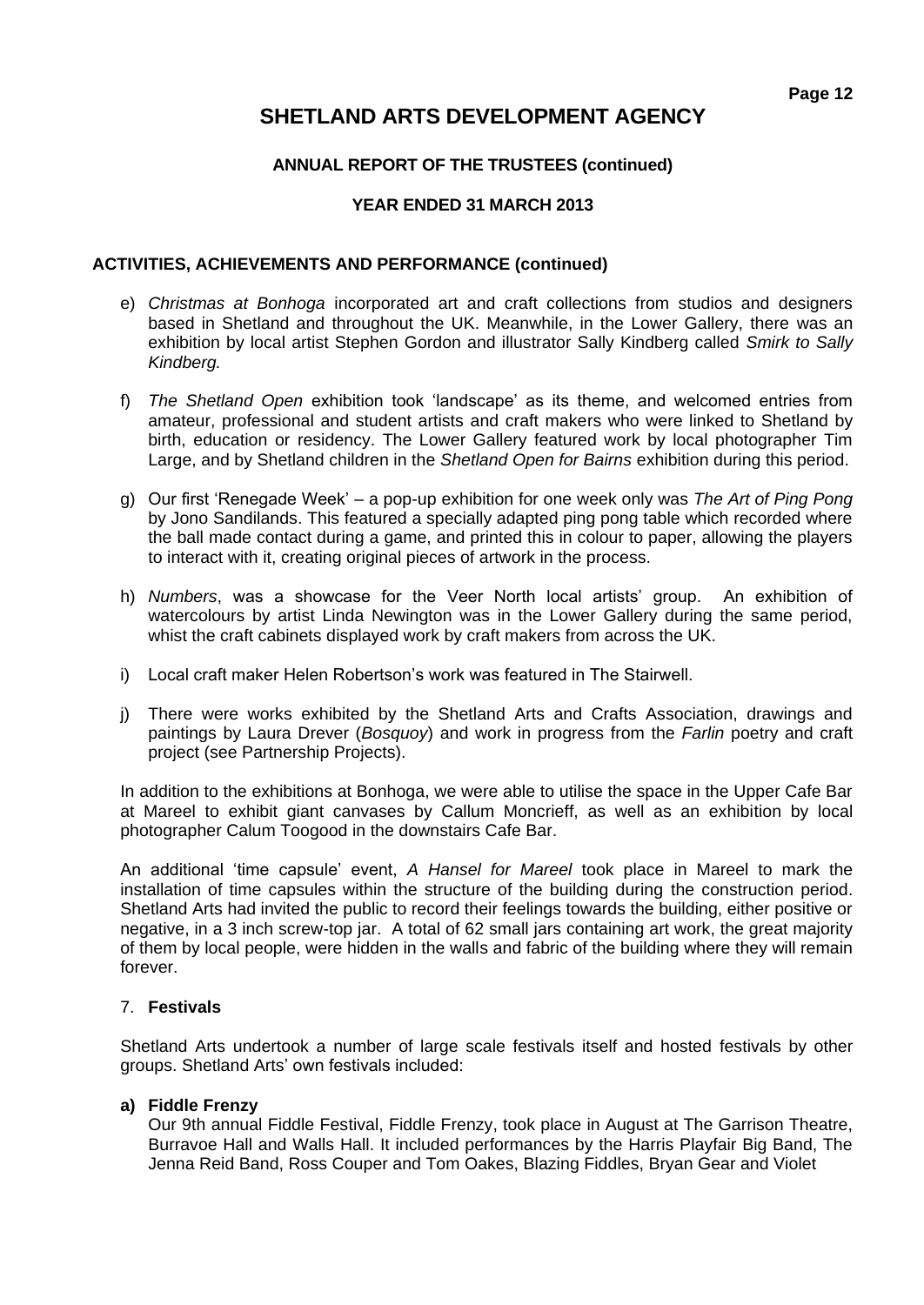### **ANNUAL REPORT OF THE TRUSTEES (continued)**

### **YEAR ENDED 31 MARCH 2013**

### **ACTIVITIES, ACHIEVEMENTS AND PERFORMANCE (continued)**

Tulloch, Corran Raa and Maggie Adamson and Brian Nicholson. There were 77 students from the UK, Australia, the USA and Scandinavia. There were a total of 95 workshops over the seven day event (including the preceding workshops with Harris Playfair), 7 concerts and a lecture, with attendance of 1,259 at the concerts. Fiddle Frenzy, whilst attracting international participation, remains an intrinsically developmental event for Shetland Arts, using local tutors and bands, and developing the skills of young tutors.

### **b) Wordplay**

Our 11<sup>th</sup> annual book festival featured writers and poets of national and international repute. Curated by the Literature Development Officer and a group of volunteer Shetland curators, this year's festival featured crime novelist Val McDermid, journalist and author Sally Magnusson (along with her illustrator husband, Norman Stone), Scottish poets John Burnside and Robin Robertson, novelists Rodge Glass and Neil Butler and Swedish author Karin Altenberg. Shetland author and poet Christine de Luca was also there, and we were proud to launch a new novel by Shetland writer Marsali Taylor. Scottish Opera also visited Wordplay with their musical story for 4 – 8 year olds, *A Little Bit of Northern Light.* The Shetland Young Writer Awards were presented at the festival. All in all there were 16 events with 563 in attendance.

### **c) Screenplay**

Fronted by film critic Mark Kermode and film historian Professor Linda Ruth Williams, our 6<sup>th</sup> annual film festival ran from  $31<sup>st</sup>$  August to  $9<sup>th</sup>$  September, with 74 screenings and over 4,200 in attendance. This year's theme was 'It's Dark Up North', celebrating Scandinavian 'noir' film. In addition, there were special appearances from actress Miranda Richardson and director Bill Forsyth who spoke about their careers and their work. We also hosted director Alexandre Philippe from Colorado USA, who spoke to screenings of his documentary work, and director Anthony Baxter, who made 'You've Been Trumped' about the battle between Donald Trump and the locals over his plans to build a golf course on the Aberdeen dunes. The festival also featured marathon screenings from our Cultural Olympiad project, Hansel of Film, and some of the film makers, runners and venue operators from across the UK attended. Thanks to the technology available in Mareel, Mark Kermode was able to broadcast his and Simon Mayo's weekly BBC Radio 5 programme live from the festival. Outreach screenings took place at the museum and at Skerries School and Brae School.

- **d) The Shetland Guitar Festival** took place in Mareel in late October, with two concerts and associated workshops from guitarists of international calibre.
- **e)** Mareel also hosted the **Shetland Blues Festival** within weeks of opening.

### **f) Up Helly Aa**

The Fiery Sessions, Stand-Up Helly Aa and Tam Coyle DJ event all took place at Mareel, as did one of the Hop events. SADA worked with Promote Shetland to ensure that Up Helly Aa itself could be live-streamed.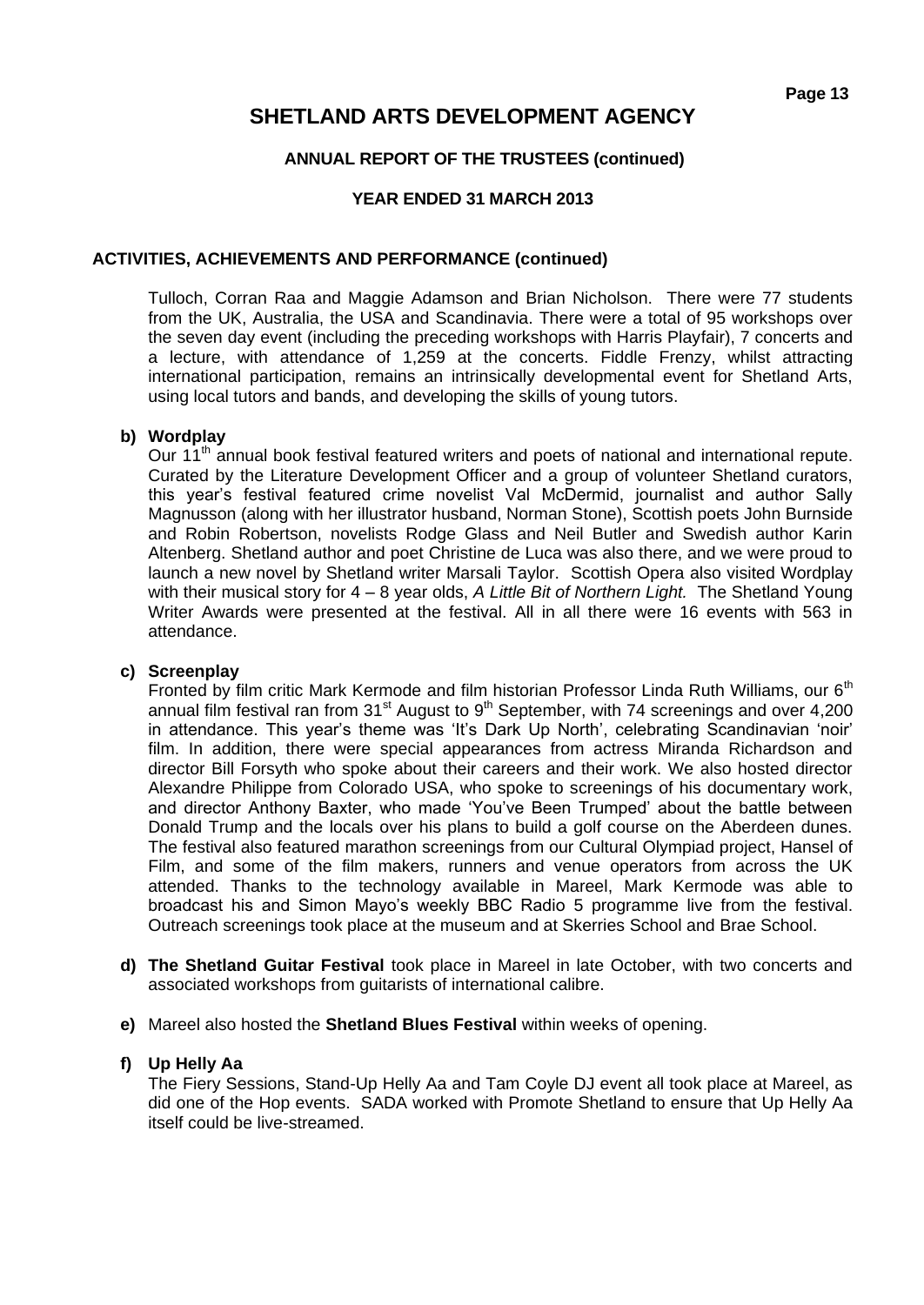### **ANNUAL REPORT OF THE TRUSTEES (continued)**

### **YEAR ENDED 31 MARCH 2013**

### **ACTIVITIES, ACHIEVEMENTS AND PERFORMANCE (continued)**

### 8. **The Garrison Theatre**

The Garrison Theatre hosted a number of shows over the past year, including *The Young Fiddler of the Year, Shetland Forwirds Variety Concert,* and *Shetland's Got Talent*. One of the Shetland Jazz Festival concerts also took place there, as did the launch of the Hansel of Film Project and monthly screenings of popular films. Six Fiddle frenzy concerts took place there, as well as A Shetland Showcase, a Traditional Variety concert and another inspired by the Shetland Bus. The Shetland Country Music Club held a number of concerts there during the year and there were concerts by the Kirkwall City Pipe Band, and by children from the local Singing Saturday group (A Song and Dance for Christmas).

The Garrison was the venue for Islesburgh Drama Group's biannual pantomime, Sinbad the Sailor. The Garrison also hosted Scottish Opera's touring version of La Traviata in October, and the annual County Drama Festival in March.

### 9. **Cinema at Mareel**

The cinemas have proved to be a massive hit with the public, with attendances well exceeding the business plan forecast.

Working alongside our programmers, City Screen Virtual Ltd, screenings were programmed to appeal to as wide an audience as possible, as well as to niche and special interest audiences, with mainstream, blockbuster, independent, world cinema, documentaries and classic films all included. Special events included screenings for LGBT History Month, World Holocaust Day, International Women's Day and Year of the Faith.

The programme includes regular screenings for those with autism and additional support needs, soft-sub-titling for the hard of hearing, parent and baby screenings and screenings at times that appeal to senior citizens.

### 10. **Partnership and One-Off Projects**

2012–13 turned out to be a year of significant partnership projects, including:

### **a) Roofless – UZ Arts and Buzzbeak**

Shetland Arts partnered UZ Arts in a national project for the Year of Creative Scotland, *Roofless.* This was a series of five large-scale open air events taking place across Scotland, and the Shetland one was aimed at the country shows. Artist Sumit Sarkar designed a giant, kinetic metal condor – Buzzbeak – that was made from a Land Rover, and which delighted and intrigued people of all ages and interests who attended the agricultural shows at Voe, Cunningsburgh and Walls. It was accompanied by a moveable recording studio where people were invited in to record their responses, musical or spoken, to the giant bird. The idea behind 'Roofless' was to take the arts to places where they could most easily be accessed by the public, and the three main Agricultural Shows are some of the most popular and well-attended events in Shetland, and are totally grounded in the community making them the perfect venues for the giant bird.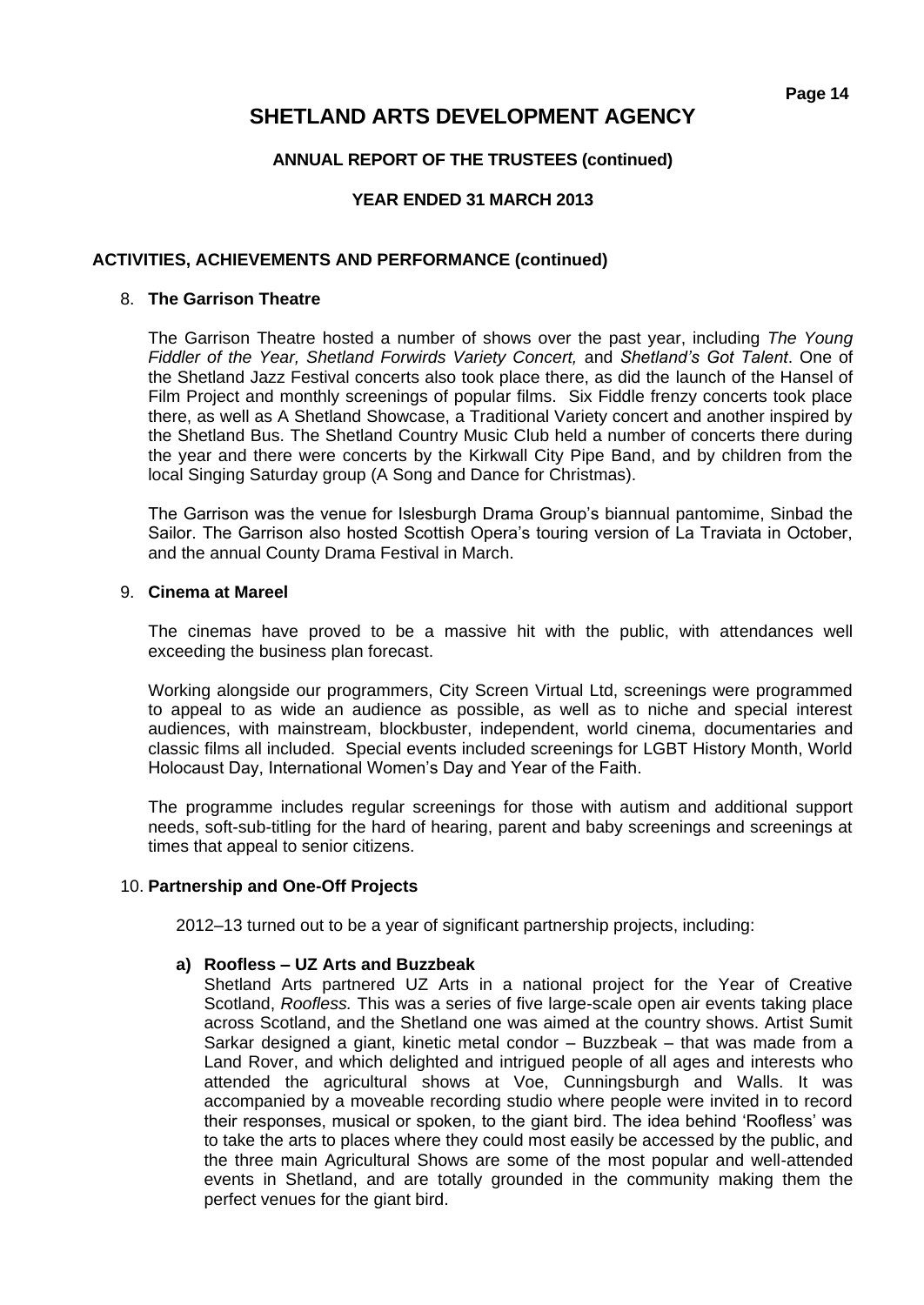### **ANNUAL REPORT OF THE TRUSTEES (continued)**

### **YEAR ENDED 31 MARCH 2013**

### **ACTIVITIES, ACHIEVEMENTS AND PERFORMANCE (continued)**

Buzzbeak has since gone on display at four other Scottish venues, and will also tour Europe.

### **b) Ignition**

Ignition, a large-scale multi-media, site-specific production based on our relationship with the car, was undertaken with the National Theatre of Scotland (NTS), based on a proposal from Shetland Arts. The project was directed by Wils Wilson, with Shetland Arts' drama development officer John Haswell as Associate Director. An extended period of schools workshops and other activities started in October 2012 across the whole of Shetland, leading up to the final performances at the end of March 2013 at sites in Brae, Levenwick, Bigton, Cullivoe, Gutcher and Sullom during the last week of March. Community engagement included workshops in singing, sound recording and engineering, dance, Parkour (free running) and knitting, as well as an extensive rehearsal schedule with a cast taken in its entirety from the community. A book relating tales of Shetlanders' relationships with and attitudes to their cars was produced by local writer Jacqui Clark, and the music for the project was composed jointly by Hugh Nankivell from the NTS and JJ Jamieson at Shetland Arts (this was later nominated for an award by the Scottish Theatre Critics Association). A wide range of individuals and community groups were involved, and there was a choreographer in residence working with the frail elderly at Wastview Care Centre. The final performances attracted reviewers from national newspapers and the BBC, and it was well-received by all.

### **c) Hansel of Film – Shetland to Southampton and Back**

This was Shetland Arts' London 2012 festival project, 100% funded by the Olympic Lottery Fund and Creative Scotland, and building on the success of the 'home made' screenings at Shetland's annual film festival, Screenplay. We commissioned a website inviting film makers of all ages and walks of life to submit their films of no more than five minutes in length; 280 films were submitted from 176 film makers across the UK. From these, programmes of short films were screened at 23 venues around the UK, from Shetland to Southampton and back, including Wales and Northern Ireland. A programme of Shetland short films was also screened at each venue, and proved very popular with audiences. The films were carried between the participating venues by 'relay runners', i.e., enthusiastic individuals who would find creative ways of getting from one venue to the next. Over 100 volunteers took part in the project, and it was featured on the BBC's Culture Show. The finale was held at Mareel during the Screenplay Festival, when all the featured films were shown in marathon screenings during the ten day period. The project saw us working with agencies, groups and individuals across the UK and Northern Ireland, including Creative England, Northern Ireland Screen, Yorkshire Film, Arts Council of Wales, Regional Screen Scotland, and many, many others.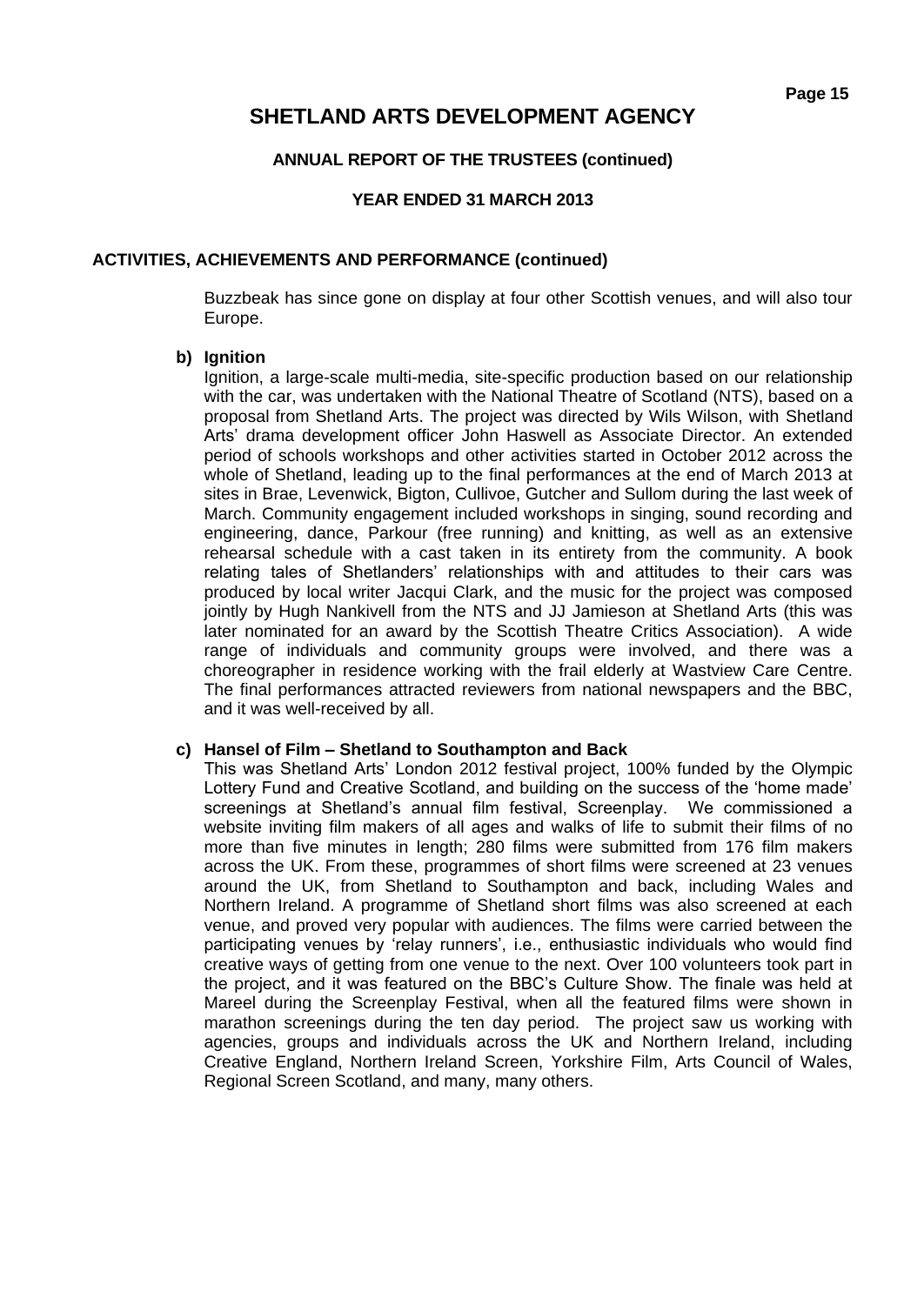### **ANNUAL REPORT OF THE TRUSTEES (continued)**

### **YEAR ENDED 31 MARCH 2013**

### **ACTIVITIES, ACHIEVEMENTS AND PERFORMANCE (continued)**

### **d) Farlin**

This was a poetry and craft project undertaken in collaboration with Fife Contemporary Arts and Craft and with Stanza, Scotland's poetry festival. Shetland poets and craft makers were partnered with poets and makers from Fife to create an exhibition which was shown at Wordplay, Shetland's annual book festival, and is to be shown at Stanza in March 2013. The poets and makers worked in pairs, inspiring each other to create individual works of art.

### 11. **Conclusion**

Despite the massive challenge of working towards the opening of Mareel, Shetland Arts still managed to deliver a very full programme of arts development, education and entertainment activities during 2012-13. Although the construction challenges often seemed to dominate the agenda, and funding for the arts was extremely hard to find, the organisation remained true to its overarching purpose of developing the arts for all in Shetland.

### **VOLUNTEERS**

Shetland Arts has been fortunate in working with over 135 volunteers throughout the year, as part of our volunteering strategy. Volunteers have provided regular assistance with administration, research, cinema projection, festival curation, event management, marketing and other roles and functions.

### **PLANS FOR THE FUTURE**

The biggest single challenge that confronts Shetland Arts is the need to improve its entrepreneurial / commercial performance to offset potential future reductions of grant aid. SADA cannot predict how much or how fast the reductions will be, but it is almost certain to happen and therefore this must be the focus of the charity over the current planning horizon. It is a simple fact that if the company does not increase earned income, the business plan will not be delivered and a vicious cycle of cuts may follow resulting in an ever more desperate and self-defeating attempt to balance the books. Shetland Arts' income targets are heavily reliant on **footfall** and as such the need to maintain and attract **customers** is key to our sustainability. Our future plans are all focused to deliver on three priority areas:

**Customer experience:** We will strive to reach the highest level of customer care, artist care and artistic experience. We recognise that the repeat visit and/or peer recommendation is vital to the future of Shetland Arts' sustainability.

**Footfall:** We will focus on increasing visits, attendances to our venues and participation in our activities. Maximising secondary sell within venues, between venues and through online content exploitation.

**Impact:** We will seek to generate trading income from visitors, audiences and customers with a strong focus on meeting 'spend per head' targets. To aid customer experience and footfall we will raise awareness of the wider positive economic and social impact of Shetland Arts activity through a proactive communication strategy. We recognise the need to improve the standing, knowledge and understanding of Shetland Arts activity within the Shetland community.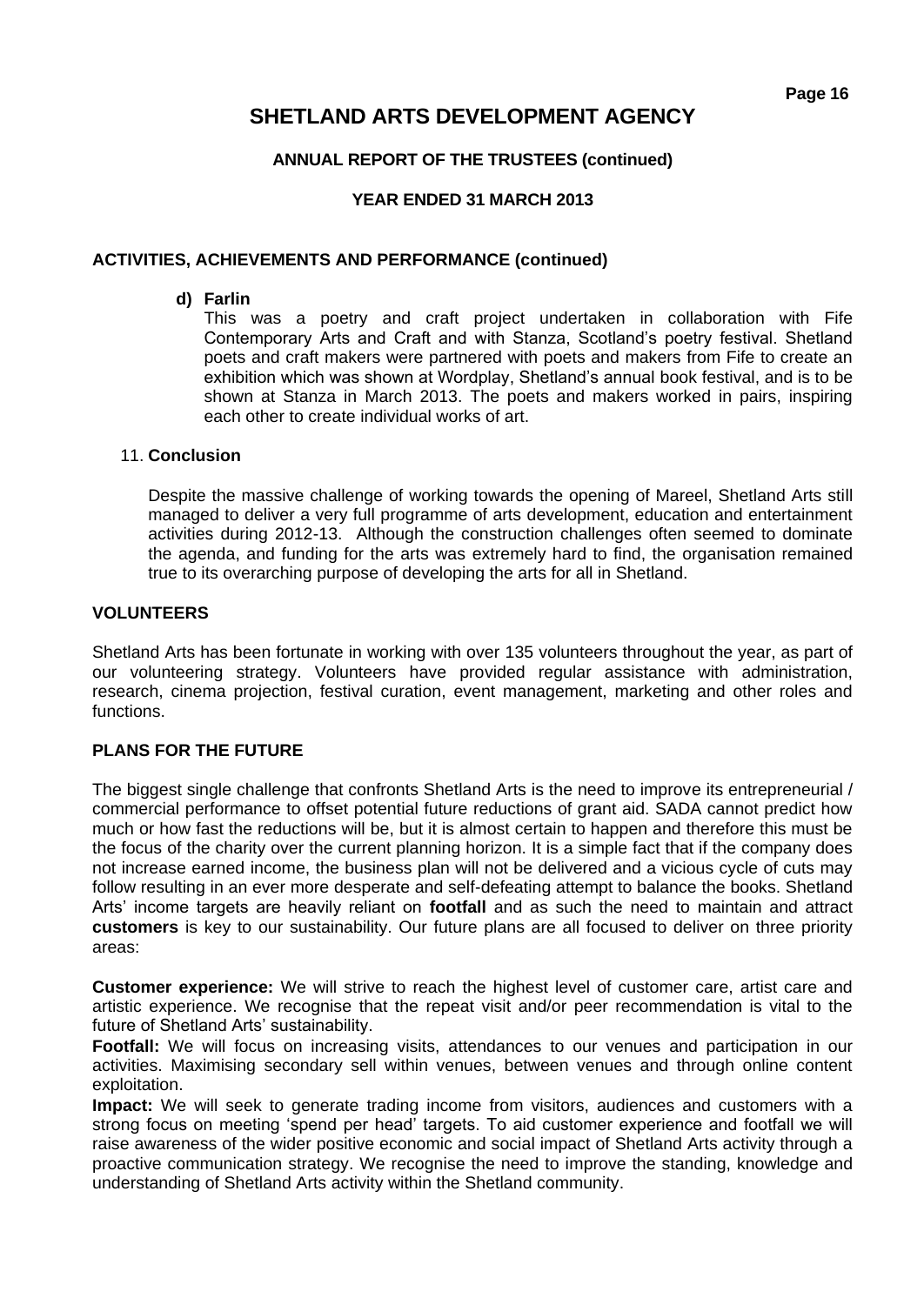### **ANNUAL REPORT OF THE TRUSTEES (continued)**

### **YEAR ENDED 31 MARCH 2013**

### **FINANCIAL REVIEW**

Total Incoming Resources for the year were £2,773,987 (see page 24). This includes Capital funding received of £459,000 (2012 - £3,012,736) for the Mareel Capital Project. The remainder of Incoming Resources for the year, £2,314,987 (2012 - £1,591,836) is made up as follows;

|                                  | 2013           |         | 2012                         |      |
|----------------------------------|----------------|---------|------------------------------|------|
| Revenue funding                  | £908,038 39.2% |         | £973,529 61.1%               |      |
| Planned maintenance funding      | £24,337 1.1%   |         | £26,433 1.7%                 |      |
| Project funding                  | £482,130 20.8% |         | £225,319 14.2%               |      |
| Income generated from activities |                |         | £895,275 38.7%£361,141 22.7% |      |
| Donations and sponsorship        |                |         | £5,180 0.2% £4,068 0.2%      |      |
| Investment income                | £27            | $0.0\%$ | £1,346                       | 0.1% |

We received annual revenue funding of £696,038 from Shetland Charitable Trust (SCT) and £212,000 from Creative Scotland. Both funding bodies have agreed a three year, stand still funding package which covers the period from 1 April 2012 to 31 March 2015, by annual agreement. We were also provided with £24,337 planned maintenance funding by SCT towards the upkeep of Weisdale Mill, the Garrison Theatre and the Toll Clock Office.

Project funding in the year came from various sources, including the London Organising Committee of Olympic and Paralympic Games, Creative Scotland, Shetland Islands Council, Highlands and Islands Enterprise and Leader. This funding facilitated a range projects as described above.

Shetland Arts strategy has been to diversify our income streams wherever possible and work to generate income from activities where possible to reduce our reliance on grant funding. We were aware that a major part of this shift would take place once our Music and Cinema Venue, Mareel was opened. The venue opened in late August 2012 and the effect can be seen in the figures above, with 38.7% of our overall income now being generated compared to 22.7% in the previous year. This is projected to rise to 57% in 2013/14.

Income has been generated through Mareel via Box Office sales for both events in the Music Hall and Film Screening in our cinemas, though café/bar and foyer sales and also through rental of the spaces within the building.

As a result of the delay in the completion of Mareel, the cost of the capital project rose and a significant amount of time during the year has been devoted to finding way to address this funding gap. A further £562,415 funding was received/receivable in the year from, Creative Scotland (£175,000), HIE (£110,719) and ERDF (£276,696).

Total Resources Expended was £2,581,399 (2012 - £1,587,676). This cost is broken down on the Statement of Financial Activities (page 24) under three main headings;

The Cost Of Generating Funds, as per note 6 of the Financial Statements, represents the cost of stock purchased for re-sale in our venues, Bonhoga, Garrison Theatre and Mareel. The figures have increased by £122,827 from the previous year, due to the addition of Mareel to our operations and cost of goods sold for the café/bar and Mareel foyer being included.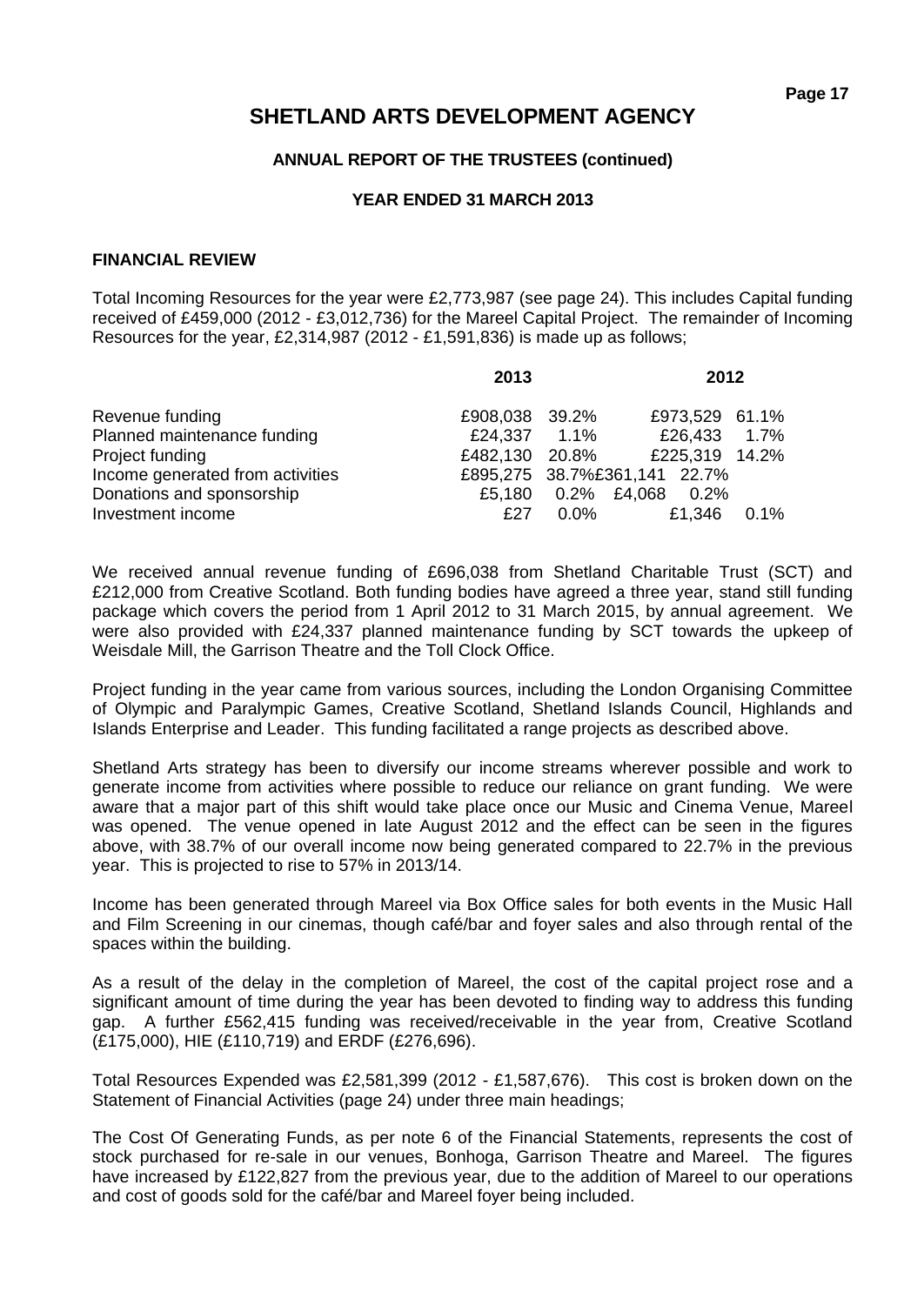### **ANNUAL REPORT OF THE TRUSTEES (continued)**

### **YEAR ENDED 31 MARCH 2013**

### **FINANCIAL REVIEW (continued)**

Charitable Activities Expenditure in the year was £2,387,342 (2012 - £1,520,718), as described in Note 7 (page 32) of the Financial Statements.

£1,376,723 was spent on direct service provision, made up of;

|                                              | 2013     | 2012     |  |
|----------------------------------------------|----------|----------|--|
|                                              |          |          |  |
| Arts Development Costs (including staffing)  | £662,717 | £574.705 |  |
| Operational Expenditure (including staffing) | £678,325 | £261,753 |  |
| <b>Shetland Box Office Costs</b>             | £17.431  | £13.675  |  |
| <b>Strategic Marketing</b>                   | £18,250  | £16,160  |  |

The rise in Arts Development cost, correlates with the increase in project funding above, while the increase of £416,572 in Operational Expenditure is due to having 7 months of operational activity in Mareel during this year.

Grants were given out by Shetland Arts in the year of £17,911 (2012 - £12,573). Further details of the grant scheme are contained in note 7b (page 32).

Support costs are detailed in note 7c (page 32) and are made up of staffing and general overhead costs for the organisation. Overheads for the organisation during the year amounted to £661,279 (2012 - £216,410) and include depreciation of fixed assets. Again, the reason for a steep rise in these figures are the additional costs incurred in Mareel and a number of one-off costs associated with the first period of operation of the building and capital project delays. Now that the building is operational we have also commenced depreciation of Mareel assets.

All Staff costs are explained in note 7d (page 33) and increase in 2013 to £1,167,159 (2012 - £856,954). There was a need to recruit a range of staffing for Mareel. Some of these employees are salaried staff on full or part-time contracts, whilst we also employ a bank of staff on zero-hours casual workers agreements to ensure we can staff all our venues adequately during our opening hours. This arrangement allows flexibility for Shetland Arts, and also the workers involved.

Additional technical staffing was required in the run up to opening the building in order to ensure our plant and equipment was installed, with café/bar and front of house staffing being brought in early enough to allow for some training prior to opening. Since opening the staffing levels have been adjusted as necessary to run Mareel effectively.

It should be noted that a couple of significant one-off costs are also included within All Staff Costs this year. These amounted to £42,830 and include the granting of flexible retirement to one of our senior members of staff and also the cost of recruitment and relocation for a senior post. The flexible retirement has allowed us to make budget savings going forward.

Net incoming resources before other recognised gains and losses for the year were £192,588 (per Statement of Financial Activities on page 24). This is made up of a surplus of £355,838 in the Restricted Capital Fund and a deficit of £163,250 in Unrestricted Funds.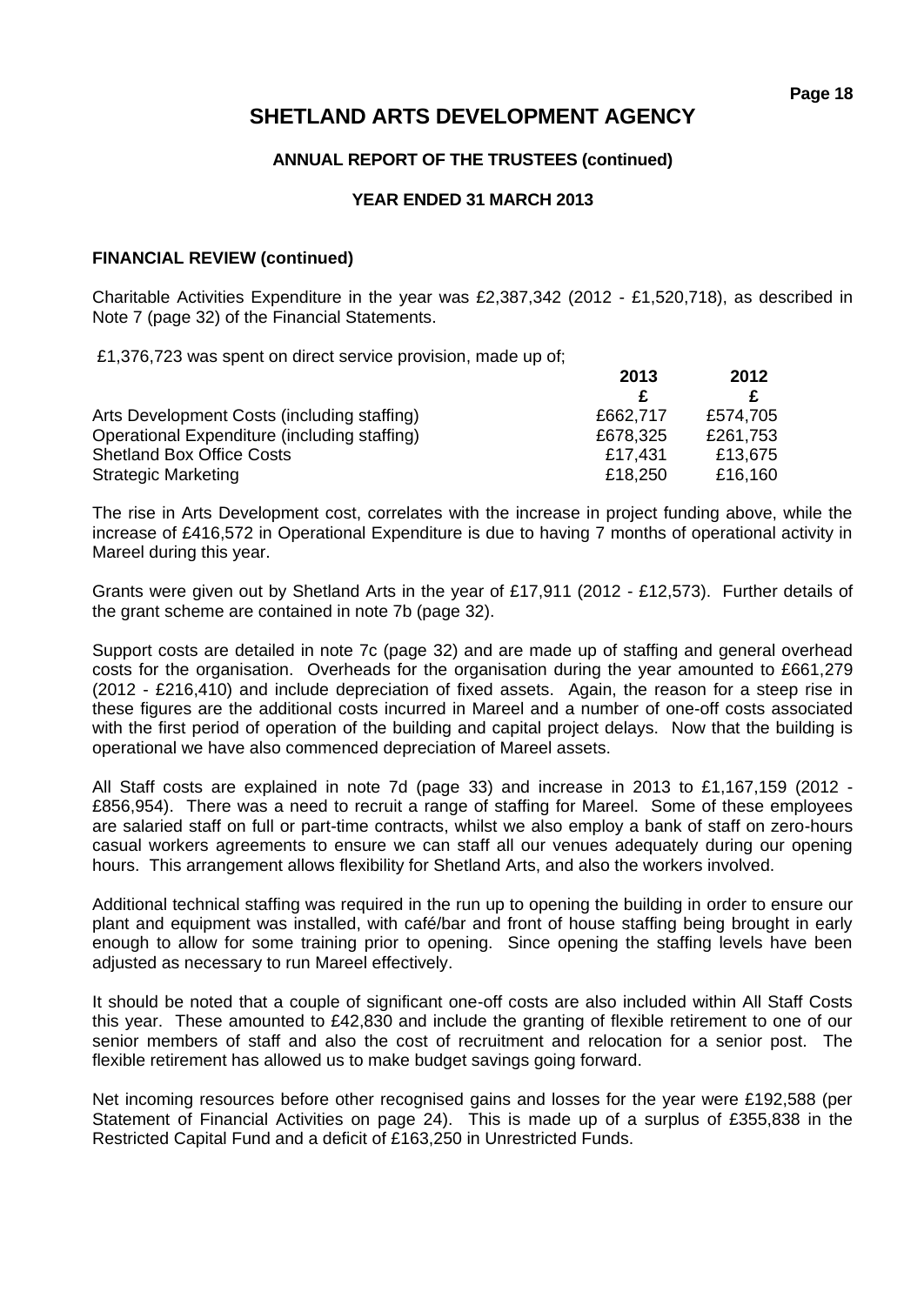### **ANNUAL REPORT OF THE TRUSTEES (continued)**

### **YEAR ENDED 31 MARCH 2013**

### **FINANCIAL REVIEW (continued)**

The deficit of £163,250 in Unrestricted Funds comes after the deduction of depreciation in the year of £135,828. This depreciation is partly off-set by a transfer made from the Restricted Capital Fund to Unrestricted Funds of £103,162. This transfer is done to recognise the fact that capital grants received in this year and during earlier financial periods should be amortised over the same useful lifetime as the assets to which they relate.

The remainder of the deficit after taking this adjustment for depreciation and grant amortisation out of the equation is £130,584. This can be explained due to the impact of the opening of Mareel on the organisation, the difficulties presented by the delays in handover of the building, combined with the one-off staffing costs explained above.

One-off costs include;

| One-off staffing costs (explained above)                                       | £42,830 |
|--------------------------------------------------------------------------------|---------|
| <b>Extended rental of Toll Clock Office</b>                                    | £18,162 |
| Legal and professional advice required                                         | £15,580 |
| Marketing/web development costs                                                | £19,133 |
| Electricity connection and initial higher rates of electricity paid for Mareel | £14,800 |
| Cost of staff employed early due to delayed opening                            | £5,892  |
| Cost of technical staff engaged in set-up of Mareel equipment and the          |         |
| on-going snagging of Mareel                                                    | £13,104 |
| Cost of moving from Toll Clock Centre to Mareel                                | £2,569  |
| Hire of other venues and equipment                                             | £2,473  |
| Cost of Mareel opening and funders wall signage                                | £2,677  |
| Initial high cost of film transport                                            | £4,200  |
| Other one-off set-up costs (including initial stock of uniforms)               | £5,491  |
| Trustee expenses related to Mareel Capital delay and funding shortfall         | £1,107  |

### **TOTAL £148,018**

This list is not exhaustive and it is worth noting, that while the total delay in the Mareel Capital project was 18 months, a number of revised completion dates were given during this time, meaning that Shetland Arts has had to work towards a range of projected opening dates. A number of key full-time staff members were recruited for Mareel in the year-ended 31 March 2012 with expectation of earlier opening. Thankfully we were able to draw on additional one-off funding from Shetland Charitable Trust of £100,000 in that year to help cover that cost, but had the project been completed on time, this funding should have been available to help with the above one-off costs.

The net effect of removing the accounting adjustments and one-off costs described from the deficit of £163,250, is an underlying small surplus of £17,434.

Shetland Arts is an approved member of the Shetland Council Pension Scheme. The updated actuarial valuation of the pension scheme as at 31 March 2013 resulted in an increase of £198,000 in the Shetland Arts pension scheme liability, which is shown in the Statement of Financial Activities, increasing the pension scheme liability in the Shetland Arts balance sheet to a total of £669,000.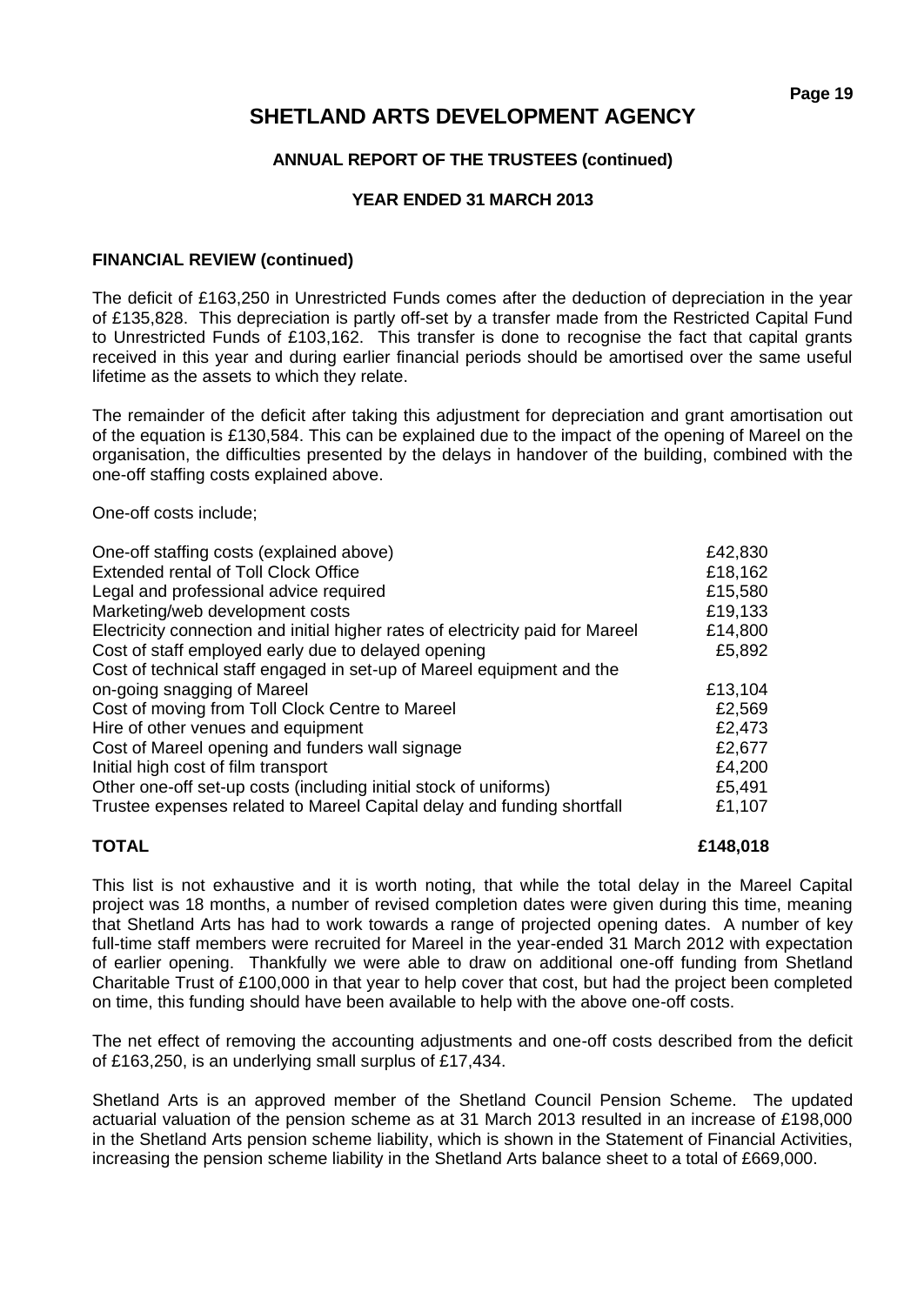### **ANNUAL REPORT OF THE TRUSTEES (continued)**

### **YEAR ENDED 31 MARCH 2013**

### **FINANCIAL REVIEW (continued)**

Fixed Asset Additions in the year totalled, £1,113,796. This is made up as follows;

| Construction cost of Mareel | £384,209 |
|-----------------------------|----------|
| <b>Equipment for Mareel</b> | £729,587 |

Fixed Asset additions are dealt with in the balance sheet, but respective capital funding is shown as incoming resources in the year it is received in the Statement of Financial Activities. Where a fixed asset has specifically been funded in the year by a capital grant, this grant is shown under the Restricted Capital Fund. A transfer is then made to recognise the release of this income over the estimated working lifetime of the fixed asset to which the funding applies. In this year a transfer of £103,162 was made.

The unrestricted fund is in deficit. As explained above this fund is affected by the adjustment for our Pension Liability. Although the fair value of the pension scheme asset actually increased by £370,000 this was off-set by an increase of £568,000 in the present value of the scheme liabilities.

Shetland Arts Development Agency has over recent years, reviewed its budgets in detail, following cuts to revenue funding, and the need to adapt for the change which the opening of Mareel would bring. The delay in the completion of Mareel has taken its toll on the organisation's finances and cash flow, but with the building now open and generating income we will continue to adapt and develop our operations and strive to be less reliant on revenue funding.

The Board has approved a 3 year balanced budget, but recognise that there is a need to generate additional income to bolster reserves. A sub-group of the Board has been created to look strategically at how this might be achieved and the Board has identified a number of areas within our existing budgets where savings and/or increased income generation will be targeted.

### **RESERVES POLICY**

The Shetland Charitable Trust has agreed that its arms length trusts, of which Shetland Arts Development Agency is one, may keep up to £50,000 as reserves.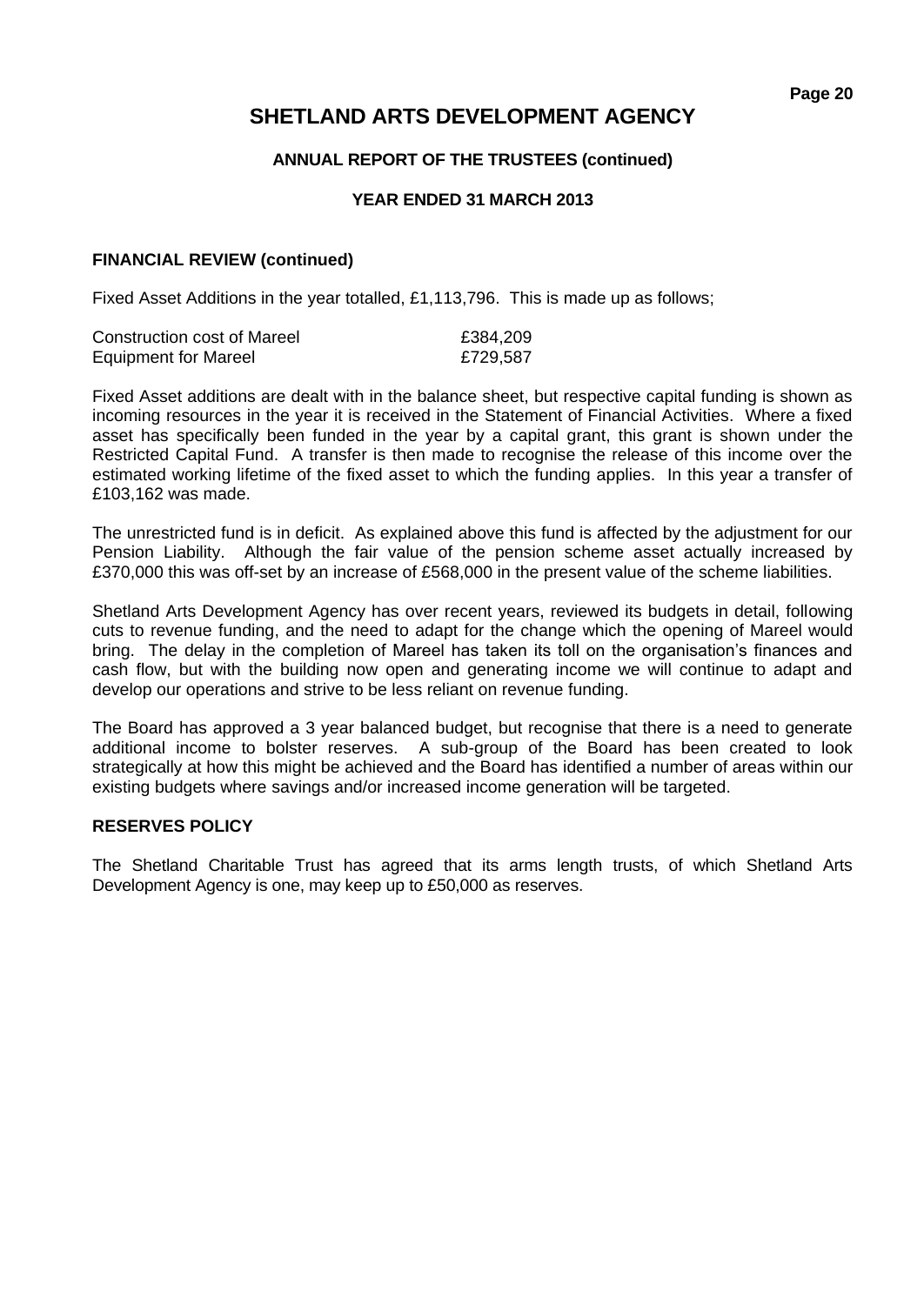### **ANNUAL REPORT OF THE TRUSTEES (continued)**

### YEAR ENDED 31 MARCH 2013

### **STATEMENT OF TRUSTEES' RESPONSIBILITIES**

The trustees are responsible for preparing the Trustees' Report and the financial statements in accordance with applicable law and United Kingdom Accounting Standards (United Kingdom Generally Accepted Accounting Practice).

The law applicable to charities in Scotland requires the trustees to prepare financial statements for each financial year which give a true and fair view of the state of affairs of the charity and of the incoming resources and application of resources of the charity for that period. In preparing these financial statements, the trustees are required to;

- Select suitable accounting policies and then apply them consistently;  $\bullet$
- Observe the methods and principles in the Charities SORP;  $\bullet$
- Make judgements and estimates that are reasonable and prudent;
- State whether applicable accounting standards have been followed, subject to any material  $\bullet$ departures disclosed and explained in the financial statements; and
- Prepare the financial statements on the going concern basis unless it is inappropriate to presume that the charity will continue in business.

The trustees are responsible for keeping accounting records that disclose with reasonable accuracy at any time the financial position of the charity and enable them to ensure that the financial statements comply with the Charities and Trustee Investment (Scotland) Act 2005, the Charities Accounts (Scotland) Regulations 2006 (as amended) and the provisions of the charity's constitution. They are also responsible for safeguarding the assets of the charity and hence for taking reasonable steps for the prevention and detection of fraud and other irregularities.

The trustees are responsible for the maintenance and integrity of the charity and financial information included on the charity's website. Legislation in the United Kingdom governing the preparation and dissemination of the financial statements might differ from legislation in other jurisdictions.

### **AUDITORS**

The A9 Partnership Limited were re-appointed as the charity's auditors during the year and have expressed their willingness to continue in that capacity.

Approved by the Trustees on 3rd October 2013 and signed on its behalf by:

Chairman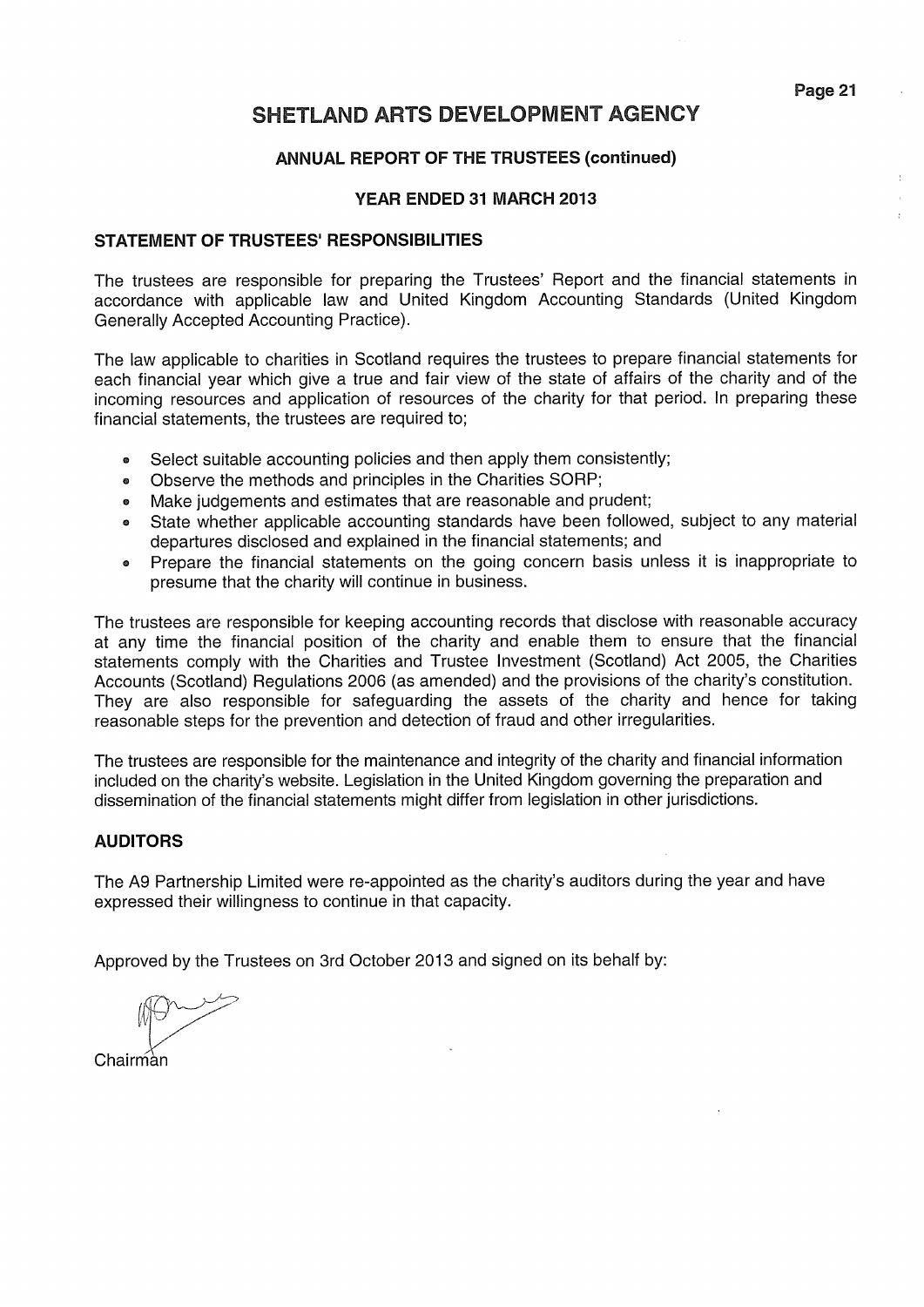### **INDEPENDENT AUDITORS' REPORT TO THE TRUSTEES**

### **YEAR ENDED 31 MARCH 2013**

We have audited the financial statements of Shetland Arts Development Agency for the year ended 31 March 2013 which comprise the Statement of Financial Activities, the Balance Sheet, the Cash Flow Statement and the related notes. The financial reporting framework that has been applied in their preparation is applicable law and United Kingdom Accounting Standards (United Kingdom Generally Accepted Accounting Practice).

This report is made solely to the charity's trustees, as a body, in accordance with section 44(1) (c) of the Charities and Trustee Investment (Scotland) Act 2005 and regulation 10 of the Charities Accounts (Scotland) Regulations 2006 (as amended). Our audit work has been undertaken so that we might state to the charity's trustees those matters we are required to state to them in an auditor's report and for no other purpose. To the fullest extent permitted by law, we do not accept or assume responsibility to anyone other than the charity and its trustees as a body, for our audit work, for this report, or for the opinions we have formed.

### **Respective responsibilities of trustees and auditors**

As explained more fully in the Trustee's Responsibilities Statement set out on page 21, the trustees are responsible for the preparation of financial statements which give a true and fair view.

We have been appointed as auditor under section 44(1) (c) of the Charities and Trustee Investment (Scotland) Act 2005 and report in accordance with regulations made under that Act. Our responsibility is to audit and express an opinion on the financial statements in accordance with applicable law and International Standards on Auditing (UK and Ireland). Those standards require us to comply with the Auditing Practice Board's Ethical Standards for Auditors.

### **Scope of the audit of the financial statements**

An audit involves obtaining evidence about the amounts and disclosures in the financial statements sufficient to give reasonable assurance that the financial statements are free from material misstatement, whether caused by fraud or error. This includes an assessment of: whether the accounting policies are appropriate to the charity's circumstances and have been consistently applied and adequately disclosed; the reasonableness of significant accounting estimates made by the trustees; and the overall presentation of the financial statements. In addition, we read all the financial and non-financial information in the Chairman's Message, the Director's Statement and the Annual Report of the Trustees to identify material inconsistencies with the audited financial statements. If we become aware of any apparent material misstatements or inconsistencies we consider the implications for our report.

### **Opinion on financial statements**

In our opinion the financial statements:

- give a true and fair view of the state of the charity's affairs as at 31 March 2013, and of its incoming resources and application of resources, for the year then ended; and
- have been properly prepared in accordance with United Kingdom Generally Accepted Accounting Practice; and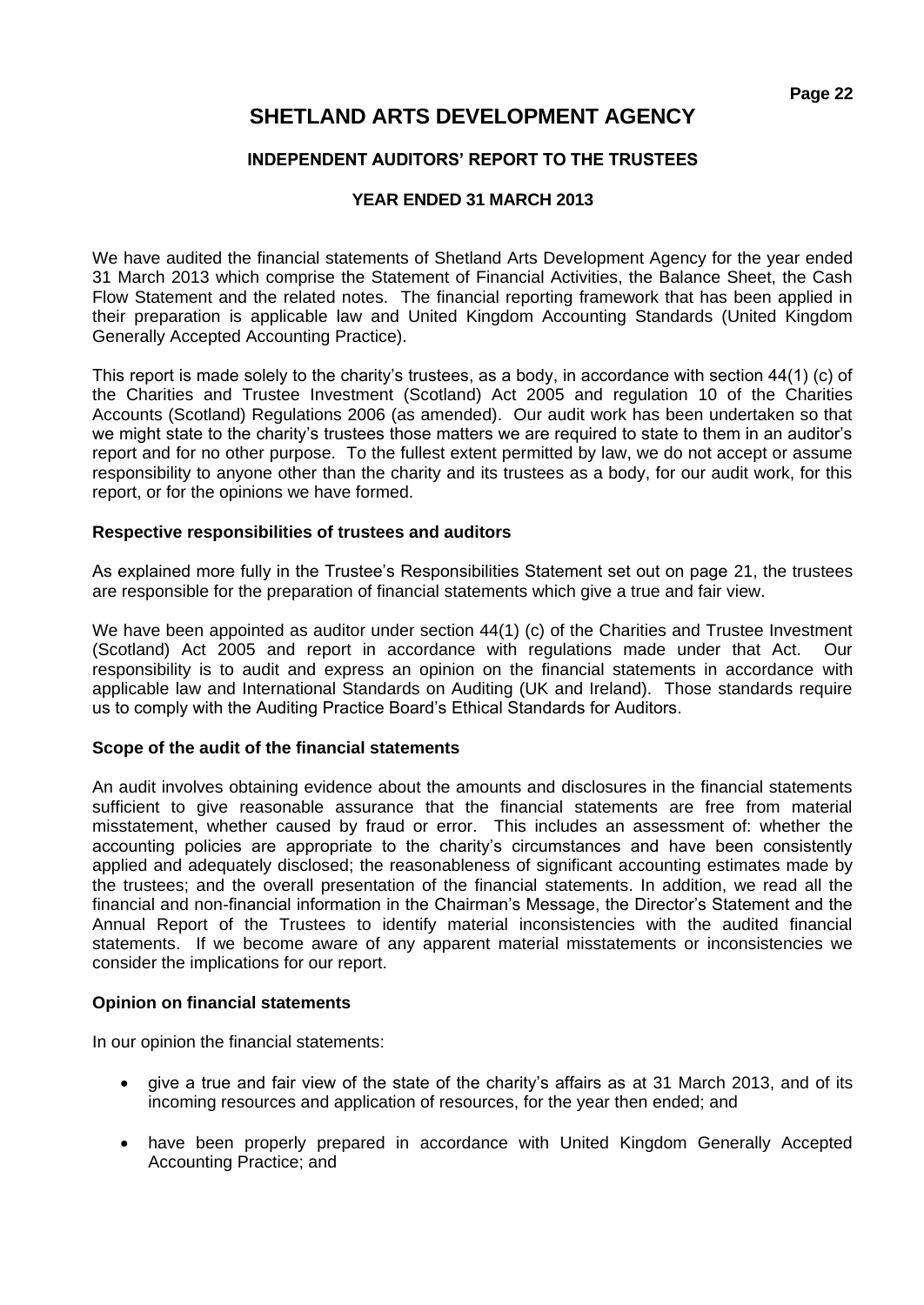#### INDEPENDENT AUDITORS' REPORT TO THE TRUSTEES (continued)

### YEAR ENDED 31 MARCH 2013

#### Opinion on financial statements (continued)

• have been prepared in accordance with the requirements of the Charities and Trustee Investment (Scotland) Act 2005 and regulation 8 of the Charities Accounts (Scotland) Regulations 2006 (as amended).

### **Emphasis of matter - Going concern**

In forming our opinion on the financial statements, which is not modified, we have considered the adequacy of the disclosures made in notes 1, 23 and 24 to the financial statements concerning Shetland Arts Development Agency's ability to continue as a going concern. The Agency is involved in negotiations with the building contractor to reach agreement on final costs of completion of construction of Mareel, following project delays, and with funders in order to finance the completion of the project. The ultimate outcome of these negotiations cannot presently be determined and the effect on the financial statements of the resolution of the uncertainly cannot be quantified. These conditions indicate the existence of a material uncertainty which may cast significant doubt about the Agency's ability to continue as a going concern. The financial statements do not include the adjustments that would result if Shetland Arts Development Agency was unable to continue as a going concern.

#### Matters on which we are required to report by exception

We have nothing to report in respect of the following matters where the Charity Accounts (Scotland) Regulations 2006 (as amended) requires us to report to you if, in our opinion:

- the information given in the Trustees' Annual Report is inconsistent in any material respect with the financial statements: or
- proper accounting records have not been kept; or
- the financial statements are not in agreement with the accounting records and returns; or
- we have not received all the information and explanations we require for our audit.

The A9,

THE A9 PARTNERSHIP LIMITED **Chartered Accountants & Statutory Auditors** 

3 October 2013

47 Commercial Road Lerwick Shetland ZE1 0NJ

The A9 Partnership Limited is eligible to act as an auditor in terms of section 1212 of the Companies Act 2006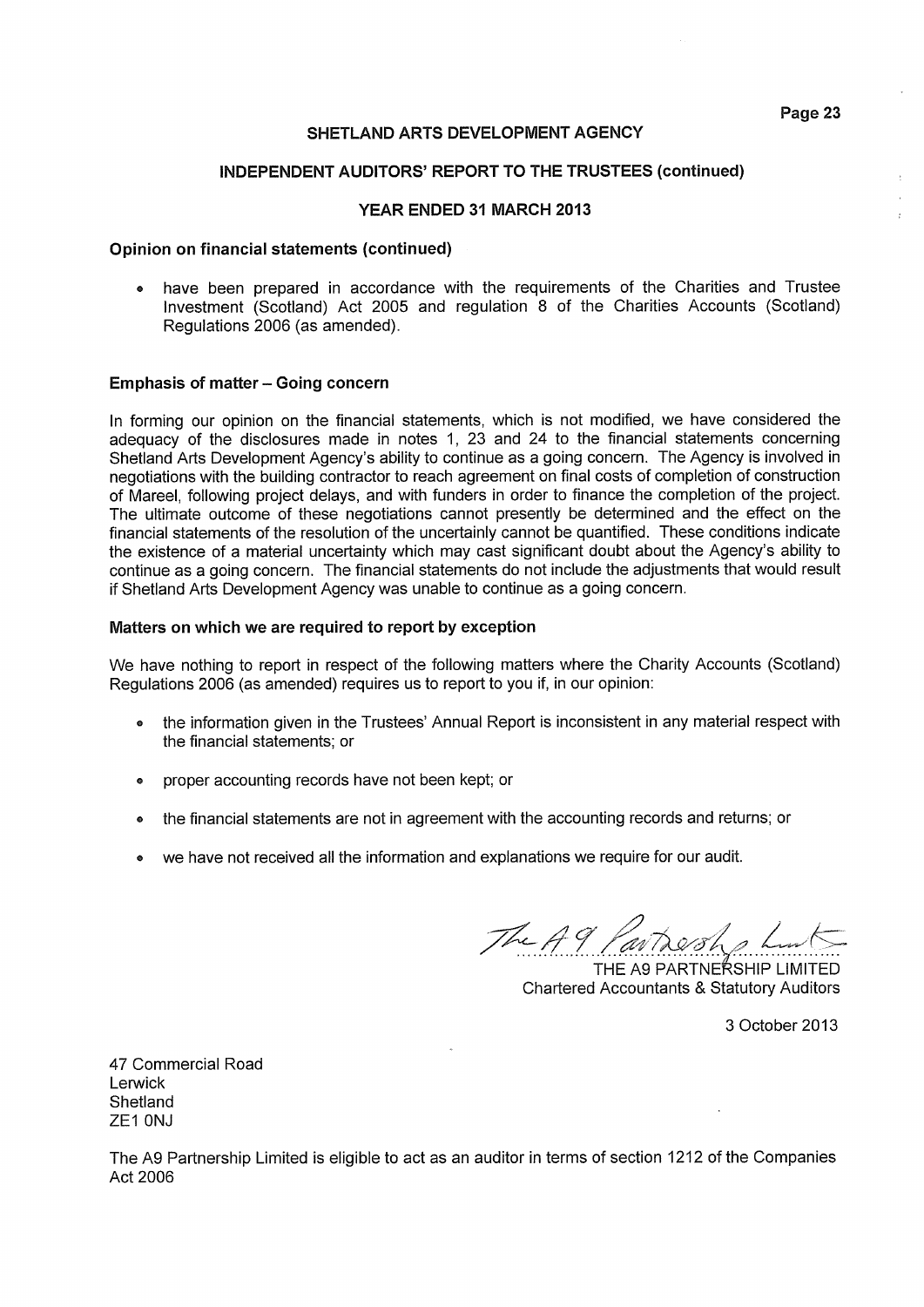### **STATEMENT OF FINANCIAL ACTIVITIES**

#### **YEAR ENDED 31 MARCH 2013**

|                                                                                                 |                |                     | 2012              |                   |              |              |
|-------------------------------------------------------------------------------------------------|----------------|---------------------|-------------------|-------------------|--------------|--------------|
|                                                                                                 |                |                     |                   | <b>Restricted</b> |              |              |
|                                                                                                 |                | <b>Unrestricted</b> | <b>Restricted</b> | Capital           | Total        | Total        |
|                                                                                                 |                | <b>Funds</b>        | <b>Funds</b>      | <b>Fund</b>       | <b>Funds</b> | <b>Funds</b> |
|                                                                                                 | <b>Notes</b>   | £                   | £                 | £                 | £            | £            |
| <b>INCOMING RESOURCES</b>                                                                       |                |                     |                   |                   |              |              |
| Incoming resources from generated funds                                                         |                |                     |                   |                   |              |              |
| Voluntary income                                                                                | $\mathbf 2$    | 1,230               | 3,950             | 0                 | 5,180        | 4,068        |
| Activities for generating funds                                                                 | 3              | 773,018             | 122,257           | 0                 | 895,275      | 361,141      |
| Investment income                                                                               | 4              | 27                  | 0                 | 0                 | 27           | 1,346        |
| Incoming resources from charitable activities                                                   | 5              | 908,038             | 506,467           | 459,000           | 1,873,505    | 4,238,017    |
| TOTAL INCOMING RESOURCES                                                                        |                | 1,682,313           | 632,674           | 459,000           | 2,773,987    | 4,604,572    |
| <b>RESOURCES EXPENDED</b>                                                                       |                |                     |                   |                   |              |              |
| Costs of generating funds                                                                       |                |                     |                   |                   |              |              |
| -Fundraising trading: cost of goods sold and                                                    |                |                     |                   |                   |              |              |
| other costs                                                                                     | 6              | 182,163             | 0                 | 0                 | 182,163      | 59,336       |
| Charitable activities                                                                           | $\overline{7}$ | 1,751,522           | 635,820           | 0                 | 2,387,342    | 1,520,718    |
| Governance costs                                                                                | 8              | 11,894              | $\Omega$          | 0                 | 11,894       | 7,622        |
| <b>TOTAL RESOURCES EXPENDED</b>                                                                 |                | 1,945,579           | 635,820           | 0                 | 2,581,399    | 1,587,676    |
| NET INCOMING/(OUTGOING) RESOURCES BEFORE                                                        |                |                     |                   |                   |              |              |
| <b>TRANSFERS</b>                                                                                |                | (263, 266)          | (3, 146)          | 459,000           | 192,588      | 3,016,896    |
| Gross transfers between funds                                                                   | 20             | 100,016             | 3,146             | (103, 162)        | 0            | 0            |
| NET INCOMING/(OUTGOING) RESOURCES BEFORE<br>OTHER RECOGNISED GAINS AND LOSSES                   |                | (163, 250)          | 0                 | 355,838           | 192,588      | 3,016,896    |
| <b>OTHER RECOGNISED GAINS AND LOSSES</b><br>Actuarial gains/(losses) on defined benefit pension |                |                     |                   |                   |              |              |
| scheme                                                                                          | 17             | (198,000)           | 0                 | 0                 | (198,000)    | (148,000)    |
| <b>NET MOVEMENT IN FUNDS</b>                                                                    |                | (361, 250)          | 0                 | 355,838           | (5, 412)     | 2,868,896    |
| <b>RECONCILIATION OF FUNDS</b><br><b>TOTAL FUNDS BROUGHT FORWARD</b><br><b>AT 1 APRIL 2012</b>  |                | (321, 536)          | 0                 | 12,296,088        | 11,974,552   | 9,105,656    |
| <b>TOTAL FUNDS CARRIED FORWARD</b><br><b>AT 31 MARCH 2013</b>                                   |                | (682,786)           | 0                 | 12,651,926        | 11,969,140   | 11,974,552   |

The Statement of Financial Activities includes all gains and losses in the year.

All incoming resources and resources expended derive from continuing activities.

The notes on pages 26 to 44 form an integral part of these financial statements.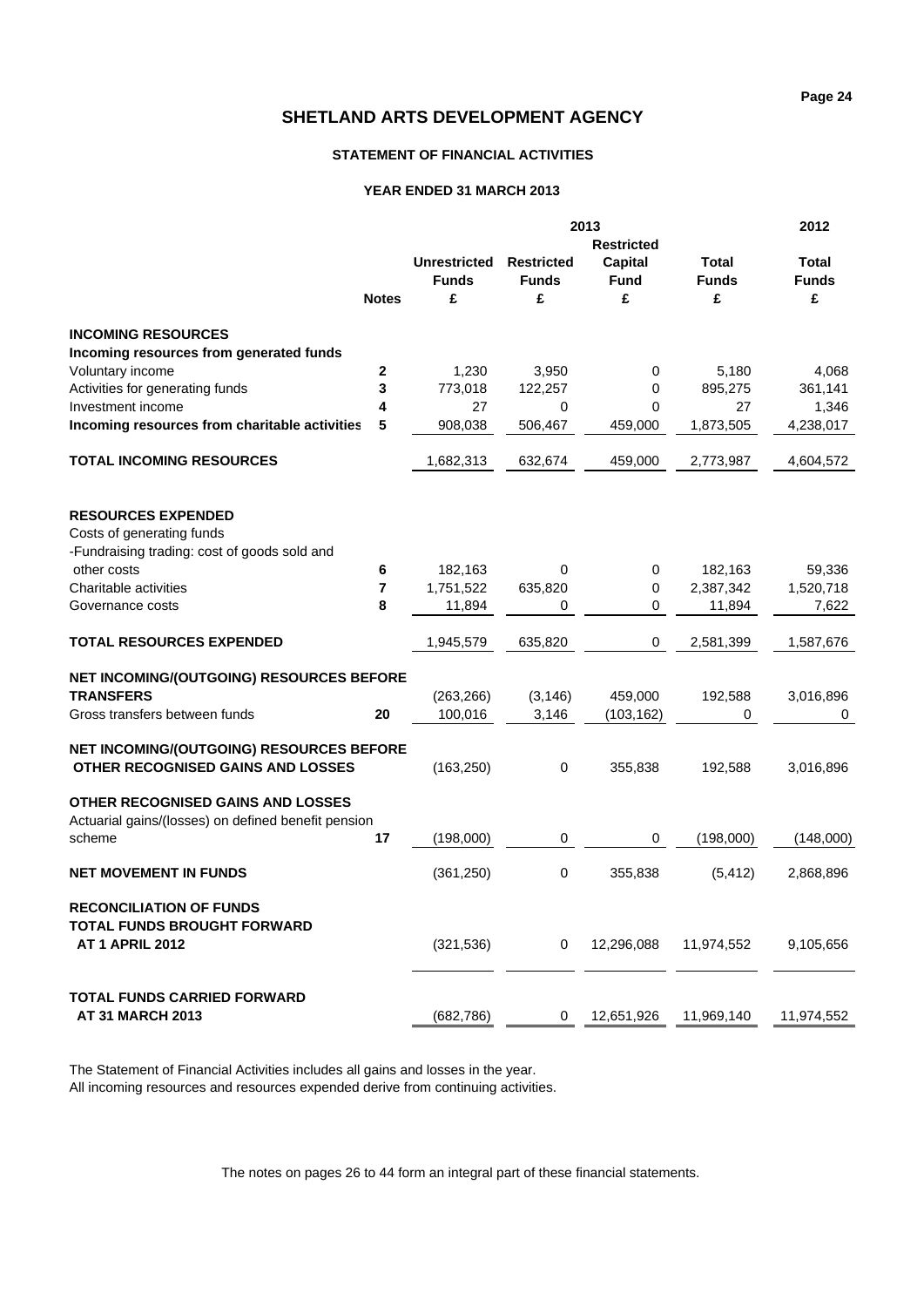$\bar{z}$  $\hat{\vec{r}}$ 

 $\ddot{\cdot}$ 

### SHETLAND ARTS DEVELOPMENT AGENCY

#### **BALANCE SHEET**

#### YEAR ENDED 31 MARCH 2013

|                                                                                                |                |                                       | 2013                                |                                        | 2012                                |
|------------------------------------------------------------------------------------------------|----------------|---------------------------------------|-------------------------------------|----------------------------------------|-------------------------------------|
| <b>FIXED ASSETS</b>                                                                            | <b>Notes</b>   | £                                     | £                                   | £                                      | £                                   |
| Tangible assets<br>Heritage assets<br>Investments<br><b>Total Fixed Assets</b>                 | 10<br>11<br>12 |                                       | 13,555,718<br>269,450<br>13.825.169 |                                        | 12,577,750<br>269,450<br>12.847.201 |
| <b>CURRENT ASSETS</b>                                                                          |                |                                       |                                     |                                        |                                     |
| Stock<br>Debtors<br>Cash at bank and in hand<br><b>Total current assets</b>                    | 13<br>14       | 50,789<br>210,258<br>9,093<br>270,140 |                                     | 22,018<br>390,328<br>67,661<br>480,007 |                                     |
| <b>CURRENT LIABILITIES</b>                                                                     | 15             | 1,351,200                             |                                     | 768,882                                |                                     |
| Creditors: Amounts falling due within one year<br><b>NET CURRENT (LIABILITIES) OR ASSETS</b>   |                |                                       | (1,081,060)                         |                                        | (288, 875)                          |
| TOTAL ASSETS LESS CURRENT LIABILITIES                                                          |                |                                       | 12,744,109                          |                                        | 12,558,326                          |
| Creditors: Amounts falling due after one year<br><b>NET ASSETS EXCLUDING PENSION LIABILITY</b> | 16             |                                       | (105, 969)<br>12,638,140            |                                        | (112, 774)<br>12,445,552            |
| Defined benefit pension scheme liability                                                       | 17             |                                       | (669,000)                           |                                        | (471,000)                           |
| <b>NET ASSETS INCLUDING PENSION LIABILITY</b>                                                  |                |                                       | 11,969,140                          |                                        | 11,974,552                          |
| THE FUNDS OF THE CHARITY                                                                       |                |                                       |                                     |                                        |                                     |
| <b>RESTRICTED FUNDS</b><br>UNRESTRICTED FUNDS<br>Unrestricted income funds excluding pension   |                |                                       | 12,651,926                          |                                        | 12,296,088                          |
| liability<br>Pension reserve<br>Total unrestricted funds                                       |                | (13, 786)<br>(669,000)                | (682, 786)                          | 149,464<br>(471,000)                   | (321, 536)                          |
| <b>TOTAL CHARITY FUNDS</b>                                                                     | 21             |                                       | 11,969,140                          |                                        | 11,974,552                          |

These accounts were approved by the Trustees on 3rd October 2013

Trustee

 $1m_{\nu}$ Trustee

 $\sqrt{\ }$ he notes on pages 26 to 44 form an integral part of these financial statements.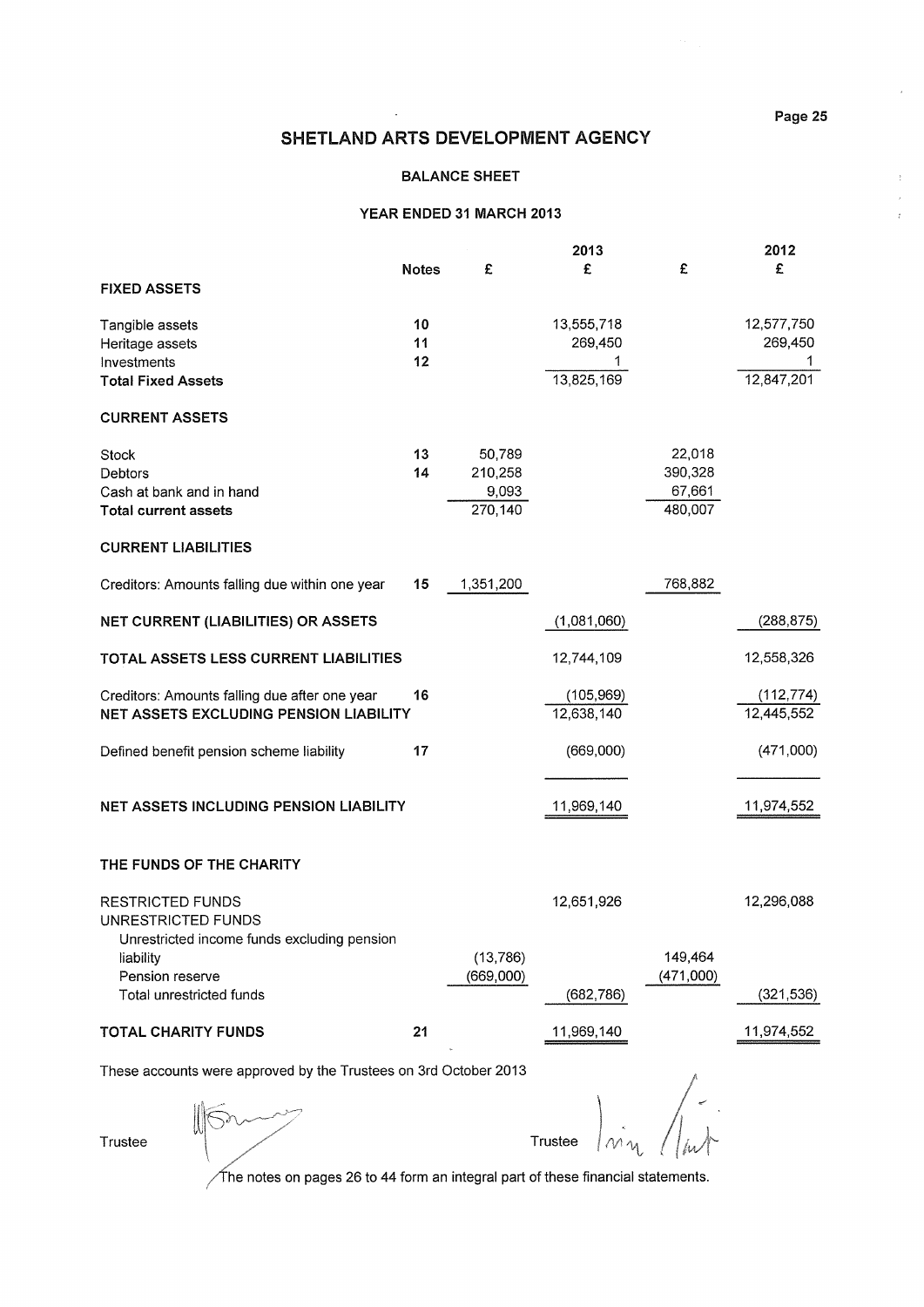### **CASH FLOW STATEMENT**

### **YEAR ENDED 31 MARCH 2013**

| <b>NET CASH FLOW</b>                                                                                                         | <b>Notes</b> | 2013<br>£           | 2012<br>£          |
|------------------------------------------------------------------------------------------------------------------------------|--------------|---------------------|--------------------|
| Net cash inflow from operating activities                                                                                    | 25           | 669,694             | 1,802,999          |
| Returns on investments and servicing of finance<br>Interest paid                                                             |              | (5,329)             | (5, 545)           |
| <b>Capital expenditure and financial investment</b><br>Purchase of tangible fixed assets<br>Investment in subsidiary company |              | (1, 113, 796)       | (3,251,830)<br>(1) |
| <b>Financing</b><br>Secured Ioan for Kergord Hatchery<br>Capital element of loan repayments in year                          |              | 382,869<br>(6, 517) | 0<br>(5,698)       |
| (Decrease)/increase in cash                                                                                                  |              | (73,079)            | (1,460,075)        |

### **RECONCILIATION OF NET CASH FLOW TO MOVEMENT IN CASH AND BANK BALANCES**

| (Decrease)/Increase in cash in the year |    | (73,079) | (1,460,075) |
|-----------------------------------------|----|----------|-------------|
| Net cash at 1 April 2012                |    | 67.661   | 1.527.736   |
| Net cash at 31 March 2013               | 26 | (5, 418) | 67,661      |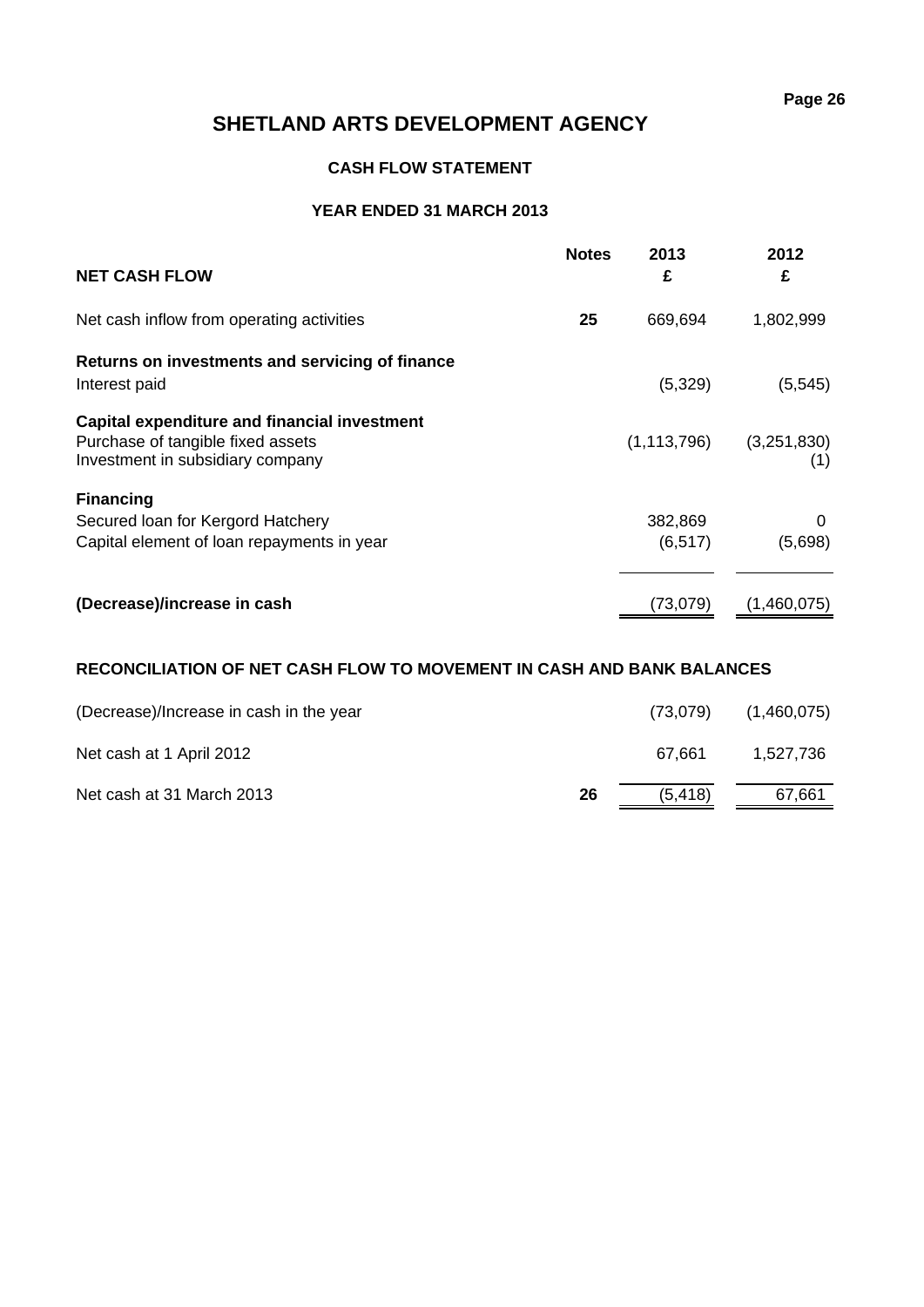### **NOTES TO THE FINANCIAL STATEMENTS**

### **YEAR ENDED 31 MARCH 2013**

### **1. ACCOUNTING POLICIES**

### **Basis of accounting**

The accounts are prepared under the historical cost convention, with the exception of pianos which are included at market value, and include the results of the charity's operations which are described in the Trustees' Report and all of which are continuing.

In preparing the financial statements the charity follows best practice as laid down in the Accounting and Reporting by Charities: Statement of Recommended Practice (revised 2005) (the SORP), applicable accounting standards, the Charities and Trustee Investment (Scotland) Act 2005, and the Charities Accounts (Scotland) Regulations 2006 (as amended) except as noted below.

### **Consolidation**

The financial statements have been prepared for Shetland Arts Development Agency as an entity and in accordance with the SORP para 383(c), group accounts have not been prepared on the basis that there is no statutory requirement to prepare group accounts as the results of the subsidiary undertaking is not material to the group.

### **Going concern**

As a result of delays in the construction of Mareel, significant additional construction costs and professional fees were incurred, and as at 31 March 2013 negotiations with the building contractor were still ongoing to finalise construction costs. Consequently, there was a significant shortfall between the amount of grant funding put in place to finance the construction of Mareel and the expected final total cost of construction. The charity was able to continue its operations with the support of Shetland Islands Council in the form of bridging finance and deferral of payment of amounts due to the Council included in trade creditors. Subsequent to 31 March 2013, formal agreements were put in place for Mareel to be leased to Shetland Islands Council for a period of 99 years and sublet back to Shetland Arts Development Agency for a period of 24 years. The headlease agreement provided for a lease premium of £1,100,000 to be immediately payable by Shetland Islands Council to Shetland Arts Development Agency and for Shetland Islands Council to have an option to buy Mareel in 2037 for £1. The trustees consider that receipt of the lease premium will enable Shetland Arts Development Agency to repay Shetland Islands Council the amount of bridging finance utilised, together with amounts due included in trade creditors, and that it is appropriate for the financial statements of Shetland Arts Development to be prepared on a going concern basis. However, as the ultimate outcome of negotiations with the building contractor on finalisation of Mareel construction costs cannot presently be determined and the effect on the financial statements of the resolution of the uncertainty cannot be quantified, there remains a risk that additional funding resources may be required.

### **Fixed Assets**

No single equipment purchase with a cost below £2,000 is to be capitalised. Any item of equipment costing more than £2,000 is initially stated at cost.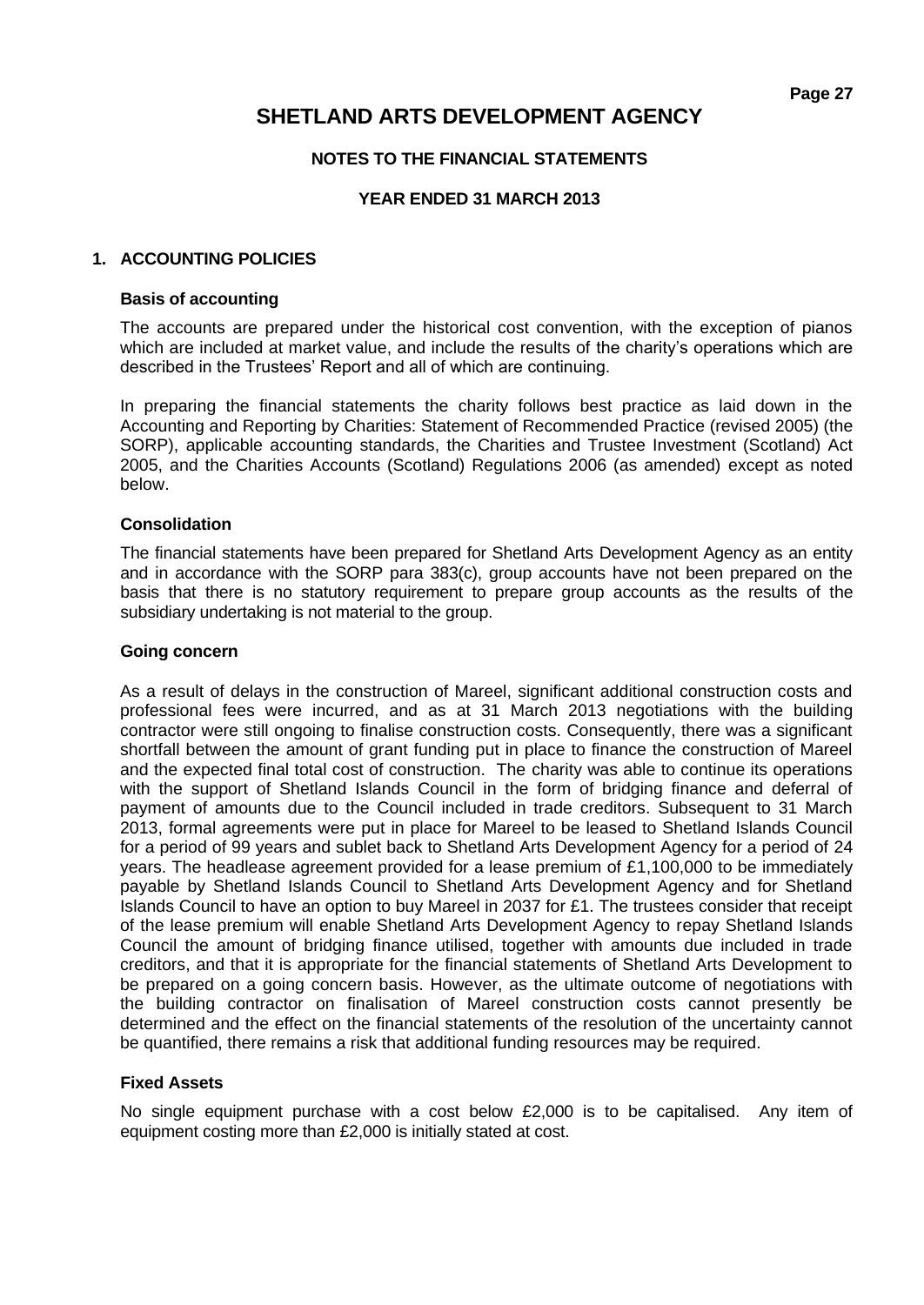### **NOTES TO THE FINANCIAL STATEMENTS**

### **YEAR ENDED 31 MARCH 2013**

### **1. ACCOUNTING POLICIES (continued)**

### **Fixed Assets (continued)**

Heritable Property is not depreciated as the property is considered to have a useful life as a building of greater than 50 years and so any depreciation charge is considered immaterial. The trustees consider that this departure from United Kingdom Generally Accepted Accounting Practice (UK GAAP) is necessary in order to provide a true and fair view.

Paintings are not depreciated as they are considered to have a useful life of greater than 50 years and therefore any depreciation is considered immaterial. The trustees consider that this departure from United Kingdom Generally Accepted Accounting Practice (UK GAAP) is necessary in order to provide a true and fair view.

The pianos were re-valued on 31 March 2011. The valuations were based on a review of secondhand piano sellers websites and were carried out by Sheila Duncan, who is an internal employee of Shetland Arts Development Agency and is not a qualified valuer.

Depreciation is provided on all other tangible fixed assets at rates calculated to write off the cost or valuation, less estimated residual value, of each asset evenly over its expected useful life. The estimated useful lifetime of assets was calculated as;

Plant and Equipment – 5 to 10 years Computer – 3 years

### **Heritage Assets**

Heritage property is included at the valuation on transfer from Shetland Arts Trust at April 2006 and it is not depreciated as the property is considered to have a useful life as a building of greater than 50 years and so any depreciation charge is considered immaterial. The trustees consider that this departure from United Kingdom Generally Accepted Accounting Practice (UK GAAP) is necessary in order to provide a true and fair view.

### **Investments**

Investments in subsidiary undertakings are initially capitalised at cost.

### **Capital Grants**

Capital grants are taken into account when they become receivable.

### **Revenue Grants**

Revenue grants are taken into account when they become receivable.

### **Creditors**

Funds are included in creditors when authorised and committed.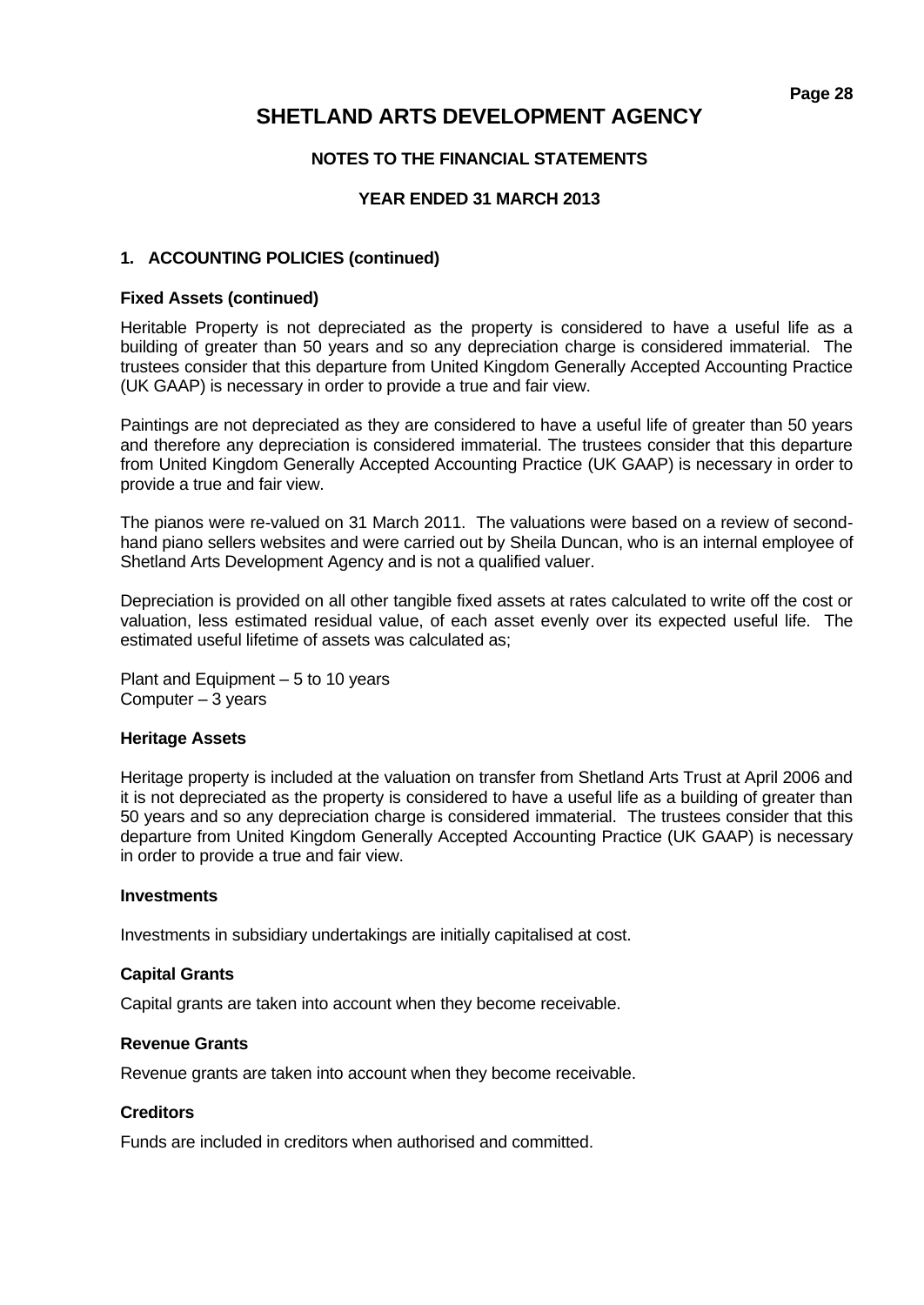### **NOTES TO THE FINANCIAL STATEMENTS**

### **YEAR ENDED 31 MARCH 2013**

### **1. ACCOUNTING POLICIES (continued)**

### **Stocks**

Stocks are stated at the lower of cost and net realisable value. Net realisable value is based on estimated selling price less any further costs expected to be incurred on disposal.

### **Pensions**

Eligible employees of the Shetland Arts Development Agency are members of the Local Government Pension Scheme, a multi-employer defined benefit statutory scheme, administered by Shetland Islands Council in accordance with the Local Government Pension Scheme (Scotland) Regulations 1998 as amended. The contributions to the scheme are charged to the statement of financial activities so as to spread the cost of pensions over the service lives of employees.

### **Incoming Resources**

Incoming resources are included in the Statement of Financial Activities when;

- the charity becomes entitled to the resources
- the trustees are virtually certain they will receive the resources; and
- the monetary value can be measured with sufficient reliability

Where incoming resources have related expenditure (as with fundraising or contract income) the incoming resources are reported gross in the Statement of Financial Activities.

Income from grants relating to projects is included to the extent of completion of the project concerned. This is generally equivalent to the sum of relevant expenditure incurred on the project during the year and any related contribution towards overhead costs. Deferred incoming resources is held within creditors.

Donations, legacies and similar incoming resources are included in the year in which they are receivable, which is when the charity becomes entitled to the resource.

The value of volunteer help received is not included in the accounts but is described in the Trustees' Annual Report.

### **Resources Expended**

All expenditure is accounted for on an accruals basis and is recognised when there is a legal or constructive obligation to pay for expenditure. All costs have been directly attributed to one of the functional categories of resources expended in the Statement of Financial Activities.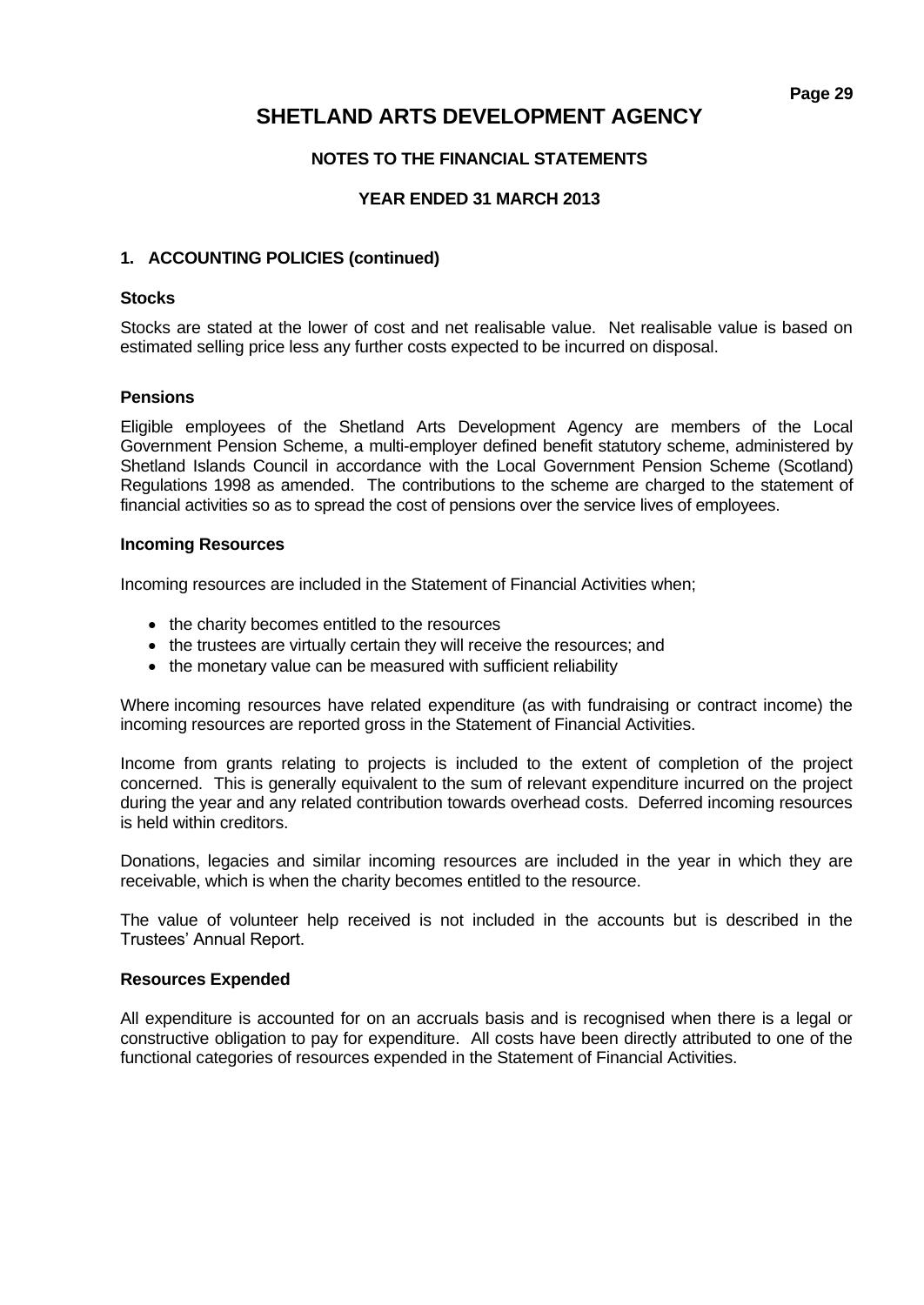### **NOTES TO THE FINANCIAL STATEMENTS**

### **YEAR ENDED 31 MARCH 2013**

### **1. ACCOUNTING POLICIES (continued)**

### **Funds**

With the adoption of the statement of recommended practice, funds require to be classified between restricted funds which are subject to specific terms as to their use laid down by the donor, and unrestricted funds which can be used at the discretion of the Trustees in the furtherance of the objectives of the Trust.

Restricted Capital Funds are grant funding that has been received in respect of specific capital expenditure. A transfer is made from this fund to show the amortisation of this funding over the useful estimated lifetime of the assets to which the funding applied. This transfer is made to unrestricted reserves as the depreciation of assets is recorded here.

### **Operating lease agreements**

Rentals applicable to operating leases where substantially all of the benefits and risks of ownership remain with the lessor are accounted for in the Statement of Financial Activities within resources expended on a straight line basis over the period of the lease.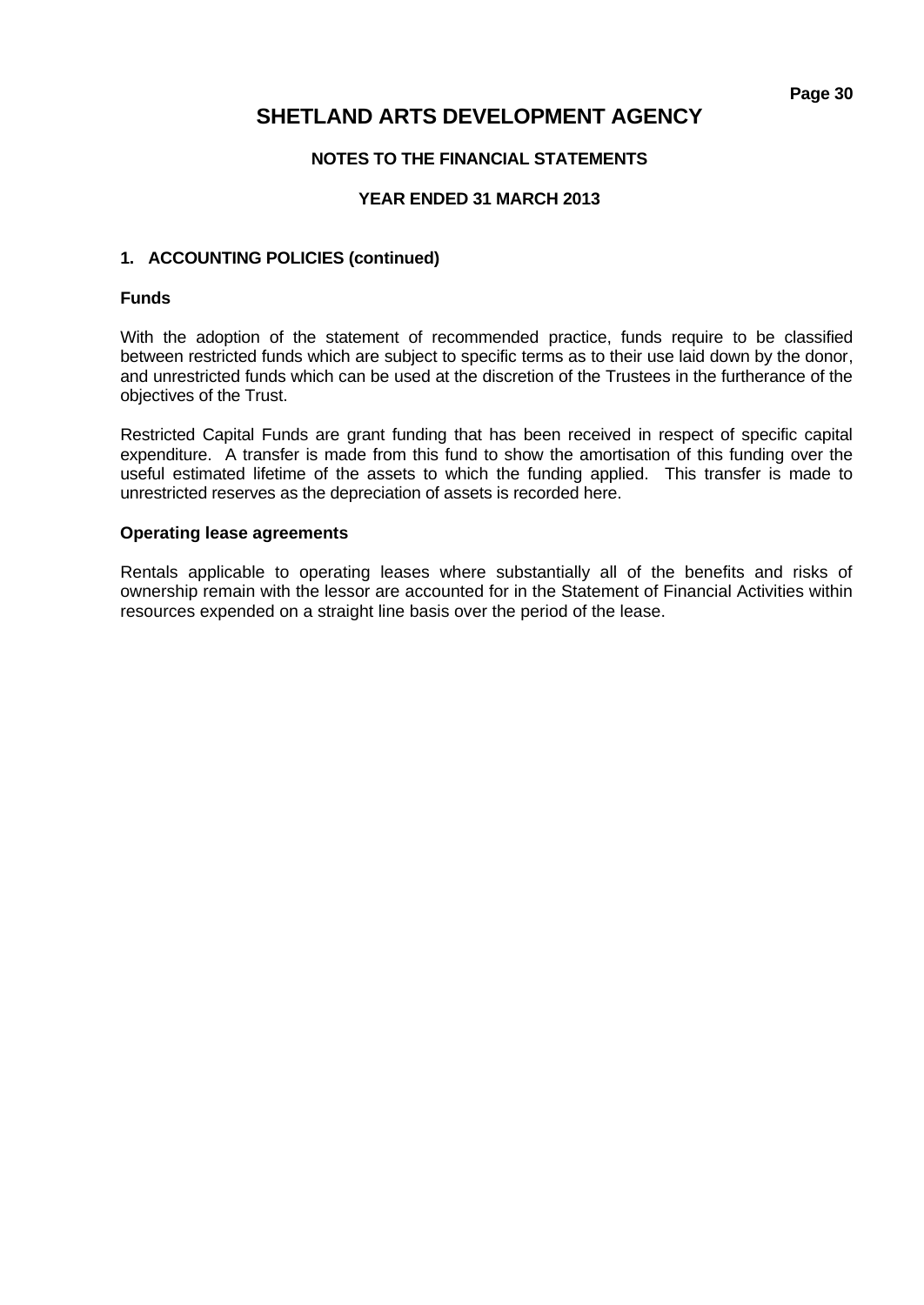### **NOTES TO THE FINANCIAL STATEMENTS**

### **YEAR ENDED 31 MARCH 2013**

|    |                                                      | 2013                |                   |                |              | 2012         |  |  |
|----|------------------------------------------------------|---------------------|-------------------|----------------|--------------|--------------|--|--|
|    |                                                      |                     | <b>Restricted</b> |                |              |              |  |  |
|    |                                                      | <b>Unrestricted</b> | <b>Restricted</b> | <b>Capital</b> | <b>Total</b> | <b>Total</b> |  |  |
|    |                                                      | <b>Funds</b>        | <b>Funds</b>      | <b>Funds</b>   | <b>Funds</b> | <b>Funds</b> |  |  |
|    |                                                      | £                   | £                 | £              | £            | £            |  |  |
|    | 2. VOLUNTARY INCOME                                  |                     |                   |                |              |              |  |  |
|    | <b>Business sponsorships</b>                         |                     | 3,950             |                | 3,950        | 3,300        |  |  |
|    | Donations                                            | 1,230               |                   |                | 1,230        | 768          |  |  |
|    |                                                      | 1,230               | 3,950             | $\pmb{0}$      | 5,180        | 4,068        |  |  |
|    | 3. ACTIVITIES FOR GENERATING INCOME                  |                     |                   |                |              |              |  |  |
|    | Box office                                           | 291,410             | 35,871            |                | 327,281      | 151,597      |  |  |
|    | Box office fee income                                | 2,938               |                   |                | 2,938        | 3,672        |  |  |
|    | Ancillary earned income                              |                     |                   |                |              |              |  |  |
|    | Contract income                                      | 2,000               | 51,283            |                | 53,283       | 38,936       |  |  |
|    | Management fees                                      | 14,021              |                   |                | 14,021       | 20,228       |  |  |
|    | Garrison Theatre hire income                         | 5,296               |                   |                | 5,296        | 4,795        |  |  |
|    | Rental income                                        | 35,359              |                   |                | 35,359       | 2,530        |  |  |
|    | Bar & catering income                                | 209,382             |                   |                | 209,382      | $\Omega$     |  |  |
|    | Foyer sales                                          | 89,377              |                   |                | 89,377       | 17,938       |  |  |
|    | Merchandise sales                                    | 5,631               |                   |                | 5,631        | 3,062        |  |  |
|    | Weisdale Mill shop                                   | 39,906              |                   |                | 39,906       | 37,837       |  |  |
|    | Exhibition sales commission                          | 3,251               |                   |                | 3,251        | 10,504       |  |  |
|    | Weisdale Mill café                                   | 58,823              |                   |                | 58,823       | 66,872       |  |  |
|    | Development course income                            | 0                   | 98                |                | 98           | (190)        |  |  |
|    | Recharges income                                     | $\mathbf 0$         | 23,155            |                | 23,155       | 2,912        |  |  |
|    | Screen advertising                                   | 7,360               |                   |                | 7,360        | 0            |  |  |
|    | Miscellaneous income                                 | 8,128               |                   |                | 8,128        | 217          |  |  |
|    | Insurance claim                                      | 0                   | 11,850            |                | 11,850       | $\Omega$     |  |  |
|    | Other earned income                                  | 136                 |                   |                | 136          | 231          |  |  |
|    |                                                      | 773,018             | 122,257           | 0              | 895,275      | 361,141      |  |  |
|    | <b>4. INVESTMENT INCOME</b>                          |                     |                   |                |              |              |  |  |
|    | Bank interest received                               | 27                  | 0                 | 0              | 27           | 1,346        |  |  |
| 5. | <b>INCOMING RESOURCES FROM CHARITABLE ACTIVITIES</b> |                     |                   |                |              |              |  |  |
|    | <b>Shetland Charitable Trust</b>                     | 696,038             | 24,337            |                | 720,375      | 858,651      |  |  |
|    | Creative Scotland revenue funding                    | 212,000             |                   |                | 212,000      | 156,803      |  |  |
|    | <b>Creative Scotland Project funding</b>             |                     | 203,321           | 249,549        | 452,870      | 295,672      |  |  |
|    | Local Authority - Project funding                    |                     | 8,578             |                | 8,578        | 1,600,724    |  |  |
|    | Other public funds                                   |                     | 270,231           | 209,451        | 479,682      | 1,326,167    |  |  |
|    |                                                      |                     |                   |                |              |              |  |  |
|    |                                                      | 908,038             | 506,467           | 459,000        | 1,873,505    | 4,238,017    |  |  |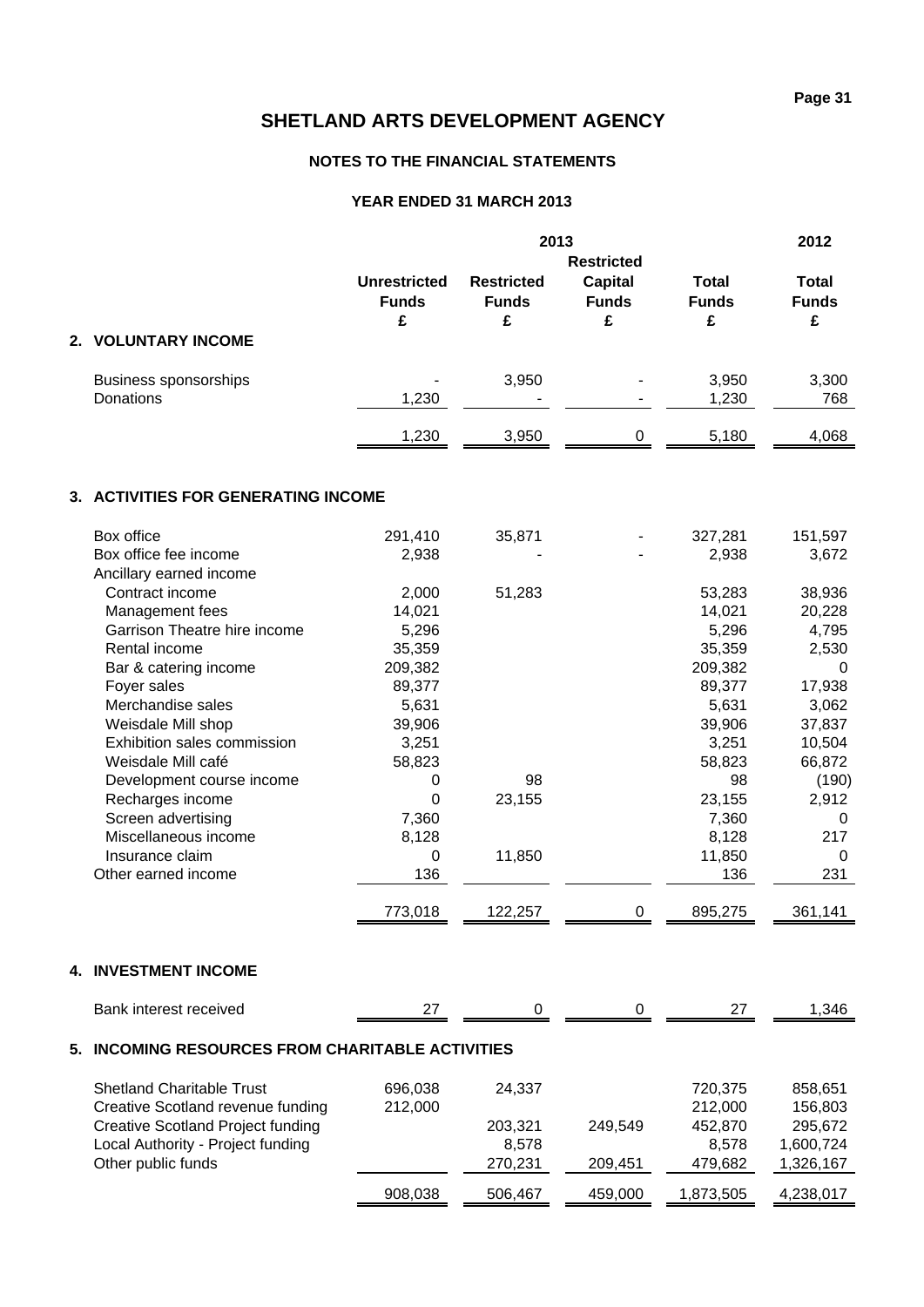### **NOTES TO THE FINANCIAL STATEMENTS**

### **YEAR ENDED 31 MARCH 2013**

|                                                                            |              |                                          | 2013                                   |                                                          |                                   | 2012                              |
|----------------------------------------------------------------------------|--------------|------------------------------------------|----------------------------------------|----------------------------------------------------------|-----------------------------------|-----------------------------------|
|                                                                            | <b>Notes</b> | <b>Unrestricted</b><br><b>Funds</b><br>£ | <b>Restricted</b><br><b>Funds</b><br>£ | <b>Restricted</b><br><b>Capital</b><br><b>Funds</b><br>£ | <b>Total</b><br><b>Funds</b><br>£ | <b>Total</b><br><b>Funds</b><br>£ |
| 6.<br><b>COSTS OF GENERATING FUNDS</b><br><b>Fundraising trading costs</b> |              |                                          |                                        |                                                          |                                   |                                   |
| Catering stock purchases                                                   |              | 159,446                                  | 0                                      | $\pmb{0}$                                                | 159,446                           | 34,202                            |
| Shop and gallery stock purchases                                           |              | 22,717                                   | $\Omega$                               | 0                                                        | 22,717                            | 25,134                            |
|                                                                            |              | 182,163                                  | 0                                      | 0                                                        | 182,163                           | 59,336                            |
| 7. CHARITABLE ACTIVITIES EXPENDITURE                                       |              |                                          |                                        |                                                          |                                   |                                   |
| Direct service provision                                                   | 7a           | 989,649                                  | 387,074                                | 0                                                        | 1,376,723                         | 866,293                           |
| Grant funding                                                              | 7b           | 0                                        | 17,911                                 | 0                                                        | 17,911                            | 12,573                            |
| Support costs                                                              | 7c           | 761,873                                  | 230,835                                | 0                                                        | 992,708                           | 641,852                           |
|                                                                            |              | 1,751,522                                | 635,820                                | $\pmb{0}$                                                | 2,387,342                         | 1,520,718                         |
| 7a. Direct service provision                                               |              |                                          |                                        |                                                          |                                   |                                   |
| Development Expenditure                                                    |              | 275,857                                  | 386,860                                |                                                          | 662,717                           | 574,705                           |
| <b>Operations Expenditure</b>                                              |              | 678,325                                  |                                        |                                                          | 678,325                           | 261,753                           |
| <b>Shetland Box Office</b>                                                 |              | 17,431                                   |                                        |                                                          | 17,431                            | 13,675                            |
| <b>Strategic Marketing</b>                                                 |              | 18,036                                   | 214                                    |                                                          | 18,250                            | 16,160                            |
|                                                                            |              | 989,649                                  | 387,074                                | 0                                                        | 1,376,723                         | 866,293                           |
| 7b. Grant funding                                                          |              |                                          |                                        |                                                          |                                   |                                   |
| Grants paid to individuals                                                 |              | 0                                        | 17,911                                 | 0                                                        | 17,911                            | 12,573                            |

The grants made during the year relate to a craft initiative, Working Up 5 were £11,948 and bursaries of £625 paid out through the Visual Arts Award Scheme. oth schemes are made possible through funding from Creative Scotland and Shetland Islands Council. Support costs associated with these schemes amounted to £500 and £Nil, respectively.

### **7c. Support costs**

| Support staff salaries and |    |         |         |         |         |
|----------------------------|----|---------|---------|---------|---------|
| other staffing costs       |    | 331.429 |         | 331.429 | 425.442 |
| Overheads                  | 7е | 430.444 | 230,835 | 661.279 | 216.410 |
|                            |    | 761.873 | 230,835 | 992,708 | 641.852 |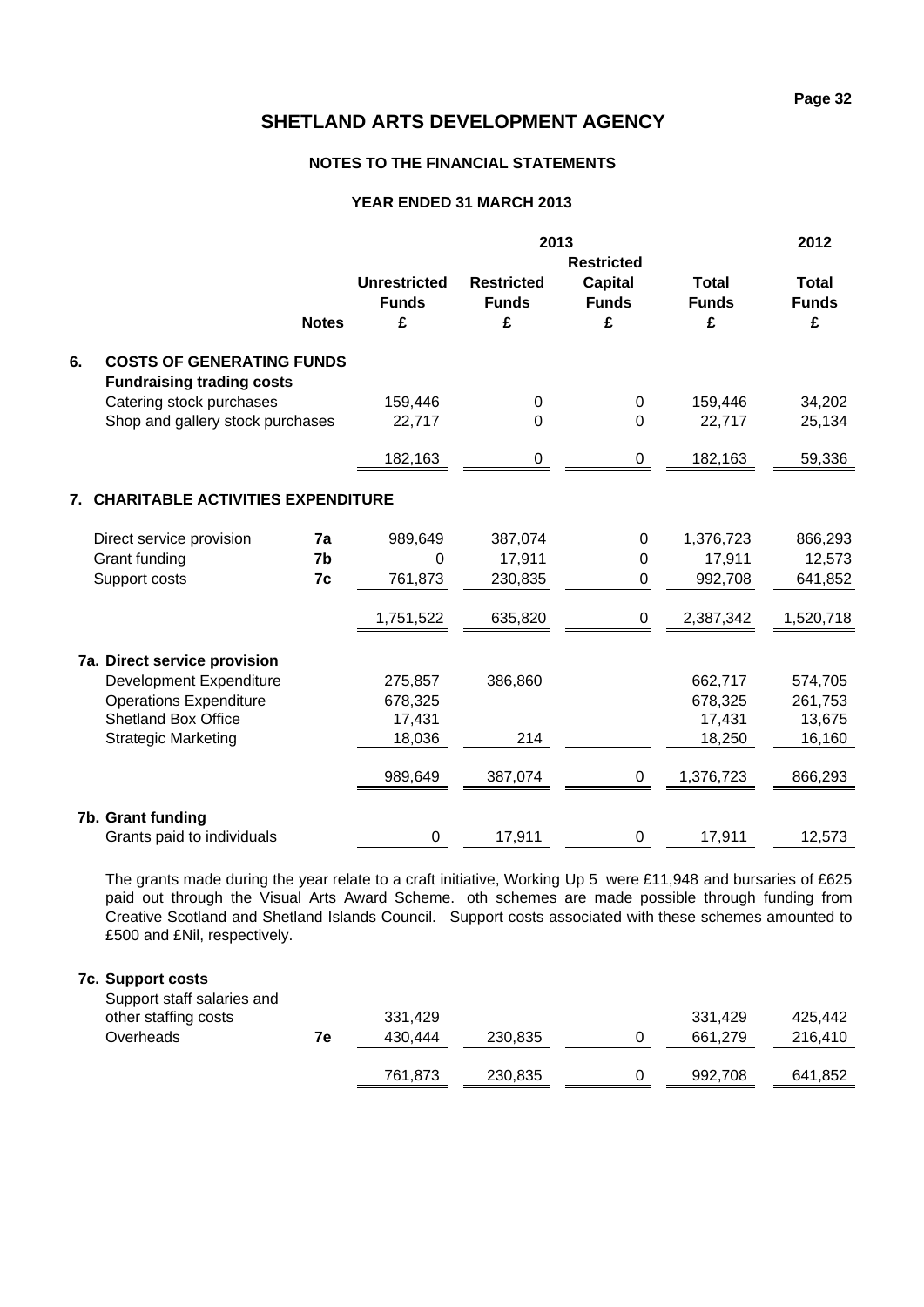### **NOTES TO THE FINANCIAL STATEMENTS**

### **YEAR ENDED 31 MARCH 2013**

|                                                       | 2013                |                   |                   |                 | 2012           |
|-------------------------------------------------------|---------------------|-------------------|-------------------|-----------------|----------------|
|                                                       |                     |                   | <b>Restricted</b> |                 |                |
|                                                       | <b>Unrestricted</b> | <b>Restricted</b> | <b>Capital</b>    | <b>Total</b>    | <b>Total</b>   |
|                                                       | <b>Funds</b>        | <b>Funds</b>      | <b>Funds</b>      | <b>Funds</b>    | <b>Funds</b>   |
| <b>Notes</b>                                          | £                   | £                 | £                 | £               | £              |
| 7d. All staff costs                                   |                     |                   |                   |                 |                |
| Development salaries                                  | 194,431             | 67,788            |                   | 262,219         | 209,714        |
| Operational salaries and wages                        | 547,109             |                   |                   | 547,109         | 197,156        |
| Support salaries and wages                            | 313,671             |                   |                   | 313,671         | 408,422        |
|                                                       |                     |                   |                   |                 |                |
| 19                                                    | 1,055,211           | 67,788            | 0                 | 1,122,999       | 815,292        |
| Staff training                                        | 4,090               | 2,507             |                   | 6,597           | 4,634          |
| Recruitment and relocation                            | 14,046              |                   |                   | 14,046          | 6,693          |
| Mileage and car allowance                             | 14,586              |                   |                   | 14,586          | 15,163         |
| Professional fees                                     | 533                 |                   |                   | 533             | 182            |
| Travel and subsistence                                | 7,848               |                   |                   | 7,848           | 14,340         |
| Volunteer expenses                                    | 26                  |                   |                   | 26              | 192            |
| Miscellaneous                                         | 524                 |                   |                   | 524             | 0              |
| Staff discount                                        | 0                   |                   |                   | 0               | 458            |
|                                                       | 1,096,864           | 70,295            | 0                 | 1,167,159       | 856,496        |
|                                                       |                     |                   |                   |                 |                |
| 7e. Overheads                                         |                     |                   |                   |                 |                |
| Stationery                                            | 5,050               |                   |                   | 5,050           | 1,928          |
| Equipment                                             | 2,364               |                   |                   | 2,364           | 2,303          |
| <b>ICT</b>                                            | 22,983              | 8,768             |                   | 31,751          | 12,964         |
| Photocopier lease                                     | 21,053              |                   |                   | 21,053          | 15,748         |
| Electricity                                           | 74,119              |                   |                   | 74,119          | 24,107         |
| Telephone and fax                                     | 5,583               |                   |                   | 5,583           | 4,118          |
| Cleaning                                              | 33,135              |                   |                   | 33,135          | 3,145          |
| Postage                                               | 3,085               |                   |                   | 3,085           | 2,372          |
| Trustee expenses                                      | 2,897               |                   |                   | 2,897           | 2,724          |
| Hospitality                                           | 176                 |                   |                   | 176             | 309            |
| Legal and professional fees                           | 23,800              |                   |                   | 23,800          | 10,274         |
| Bank charges                                          | 3,682               |                   |                   | 3,682           | 1,555          |
| Publications and subscriptions                        | 1,679               |                   |                   | 1,679           | 3,174          |
| Licences<br>Rates                                     | 12,579              |                   |                   | 12,579          | 6,064          |
| Office lease                                          | 3,649               |                   |                   | 3,649           | 5,166          |
|                                                       | 15,417              |                   |                   | 15,417          | 37,000         |
| Storage facilities                                    | 9,068<br>7,862      | 16,383            |                   | 9,068<br>24,245 | 8,671<br>2,674 |
| Repairs and maintenance<br><b>Planned Maintenance</b> | 0                   | 27,720            |                   | 27,720          | 26,433         |
| General overheads                                     | 291                 |                   |                   | 291             | 174            |
| Insurance                                             | 30,243              |                   |                   | 30,243          | 15,304         |
| Depreciation                                          | 135,828             |                   |                   | 135,828         | 21,311         |
| Payroll processing                                    | 8,003               |                   |                   | 8,003           | 3,347          |
| <b>Bank interest</b>                                  | 94                  |                   |                   | 94              |                |
| Loan interest                                         | 5,235               |                   |                   | 5,235           | 5,545          |
| Cost of moving offices                                | 2,569               |                   |                   | 2,569           | 0              |
| Mareel capital project costs                          | 0                   | 177,964           |                   | 177,964         | 0              |
|                                                       | 430,444             | 230,835           | $\pmb{0}$         | 661,279         | 216,410        |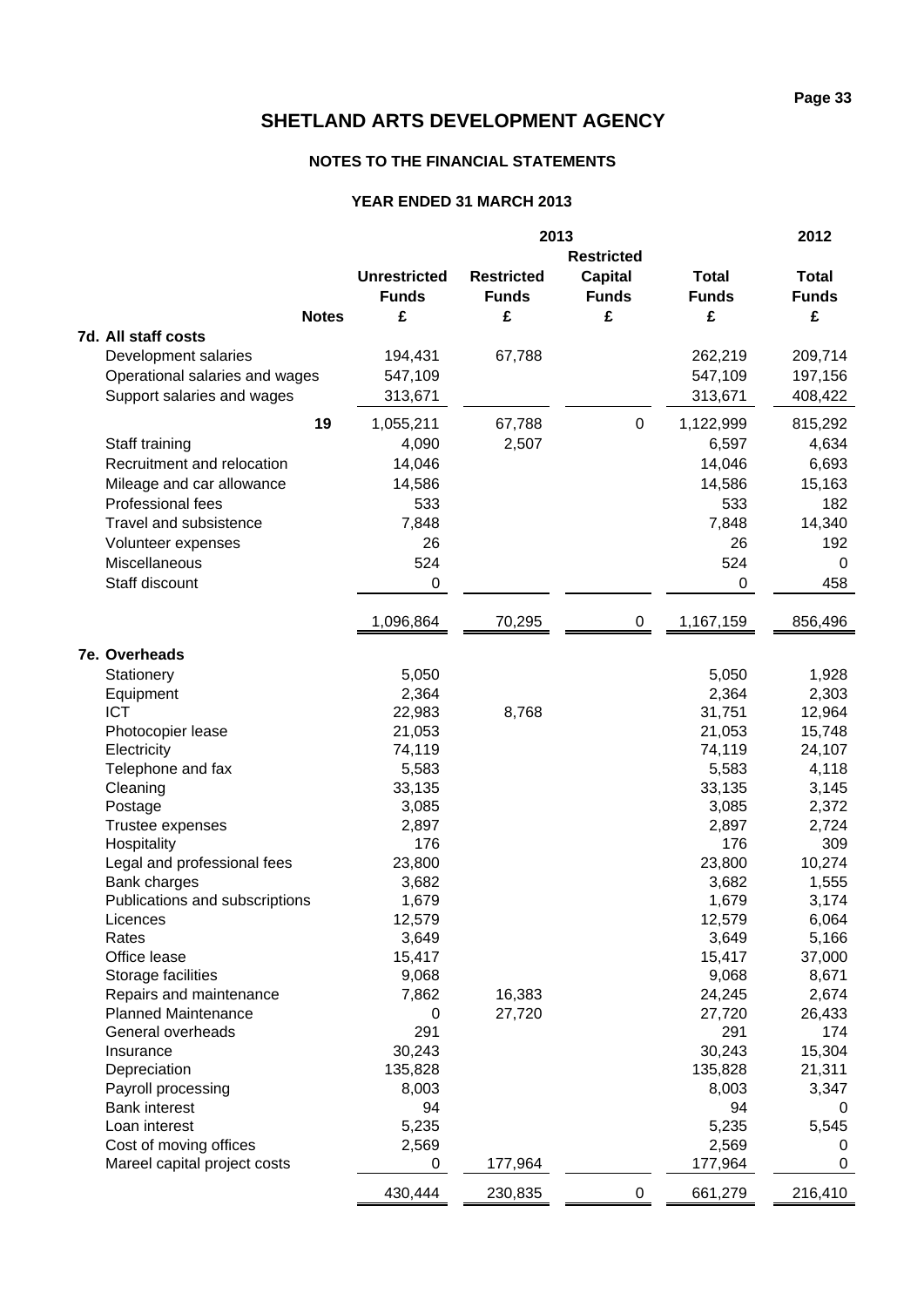### **NOTES TO THE FINANCIAL STATEMENTS**

### **YEAR ENDED 31 MARCH 2013**

### **8. GOVERNANCE COSTS**

| Auditors remuneration: |        |  |        |       |
|------------------------|--------|--|--------|-------|
| Audit                  | 10,075 |  | 10,075 | 6,000 |
| Accountancy services   |        |  |        |       |
| Actuary fee            | 1.819  |  | 1.819  | 1,622 |
|                        |        |  |        |       |
|                        | 11.894 |  | 11.894 | 7,622 |
|                        |        |  |        |       |

### **9. ANALYSIS OF MOVEMENT IN DEFERRED INCOMING RESOURCES**

|                                                 | Opening<br><b>Balance</b> | <b>Deferred</b>  | <b>Released</b><br>in Year | <b>Closing</b>      |
|-------------------------------------------------|---------------------------|------------------|----------------------------|---------------------|
|                                                 | £                         | In Year<br>£     | £                          | <b>Balance</b><br>£ |
| -Fiddle Frenzy subscriptions prepaid            | 1,062                     | 0                | (1,062)                    | 0                   |
| -Insurance monies for Kergord Hatchery Roof     | 11,850                    | 0                | (11, 850)                  | 0                   |
| -Exhibition sales paid in advance               | 163                       | 0                | (163)                      | $\Omega$            |
| -Film Memberships paid in advance               | 0                         | 2,724            | 0                          | 2,724               |
| <b>Awards For all</b>                           |                           |                  |                            |                     |
| -Created Space                                  | 3,394                     | 0                | 0                          | 3,394               |
| <b>Children In Need</b>                         |                           |                  |                            |                     |
| -Space2Face (under 18 years)                    | 2,800                     | 0                | (228)                      | 2,572               |
| <b>Community Mediation Group</b>                |                           |                  |                            |                     |
| -Space2Face (over 18 years)                     | 2,815                     | $\boldsymbol{0}$ | (1, 431)                   | 1,384               |
| <b>Robertson Trust</b>                          |                           |                  |                            |                     |
| -Power Of Place                                 | 1,091                     | $\boldsymbol{0}$ | (391)                      | 700                 |
| <b>Creative Scotland Grants</b>                 |                           |                  |                            |                     |
| -Undersails LK243                               | 1,073                     |                  | (1,073)                    | 0                   |
| -Visual Arts Awards Scheme 2012                 | 2,250                     |                  | (2, 250)                   | 0                   |
| -Working Up 5 Craft Scheme                      | 5,250                     |                  | (5,250)                    | 0                   |
| -Hansel Of Film                                 | 25,500                    |                  | (25, 500)                  | $\Omega$            |
| -Textile Festival 2013                          | 0                         | 1,000            | 0                          | 1,000               |
| <b>Shetland Charitable Trust</b>                |                           |                  |                            |                     |
| -Planned Maintenance funding                    | $\pmb{0}$                 | 18,539           | $\mathbf 0$                | 18,539              |
| <b>Shetland Islands Council</b>                 |                           |                  |                            |                     |
| -Visual Arts Awards Scheme 2012                 | 2,000                     | $\boldsymbol{0}$ | (2,000)                    | 0                   |
| London Orgnanising Committee of the Olympic and |                           |                  |                            |                     |
| <b>Paralympic Games</b>                         |                           |                  |                            |                     |
| -Hansel Of Film                                 | 18,120                    | $\boldsymbol{0}$ | (18, 120)                  | 0                   |
|                                                 |                           |                  |                            |                     |
|                                                 | 77,368                    | 22,263           | (69, 318)                  | 30,313              |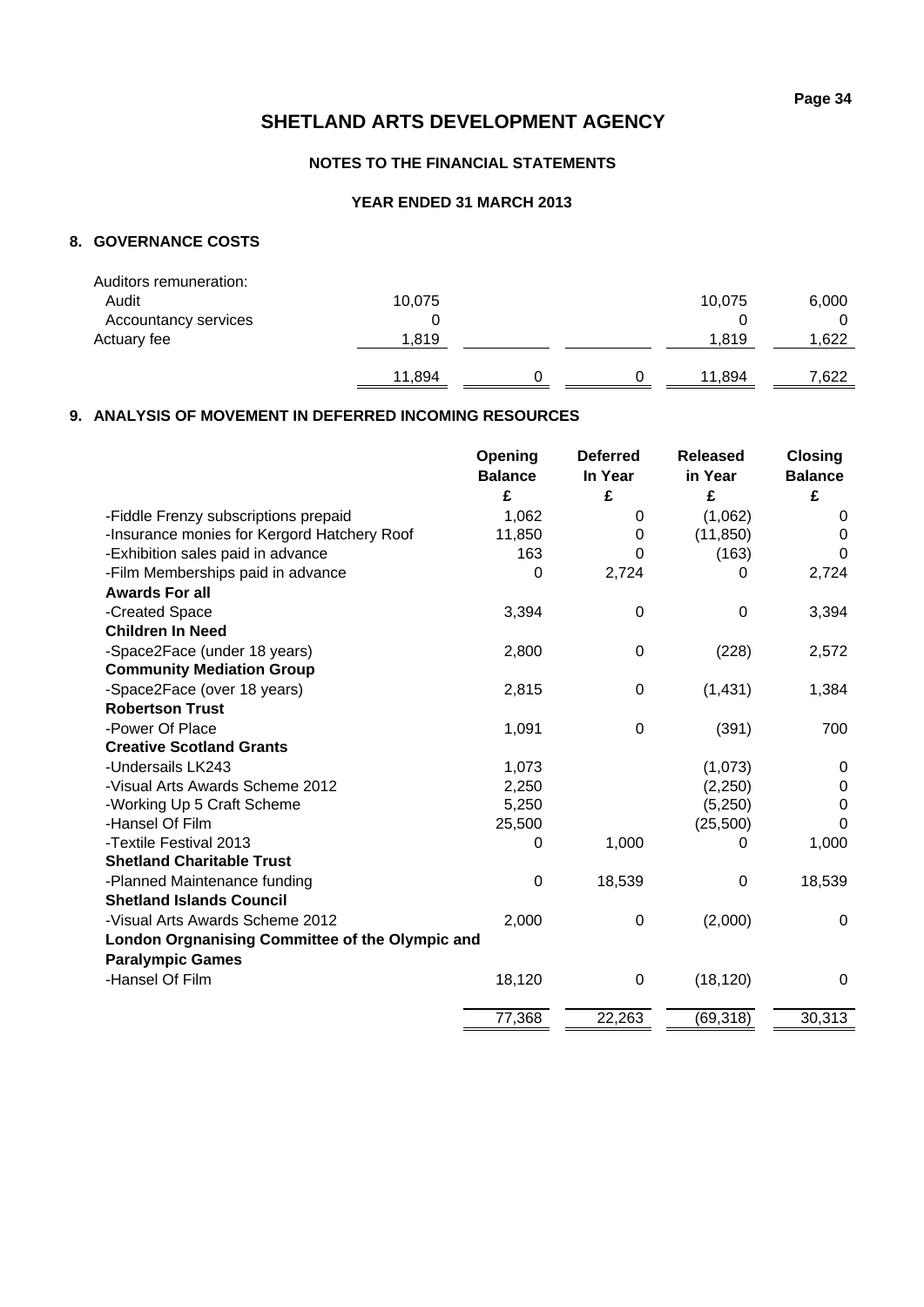### **NOTES TO THE FINANCIAL STATEMENTS**

### **YEAR ENDED 31 MARCH 2013**

### **10. TANGIBLE FIXED ASSETS**

|                                              | <b>Heritable</b><br><b>Property</b> | <b>Equipment</b> | <b>Pianos</b> | <b>Paintings</b> | Total      |
|----------------------------------------------|-------------------------------------|------------------|---------------|------------------|------------|
|                                              | £                                   | £                | £             | £                | £          |
| <b>COST/VALUATION</b>                        |                                     |                  |               |                  |            |
| As at 1 April 2012                           | 12,227,010                          | 570,759          | 42,800        | 2,862            | 12,843,431 |
| Additions during period                      | 384,209                             | 729,587          | 0             | 0                | 1,113,796  |
| As at 31 March 2013                          | 12,611,219                          | 1,300,346        | 42,800        | 2,862            | 13,957,227 |
| <b>DEPRECIATION</b>                          |                                     |                  |               |                  |            |
| As at 1 April 2012                           | 0                                   | 265,681          | 0             | 0                | 265,681    |
| Charge for period                            | 0                                   | 135,828          | 0             | 0                | 135,828    |
| As at 31 March 2013                          | O                                   | 401,509          |               |                  | 401,509    |
| <b>NET BOOK VALUE</b><br>As at 31 March 2013 | 12,611,219                          | 898,837          | 42,800        | 2,862            | 13,555,718 |
| As at 1 April 2012                           | 12,227,010                          | 305,078          | 42,800        | 2,862            | 12,577,750 |

The pianos were re-valued on 31 March 2011. The valuations were based on a review of secondhand piano sellers websites and were carried out by, Sheila Duncan, who is an internal employee of Shetland Arts Development Agency and is not a qualified valuer. The trustees are not aware of any material changes since the last valuation of pianos.

The historic cost of the pianos was £44,255.

| <b>11. HERITAGE ASSETS</b>           | Heritage<br><b>Property</b><br>£ |
|--------------------------------------|----------------------------------|
| <b>COST/VALUATION</b>                |                                  |
| As at 1 April 2012 and 31 March 2013 | 269,450                          |
| <b>NET BOOK VALUE</b>                |                                  |
| As at 31 March 2013                  | 269,450                          |
| As at 1 April 2012                   | 269,450                          |

The heritage property is the Weisdale Mill building. The building is utilised essentially as a gallery and was constructed circa 1855.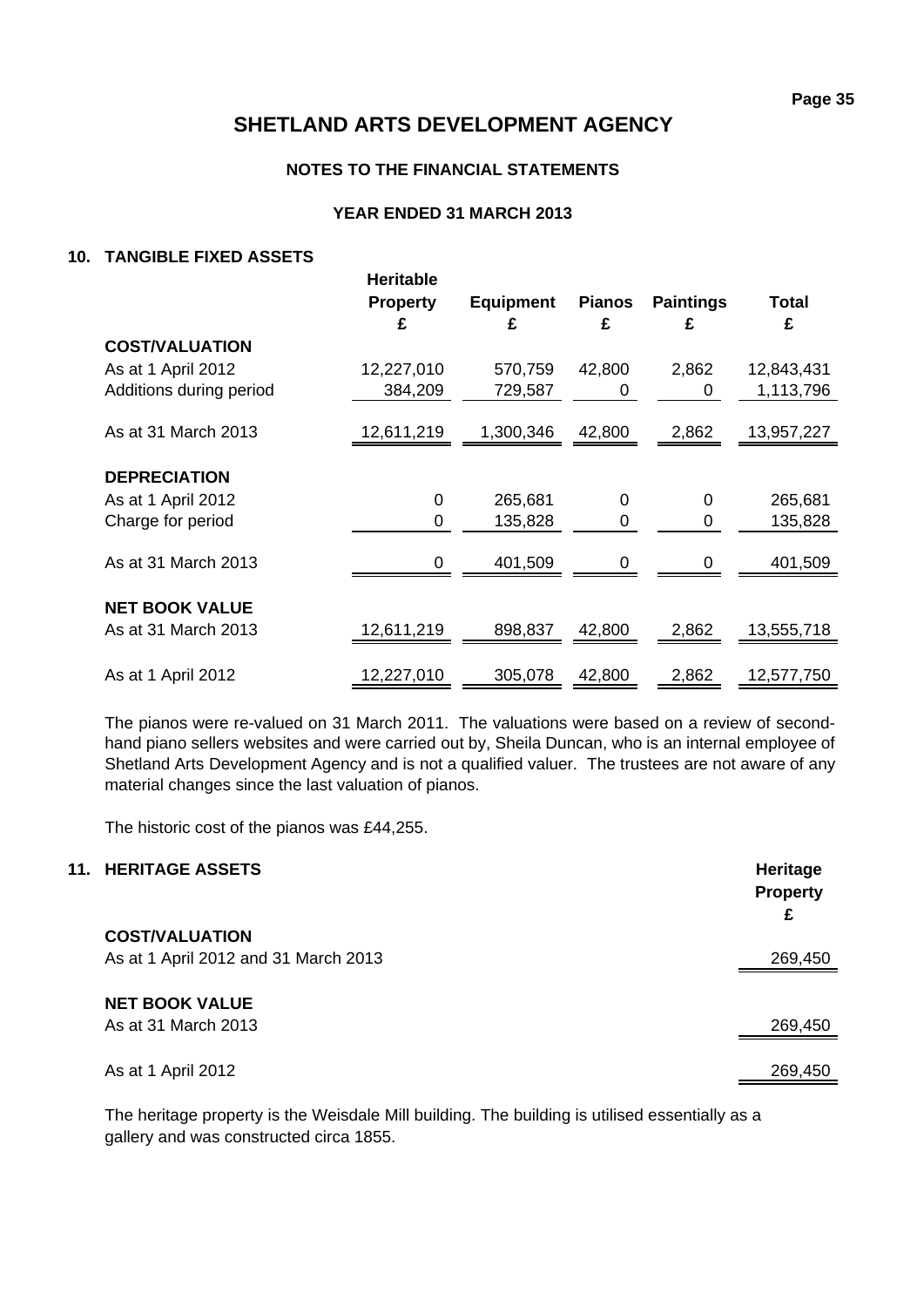**Investment in Subsidiary £**

## **SHETLAND ARTS DEVELOPMENT AGENCY**

### **NOTES TO THE FINANCIAL STATEMENTS**

### **YEAR ENDED 31 MARCH 2013**

### **12. INVESTMENTS**

As at 1 April 2012 1

As at 31 March 2013 1

On 25 July 2011, Shetland Arts Development Agency purchased 1 ordinary share of £1 in Shetland Arts IP C.I.C, representing a 100% interest. Shetland Arts IP C.I.C. is a community interest company which was set up as a means of securing intellectual property rights over films, books, music, etc. pertaining to Shetland in order to ensure that any profits generated therefrom can be retained for the good of Shetland.

As at 31 March 2013, Shetland Arts IP C.I.C. had not yet commenced its activities.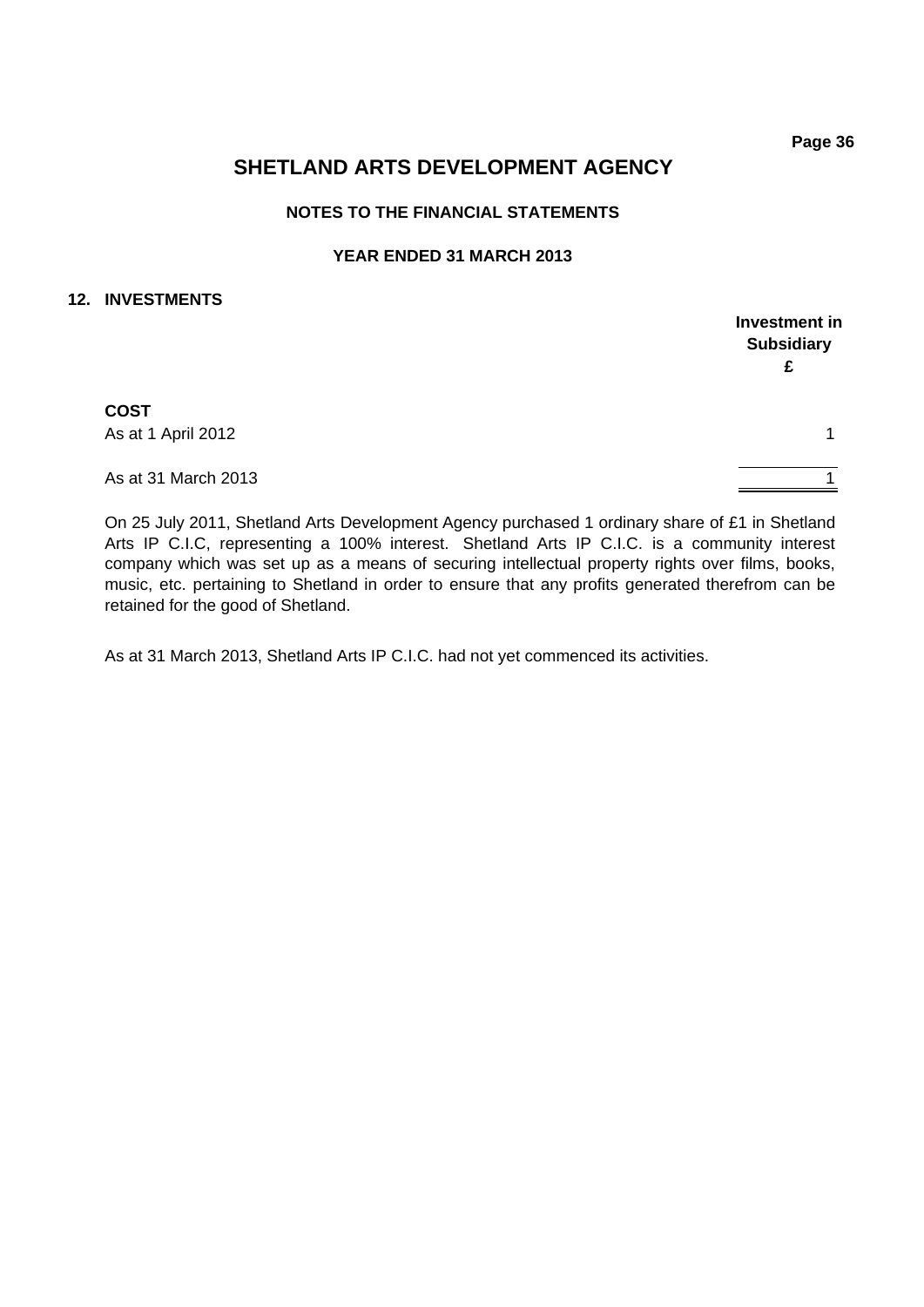### **NOTES TO THE FINANCIAL STATEMENTS**

#### **YEAR ENDED 31 MARCH 2013**

| 13. STOCK                                                 | 2013<br>£   | 2012<br>£ |
|-----------------------------------------------------------|-------------|-----------|
| General stock                                             | $\mathbf 0$ | 2         |
| Weisdale Mill sales area stock                            | 16,621      | 15,799    |
| Weisdale Mill café stock                                  | 652         | 895       |
| Dialect Programme book stock                              | 3,425       | 3,425     |
| <b>Garrison Theatre stock</b>                             | 327         | 1,897     |
| Mareel Foyer Stock                                        | 10,839      | 0         |
| Mareel Cafe/Bar Stock                                     | 18,925      | $\Omega$  |
|                                                           | 50,789      | 22,018    |
|                                                           |             |           |
| <b>14. DEBTORS</b>                                        | £           | £         |
| Trade debtors                                             | 12,282      | 1,625     |
| Amount due by subsidiary undertaking                      | 225         | 100       |
| Other debtors                                             | 15,738      | 48,883    |
| Prepayments and accrued income                            | 182,013     | 339,720   |
|                                                           | 210,258     | 390,328   |
|                                                           |             |           |
| <b>15. CREDITORS: AMOUNTS FALLING DUE WITHIN ONE YEAR</b> | £           | £         |
| <b>Trade creditors</b>                                    | 843,299     | 155,260   |
| Accruals                                                  | 73,392      | 529,726   |
| Deferred income                                           | 30,313      | 77,368    |
| Bank overdraft                                            | 14,511      | 0         |
| Shetland Islands Council Bridging                         | 382,869     | $\Omega$  |
| Secured bank loan                                         | 6,816       | 6,528     |
|                                                           | 1,351,200   | 768,882   |
| <b>16. CREDITORS: AMOUNTS FALLING DUE AFTER ONE YEAR</b>  |             |           |
| Secured bank loan (falling due in less than 5 years)      | 30,541      | 29,202    |
| Secured bank loan (falling due after 5 years)             | 75,428      | 83,572    |
|                                                           |             |           |
|                                                           | 105,969     | 112,774   |
|                                                           |             |           |

The bank loan is secured on the Kergord Hatchery property and Weisdale Mill building.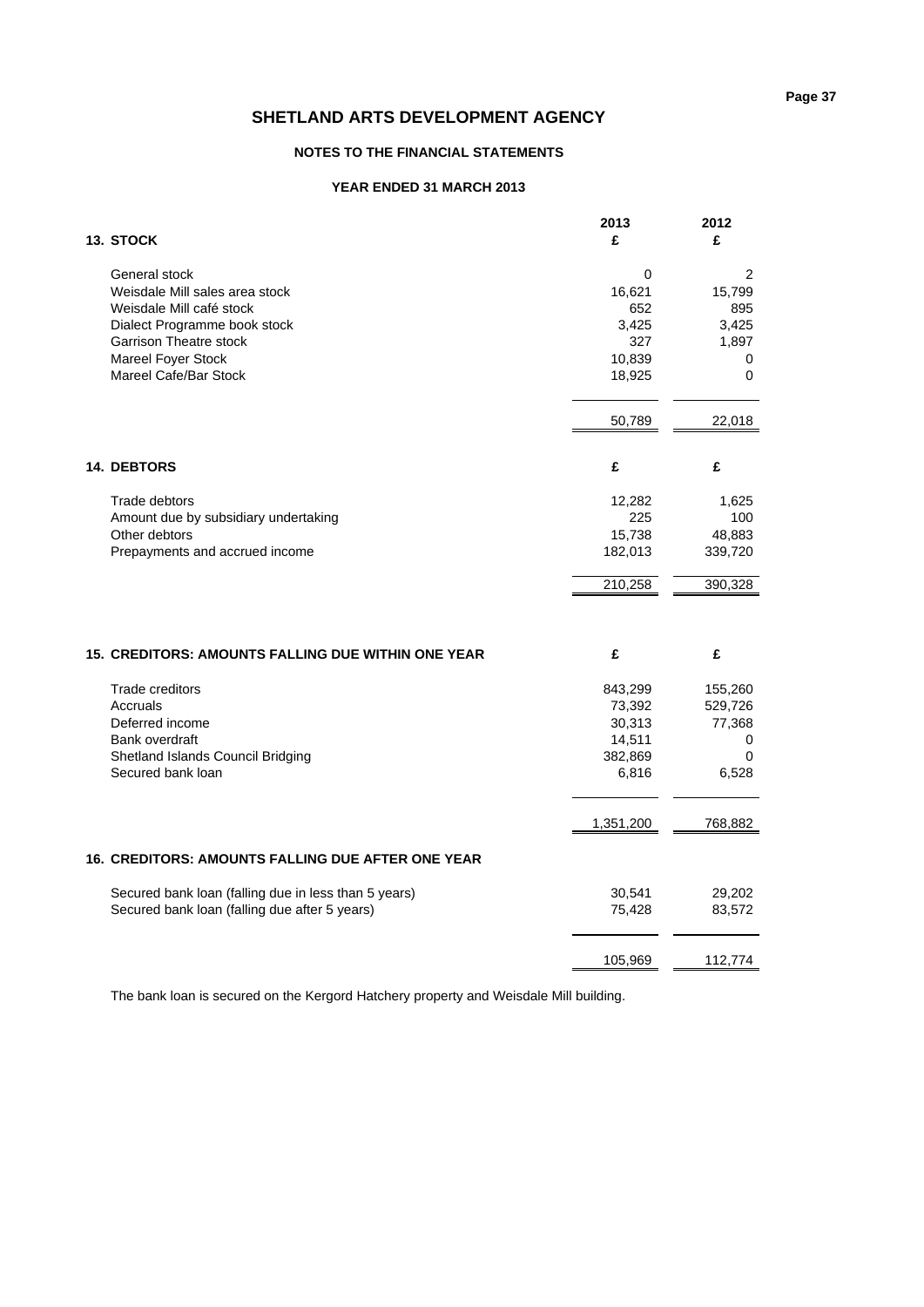#### **NOTES TO THE FINANCIAL STATEMENTS**

#### **YEAR ENDED 31 MARCH 2013**

#### **17. PENSION SCHEME**

Shetland Arts Development Agency provides pension arrangements to eligible employees through a multi-employer defined benefit statutory scheme and the related costs are assessed in accordance with the advice of Hymans Robertson, Independent Qualified Actuaries.

The latest formal valuation of the Fund was at 31 March 2011 and this is updated on a triennial basis. A summary of the membership data used and the benefits valued at the latest formal valuation are set out in the formal valuation report. Hymans Robertsons has reviewed the most recent full actuarial valuation at 31st March 2011 and has updated it annually at the charity's balance sheet date to reflect current conditions.

| <b>Assumptions as at</b>                            | 31-Mar-13   | 31-Mar-12   |  |
|-----------------------------------------------------|-------------|-------------|--|
|                                                     | % per annum | % per annum |  |
| Inflation/pension increase rate                     | 2.8%        | 2.5%        |  |
| Salary increases                                    | 5.1%        | 4.8%        |  |
| Expected return on assets                           | 5.3%        | 5.8%        |  |
| Discount rate                                       | 4.5%        | 4.8%        |  |
| Proportion of employees opting for early retirement | $0.0\%$     | $0.0\%$     |  |

The overall expected rate of return on assets (including the effect of major categories of assets) is based on recommended return assumptions derived from the HRAM model, the proprietary stochastic asset model developed and maintained by Hymans Robertson LLP.

| <b>Mortality assumptions</b>               | 31-Mar-13<br>Years | 31-Mar-12<br>Years |
|--------------------------------------------|--------------------|--------------------|
| Longevity at age 65 for current pensioners |                    |                    |
| Men                                        | 23.0               | 23.0               |
| Women                                      | 25.8               | 25.8               |
| Longevity at age 65 for future pensioners  |                    |                    |
| Men                                        | 24.9               | 24.9               |
| Women                                      | 27.7               | 27.7               |

#### **Assets (Employer Share)**

|              | Long term<br>rate of return<br>expected at<br>$31-Mar-13$ | <b>Fund</b><br>value at<br>31-Mar-13<br>£ 000 | Long term<br>rate of return<br>expected at<br>31-Mar-12 | <b>Fund</b><br>value at<br>31-Mar-12<br>£ 000 |
|--------------|-----------------------------------------------------------|-----------------------------------------------|---------------------------------------------------------|-----------------------------------------------|
| Equities     | 5.7%                                                      | 1464                                          | 6.2%                                                    | 1146                                          |
| <b>Bonds</b> | 3.5%                                                      | 143                                           | 4.0%                                                    | 113                                           |
| Property     | 3.9%                                                      | 107                                           | 4.4%                                                    | 99                                            |
| Cash         | 3.0%                                                      | 71                                            | 3.5%                                                    | 57                                            |
| Total        |                                                           | 1785                                          |                                                         | 1415                                          |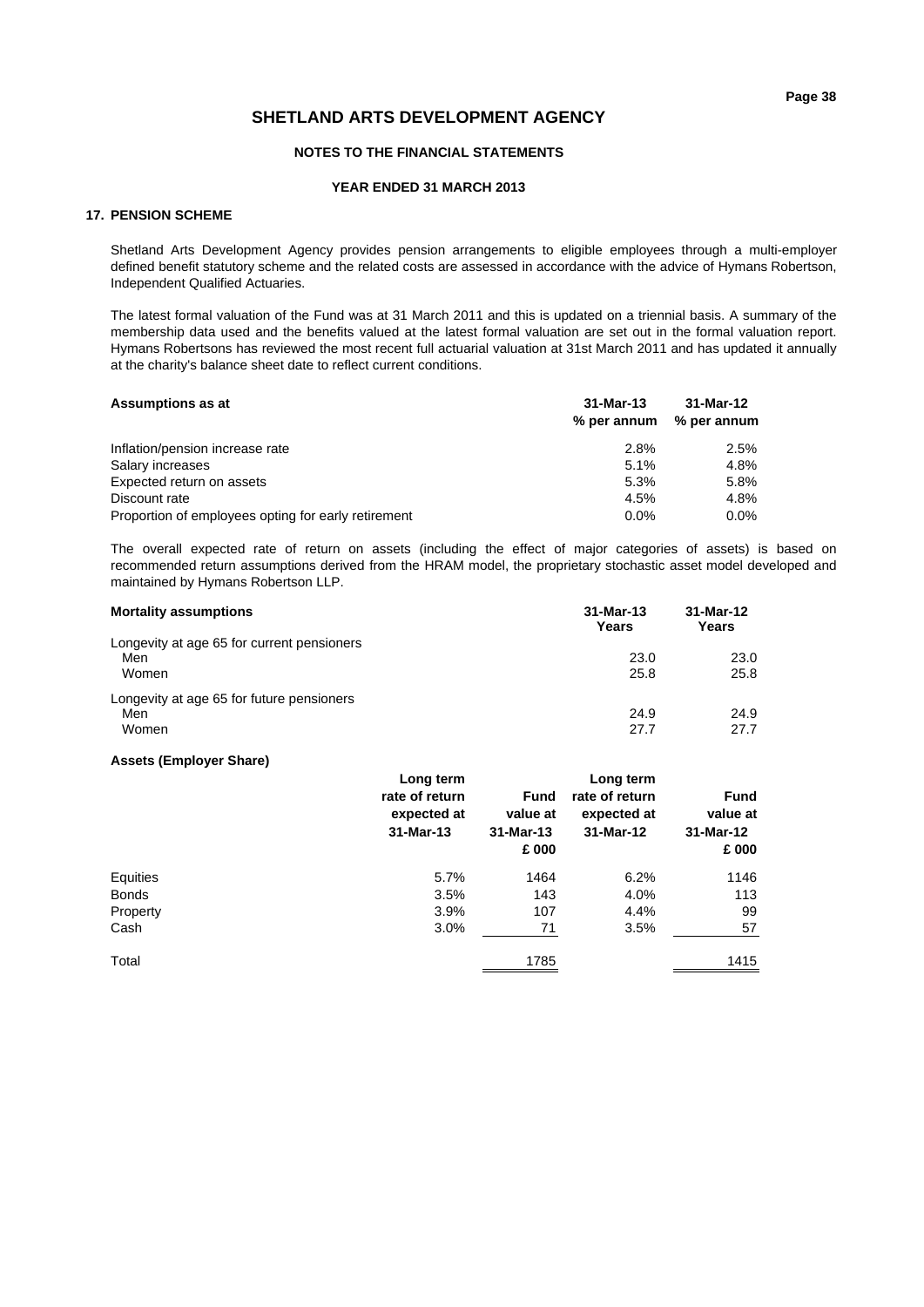#### **NOTES TO THE FINANCIAL STATEMENTS**

### **YEAR ENDED 31 MARCH 2013**

### **17. PENSION SCHEME (Continued)**

| <b>Net Pension Asset as at</b>          | 31-Mar-13<br>£ 000 | 31-Mar-12<br>£000 |
|-----------------------------------------|--------------------|-------------------|
| Fair value of Employer Assets           | 1.785              | 1.415             |
| Present value of funded liabilities     | (2,238)            | (1,689)           |
| Net (under)/overfunding in funded plans | (453)              | (274)             |
| Present value of unfunded liabilities   | (216)              | (197)             |
| Unrecognised past service cost          | 0                  | 0                 |
| Net asset/(liability)                   | (669)              | (471)             |
| Amount in the balance sheet             |                    |                   |
| Liabilities                             | (669)              | (471)             |
| Assets                                  | 0                  | 0                 |
| Net Pension (liability)/asset           | (669)              | (471)             |

### **Analysis of amount charged in the SOFA**

| <b>Recognition in the SOFA</b>                                | $31-Mar-13$<br>£000 | 31-Mar-13<br>% of pay | 31-Mar-12<br>£ 000 | 31-Mar-12<br>% of pay |
|---------------------------------------------------------------|---------------------|-----------------------|--------------------|-----------------------|
| Current service cost                                          | 121                 | 21.4%                 | 87                 | 18.4%                 |
| Interest cost                                                 | 95                  | 16.8%                 | 75                 | 15.8%                 |
| Expected return on employer assets                            | (86)                | $(15.2\%)$            | (72)               | $(15.2\%)$            |
| Past service cost/(gain)<br>Losses/(gains) on curtailment and | 57                  | 10.1%                 |                    |                       |
| settlements                                                   | 0                   | $0.0\%$               | 57                 | 12.0%                 |
| Total                                                         | 187                 | 33.1%                 | 147                | 31.0%                 |
| Actual return on plan assets                                  | 223                 |                       | 10                 |                       |

| Reconciliation of defined benefit obligation | 31-Mar-13<br>£ 000 | 31-Mar-12<br>£ 000 |
|----------------------------------------------|--------------------|--------------------|
| Opening defined benefit obligation           | 1,886              | 1,295              |
| Current service cost                         | 121                | 87                 |
| Interest cost                                | 95                 | 75                 |
| Member contributions                         | 36                 | 32                 |
| Actuarial losses/(gains)                     | 290                | 370                |
| Past service costs/(gains)                   | 57                 | 0                  |
| Losses/(gains) on curtailments               | O                  | 57                 |
| Liabilities extinguished on settlements      | 0                  | 0                  |
| Liabilites assumed in a business             |                    |                    |
| combination                                  | 0                  | 0                  |
| Exchange differences                         | 0                  | 0                  |
| Estimated unfunded benefits paid             | (8)                | (8)                |
| Estimated benefits paid                      | (23)               | (22)               |
| Closing defined benefit obligation           | 2,454              | 1,886              |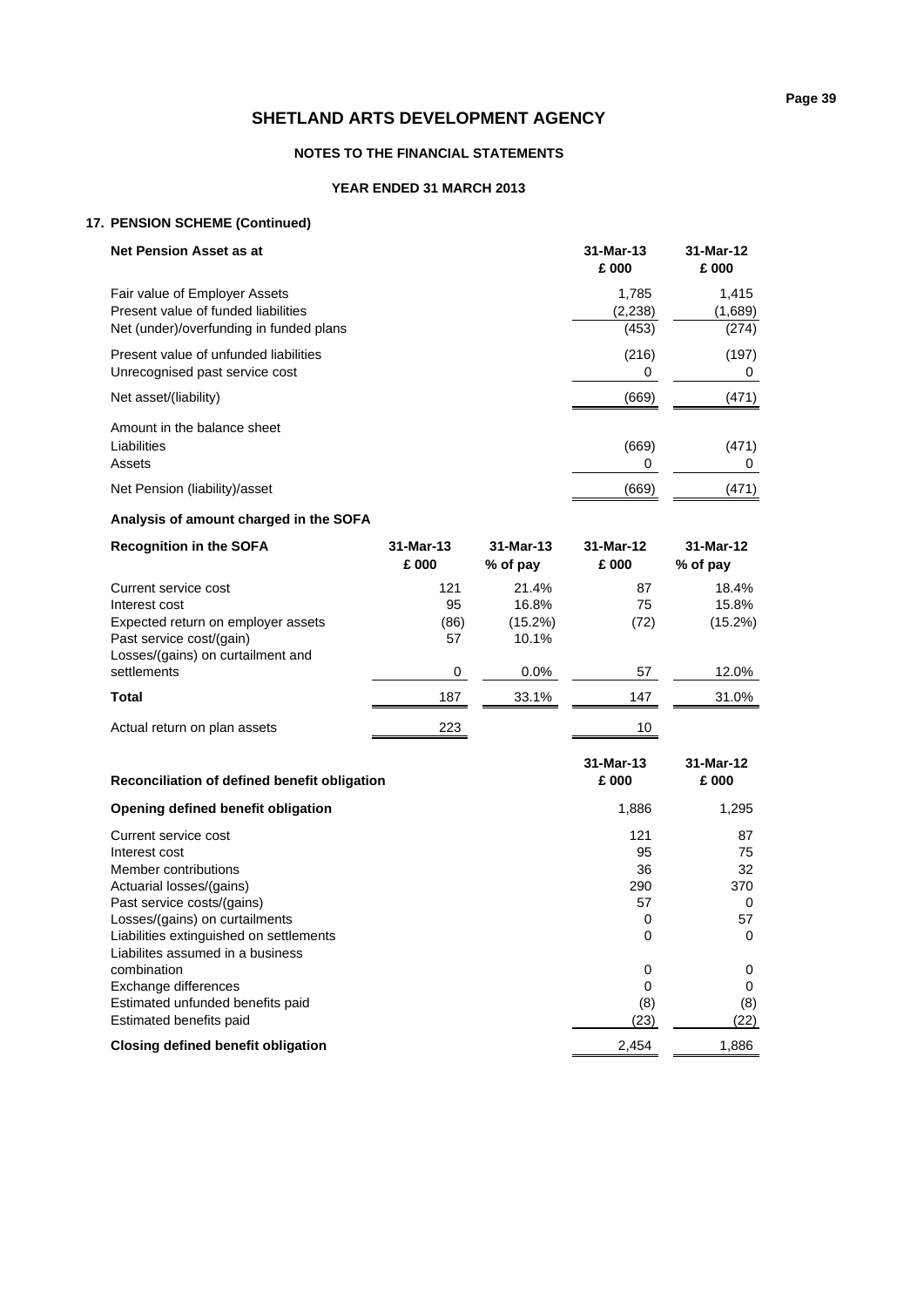#### **NOTES TO THE FINANCIAL STATEMENTS**

#### **YEAR ENDED 31 MARCH 2013**

#### **17. PENSION SCHEME (Continued)**

### **Major categories of plan assets as a percentage of total plan assets**

| major categories of plan assets as a percentage of total plan assets |           |           |
|----------------------------------------------------------------------|-----------|-----------|
|                                                                      | 31-Mar-13 | 31-Mar-12 |
| Equities                                                             | 82%       | 81%       |
| <b>Bonds</b>                                                         | 8%        | 8%        |
| Property                                                             | 6%        | 7%        |
| Cash                                                                 | 4%        | 4%        |
|                                                                      |           |           |

### **Reconciliation of fair value of employer assets**

|                                       | 31-Mar-13<br>£ 000 | 31-Mar-12<br>£ 000 |
|---------------------------------------|--------------------|--------------------|
| Opening fair value of employer assets | 1,415              | 972                |
| Expected return on assets             | 86                 | 72                 |
| Contributions by members              | 36                 | 32                 |
| Contributions by the employer         | 134                | 113                |
| Contributions in respect of unfunded  |                    |                    |
| benefits                              | 8                  | 8                  |
| Actuarial gains/(losses)              | 137                | 248                |
| Assets distributed on settlements     | 0                  | 0                  |
| Assets acquired in a business         |                    |                    |
| combination                           | 0                  | 0                  |
| Exchange differences                  | 0                  | 0                  |
| Estimated unfunded benefits paid      | (8)                | (8)                |
| Estimated benefits paid               | (23)               | (22)               |
| Closing fair value of employer assets | 1,785              | 1,415              |

### **Amounts for the current and previous accounting periods**

|                                             | $31-Mar-13$<br>£ 000 | 31-Mar-12<br>£ 000 | 31-Mar-11<br>£ 000 | 31-Mar-10<br>£ 000 | 31-Mar-09<br>£ 000 |
|---------------------------------------------|----------------------|--------------------|--------------------|--------------------|--------------------|
| Fair value of employer asset                | 1.785                | 1.415              | 972                | 813                | 502                |
| Present value of defined benefit obligation | (2,454)              | (1,886)            | (1,295)            | (1,290)            | (699)              |
| Surplus/(deficit)                           | (669)                | (471)              | (323)              | (477)              | (197)              |
| Experience gains/(losses) on assets         | 137                  | 248                | (8)                | 183                | (69)               |
| Experience gains/(losses) on liabilities    |                      | (247)              | (112)              | 72                 | (77)               |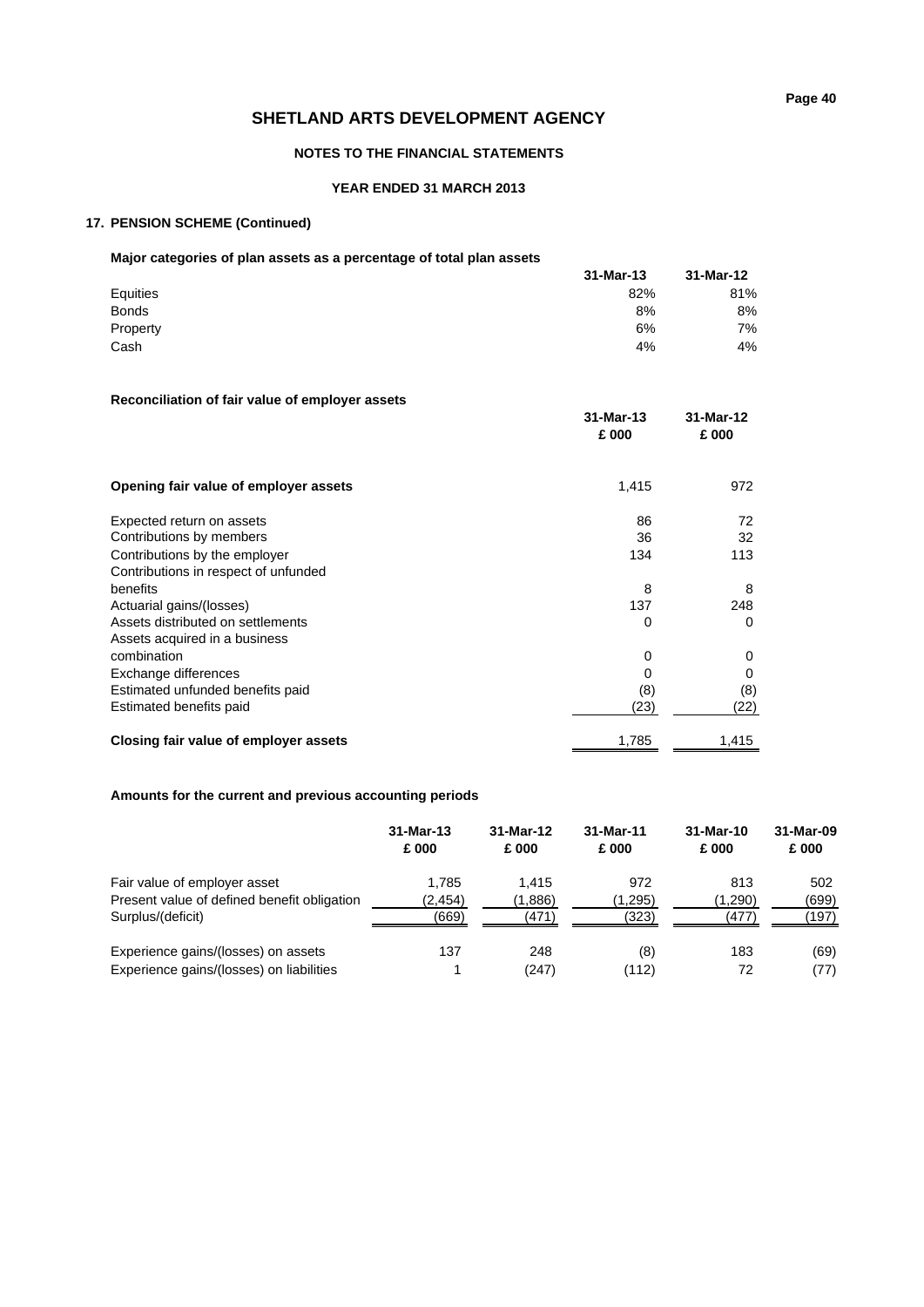#### **NOTES TO THE FINANCIAL STATEMENTS**

#### **YEAR ENDED 31 MARCH 2013**

#### **17. PENSION SCHEME (Continued)**

| <b>Amount recognised in SOFA</b>             |                      |                    |                    |                   |                    |
|----------------------------------------------|----------------------|--------------------|--------------------|-------------------|--------------------|
|                                              | $31-Mar-13$<br>£ 000 | 31-Mar-12<br>£ 000 | 31-Mar-11<br>£ 000 | 31-Mar-10<br>£000 | 31-Mar-09<br>£ 000 |
| Actuarial gains/(losses)                     | (153)                | (122)              | 39                 | (282)             | (62)               |
| Other actuarial adjustment                   | (45)                 | (26)               | 115                | 2                 | 6                  |
| Actuarial gains/(losses) recognised          | (198)                | (148)              | 154                | (280)             | (56)               |
| <b>Cumulative actuarial gains and losses</b> | (555)                | (402)              | (280)              | (319)             | (37)               |

Shetland Arts Development Agency estimates that Employer's contributions for the year to 31 March 2014 will be approximately £.

Hymans Robertson confirm the figures presented above are prepared only for the purposes of Financial Reporting Standard on Retirement Benefits FRS17 and have no validity in other circumstances. In particular, they are not relevant for calculations undertaken for funding purposes, for accounting under the International Accounting Standard IAS 19, for bulk transfers or for other statutory purposes under LGPS Regulations.

#### **18. RELATED PARTY TRANSACTIONS**

No Trustees received a salary or remuneration during the year. Travelling expenses claimed by Trustees totalled £2,897 for the year (2012 - £1,933). Trustees were paid £Nil (2012 - Nil) during the year for commissioned work.

Shetland Arts Development Agency loaned £100 to Shetland Arts IP C.I.C. during the year-ended 31 March 2012. No interest is being accrued on this loan. It will be repaid when income is generated in the Community Interest Company.

#### **19. ANALYSIS OF EMPLOYEE COST**

|                                                                  | 31-Mar-13<br>£               | 31-Mar-12<br>£              |
|------------------------------------------------------------------|------------------------------|-----------------------------|
| <b>Salaries</b><br>National insurance<br><b>Pension Costs</b>    | 924,673<br>54,518<br>143,808 | 673,345<br>42,650<br>99,297 |
| Total                                                            | 1,122,999                    | 815,292                     |
| No employee received emoluments of over £60,000 during the year. |                              |                             |
| <b>Employee No</b>                                               | 2013                         | 2012                        |
| Full Time<br>Part Time                                           | 22<br>58                     | 17<br>36                    |
|                                                                  | 80                           | 53                          |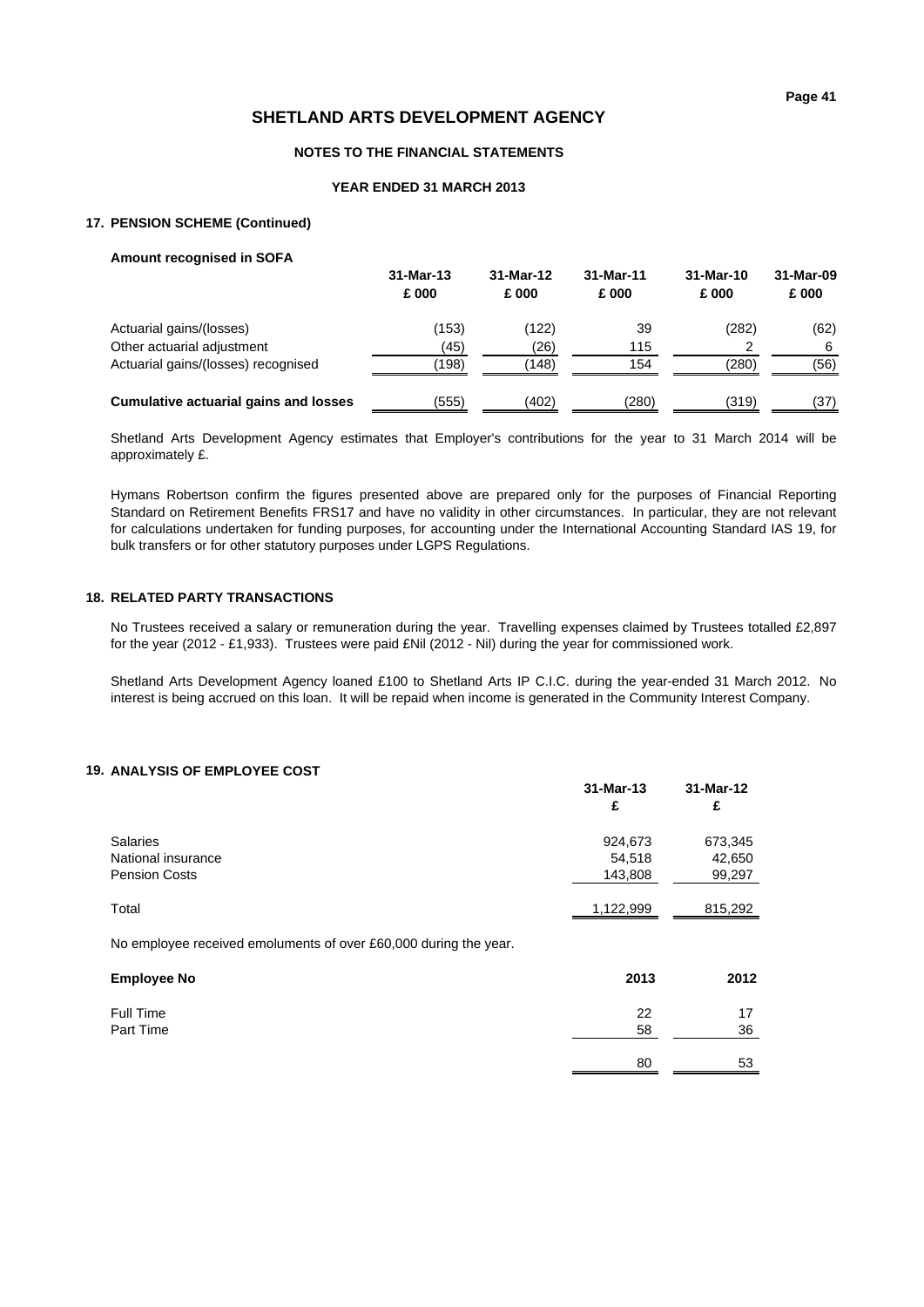#### **NOTES TO THE FINANCIAL STATEMENTS**

#### **YEAR ENDED 31 MARCH 2013**

#### **20. ANALYSIS OF MOVEMENTS BETWEEN FUNDS**

|                                             | <b>Restricted</b>   |                   |            |              |  |
|---------------------------------------------|---------------------|-------------------|------------|--------------|--|
|                                             | <b>Unrestricted</b> | <b>Restricted</b> | Capital    | Total        |  |
|                                             | <b>Funds</b>        | <b>Funds</b>      | Fund       | <b>Funds</b> |  |
|                                             | £                   | £                 | £          | £            |  |
| Total Funds as at 1 April 2012              | (321,536)           | 0                 | 12,296,088 | 11.974.552   |  |
| <b>Total Incoming Resources</b>             | 1,682,313           | 632,674           | 459.000    | 2,773,987    |  |
| <b>Total Resources Expended</b>             | (1,945,579)         | (635, 820)        | 0          | (2,581,399)  |  |
| <b>Other Recognised Gains And Losses</b>    | (198,000)           | O                 | 0          | (198,000)    |  |
| Transfer amortisation of Restricted Capital |                     |                   |            |              |  |
| Fund                                        | 103,162             | 0                 | (103, 162) |              |  |
| Transfer from Unrestricted Funds to cover   |                     |                   |            | <sup>0</sup> |  |
| negative balance in Restricted Funds        | (3, 146)            | 3.146             | 0          | 0            |  |
| Total Funds as at 31 March 2013             | (682,786)           | $\Omega$          | 12,651,926 | 11,969,140   |  |

### **21. ANALYSIS OF NET ASSETS BETWEEN FUNDS**

|                                                  | <b>Restricted</b>                 |                                        |                      |                            |  |  |  |
|--------------------------------------------------|-----------------------------------|----------------------------------------|----------------------|----------------------------|--|--|--|
| Fund balances at 31 March are<br>represented by: | Unrestricted<br><b>Funds</b><br>£ | <b>Restricted</b><br><b>Funds</b><br>£ | Capital<br>Fund<br>£ | Total<br><b>Funds</b><br>£ |  |  |  |
| <b>Fixed Assets</b>                              | 1,173,243                         | 0                                      | 12,651,926           | 13,825,169                 |  |  |  |
| <b>Current Assets</b>                            | 270.140                           | 0                                      | 0                    | 270.140                    |  |  |  |
| <b>Current Liabilites</b>                        | (1,351,200)                       | 0                                      | 0                    | (1,351,200)                |  |  |  |
| Long-Term Liabilities                            | (105,969)                         | 0                                      | 0                    | (105,969)                  |  |  |  |
| Provisions                                       | (669,000)                         | 0                                      | 0                    | (669,000)                  |  |  |  |
| <b>Total Net Assets</b>                          | (682,786)                         | 0                                      | 12,651,926           | 11,969,140                 |  |  |  |

### **22. OPERATING LEASES**

At 31st March 2011 the charity had aggregate annual commitments under non-cancellable operating leases as set out below

|                                | $31-Mar-13$                |                | 31-Mar-12                  |                |
|--------------------------------|----------------------------|----------------|----------------------------|----------------|
|                                | Land &<br><b>Buildings</b> | Other<br>items | Land &<br><b>Buildings</b> | Other<br>items |
|                                | £                          | £              | £                          | £              |
| Operating leases which expire: |                            |                |                            |                |
| Within 1 year                  | 0                          | 0              | 12,333                     |                |
| Within 2 to 5 years            | 0                          | 10,680         | 0                          | 10,680         |
|                                | $\Omega$                   | 10,680         | 12,333                     | 10,680         |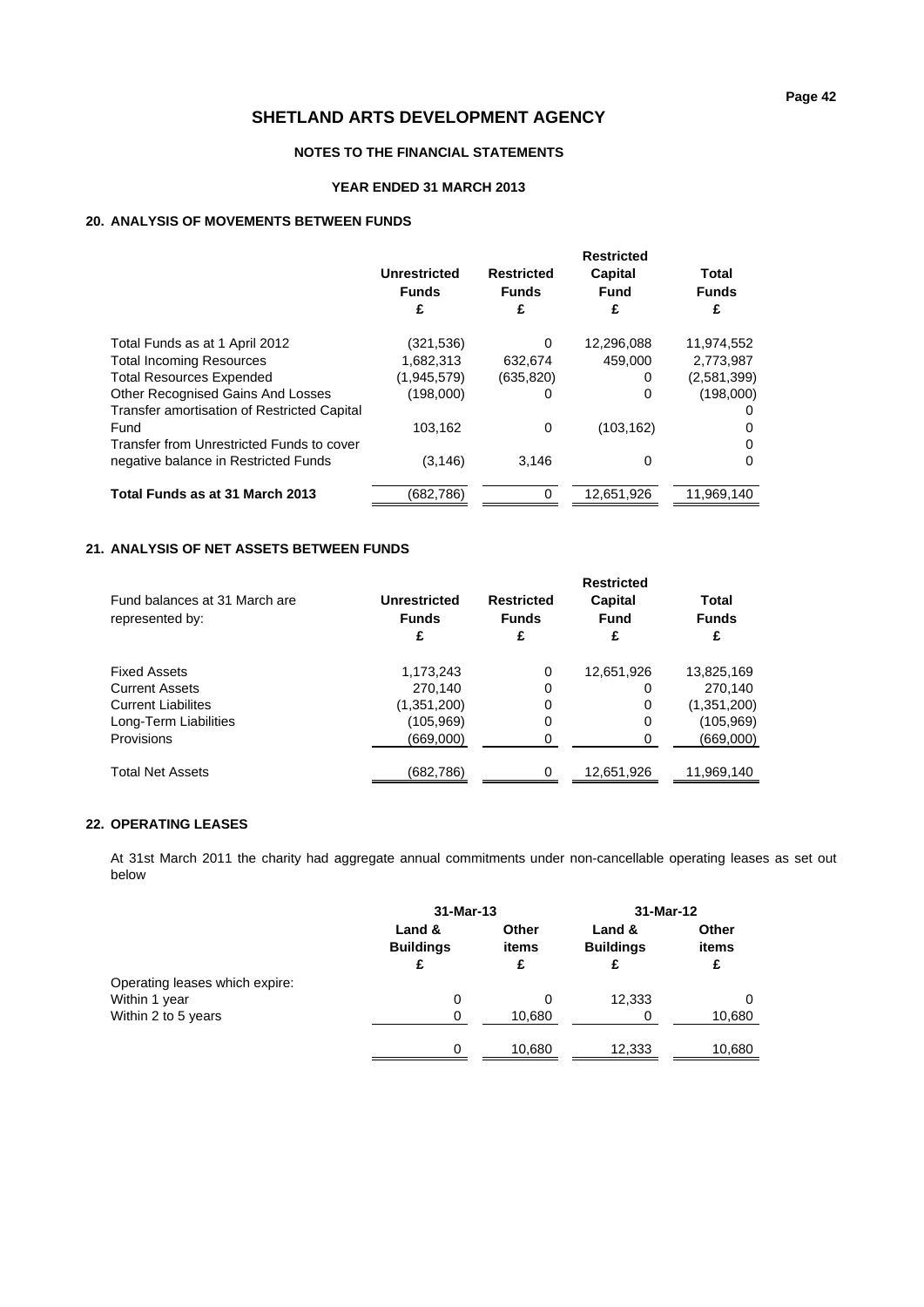#### **NOTES TO THE FINANCIAL STATEMENTS**

#### **YEAR ENDED 31 MARCH 2013**

#### **22. OPERATING LEASES (continued)**

|                                             |                                  | 31-Mar-13           |                                  | 31-Mar-12           |
|---------------------------------------------|----------------------------------|---------------------|----------------------------------|---------------------|
|                                             | Plant &<br><b>Machinery</b><br>£ | Other<br>items<br>£ | Plant &<br><b>Machinery</b><br>£ | Other<br>items<br>£ |
| Operating lease payment made<br>in the year | 10,680                           | 0                   | 10,680                           | 37,000              |
|                                             | 10,680                           | $\Omega$            | 10,680                           | 37,000              |

#### **23. CAPITAL COMMITMENTS**

The construction of Mareel, Shetland Arts Development Agency's purpose built cinema and music venue, was completed during the year-ended 31 March 2013. This large scale capital project was highly challenging, with construction delays resulting in Mareel not being open to the public until last August 2012, some 18 months later than orignally planned. These delays resulted in additional construction costs and professional fees being incurred. In addition, Shetland Arts Development Agency has identified a significant number of defects in the building. The estimated cost of remedying these defects exceed the amount of retention held back by Shetland Arts Development Agency from payments due to the building contractor. Negotiations with the contractor are ongoing to finalise construction costs and make good the building defects.

The trustees do not consider it appropriate to disclose in these financial statements an estimate of the amount of the capital commitment required to complete the project, as to do so would prejudice the outcome of these ongoing negotiations.

#### **24. POST BALANCE SHEET EVENTS**

After the year-end, on 27 May 2013, as lease was granted by Shetland Arts Development Agency to the Shetland Islands Council over the subjects at Mareel. The lease term is 99 years with the tenant being Shetland Islands Council. A premium of £1,100,000 (plus VAT) is payable with annual rent being £90,000. This will be reviewed every five years. The Shetland Islands Council has an option to buy Mareel for £1 after 1st May 2037 when the grant conditions for Creative Scotland expire. This option is secured. Further to this, a sub-lease has been granted by the Shetland Islands Council back to Shetland Arts Development Agency for 24 years to 1st May 2037, with the rent being the same as the head lease. There is an option to terminate this sub-lease on six months' notice.